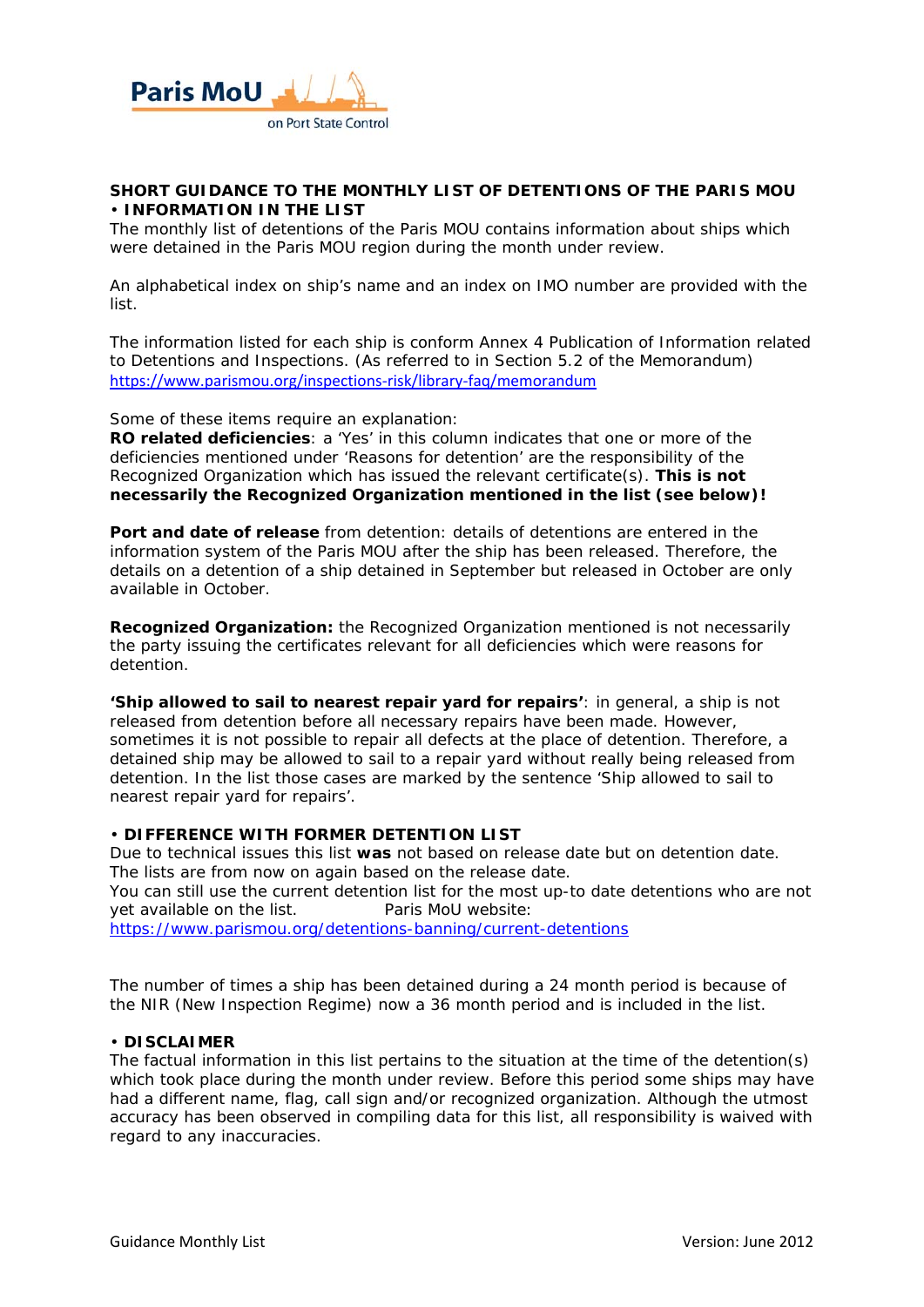# Released from detention this month: 11 - 2017 Paris Memorandum of Understanding on Port State control



| <b>IMO</b> | Name*                  | <b>Flag</b>            | Inspection<br><b>Date</b> | <b>Duration Of</b><br><b>Detention</b> | Release<br><b>Date</b> | Nr. of det<br><36 Months> |
|------------|------------------------|------------------------|---------------------------|----------------------------------------|------------------------|---------------------------|
| 8900684    | <b>ACORUS</b>          | <b>MD</b>              | 11-11-2017                | 3                                      | 14-11-2017             | $\overline{4}$            |
| 8911413    | <b>GEORGIANA H</b>     | TG                     | 9-11-2017                 | 15                                     | 24-11-2017             | $\overline{4}$            |
| 8500408    | <b>REGGAE</b>          | PA                     | 27-6-2017                 | 129                                    | 3-11-2017              | 4                         |
| 8863018    | <b>LITTLE WIND</b>     | TZ                     | 24-11-2017                | $\overline{4}$                         | 28-11-2017             | $\mathsf{3}$              |
| 8714114    | ADA                    | PA                     | 23-10-2017                | 10                                     | 2-11-2017              | $\overline{2}$            |
| 9306299    | <b>ADNAN N</b>         | ${\sf C}{\sf K}$       | 13-11-2017                | 3                                      | 16-11-2017             | $\overline{2}$            |
| 8521414    | <b>BUSE TRIO</b>       | PA                     | 26-10-2017                | 15                                     | 10-11-2017             | $\overline{2}$            |
| 8725644    | <b>CARNABY</b>         | TG                     | 18-11-2017                | $\overline{4}$                         | 22-11-2017             | $\overline{2}$            |
| 8100624    | <b>FOM</b>             | PA                     | 1-11-2017                 | 9                                      | 10-11-2017             | $\overline{2}$            |
| 8866955    | <b>GERDA</b>           | KM                     | 18-10-2017                | 41                                     | 28-11-2017             | $\overline{2}$            |
| 9343156    | <b>GRANDE ANGOLA</b>   | $\mathsf{I}\mathsf{T}$ | 19-10-2017                | 13                                     | 1-11-2017              | $\overline{2}$            |
| 8611219    | <b>VERA SU</b>         | PA                     | 20-11-2017                | $\overline{2}$                         | 22-11-2017             | $\overline{2}$            |
| 9358371    | <b>WHISTLER</b>        | LR                     | 15-11-2017                | $\overline{2}$                         | 17-11-2017             | $\overline{2}$            |
| 9456238    | <b>AGGELIKI B</b>      | MH                     | 10-11-2017                | $\overline{7}$                         | 17-11-2017             | $\mathbf{1}$              |
| 9116187    | ANJA                   | <b>NL</b>              | 7-11-2017                 | 4                                      | 11-11-2017             | $\mathbf 1$               |
| 7607613    | APELLA                 | <b>SL</b>              | 27-10-2017                | 27                                     | 23-11-2017             | $\mathbf{1}$              |
| 9714824    | <b>BIBBY ATHENA</b>    | UK                     | 30-10-2017                | 5                                      | 4-11-2017              | $\mathbf 1$               |
| 7921007    | <b>BLUE ALFA</b>       | DK                     | 29-10-2017                | 10                                     | 8-11-2017              | $1\,$                     |
| 9278741    | <b>CETUS STAR</b>      | MT                     | 3-11-2017                 | 5                                      | 8-11-2017              | $\mathbf 1$               |
| 9497062    | <b>CF DIAMOND</b>      | HK                     | 31-10-2017                | $\overline{4}$                         | 4-11-2017              | $\mathbf{1}$              |
| 9122227    | CONGER                 | AG                     | 13-11-2017                | 3                                      | 16-11-2017             | 1                         |
| 9310604    | <b>DS SOFIE BULKER</b> | MH                     | 7-11-2017                 | $\overline{4}$                         | 11-11-2017             | $\mathbf{1}$              |
| 9203538    | <b>EM ATHENS</b>       | MH                     | 10-11-2017                | 12                                     | 22-11-2017             | 1                         |
| 9298363    | <b>EMANUELE S</b>      | <b>BB</b>              | 9-11-2017                 | 6                                      | 15-11-2017             | 1                         |
| 9098696    | <b>ENVAR</b>           | PA                     | 15-11-2017                | 4                                      | 19-11-2017             | $\mathbf{1}$              |
| 9422976    | <b>ERRINGTON TIDE</b>  | VU                     | 22-11-2017                | $\mathbf{3}$                           | 25-11-2017             | $1\,$                     |
| 9785603    | <b>FARAH LOUISE</b>    | PA                     | 14-11-2017                | $\overline{2}$                         | 16-11-2017             | 1                         |
| 7516773    | <b>GALAXY</b>          | <b>CY</b>              | 20-11-2017                | 6                                      | 26-11-2017             | $\mathbf{1}$              |
| 9670353    | <b>GARY ROOK</b>       | US                     | 3-10-2017                 | 29                                     | 1-11-2017              | 1                         |
| 9359961    | <b>JENNIFER H</b>      | BB                     | 8-11-2017                 | 8                                      | 16-11-2017             | 1                         |
| 7429322    | <b>KALELI ANA</b>      | KM                     | 14-11-2017                | 3                                      | 17-11-2017             | 1                         |
| 9132480    | <b>KOM</b>             | MT                     | 14-11-2017                | $\overline{4}$                         | 18-11-2017             | $\mathbf 1$               |

For current detentions look at: https://www.parismou.org/detentions-banning... Page 1 of 2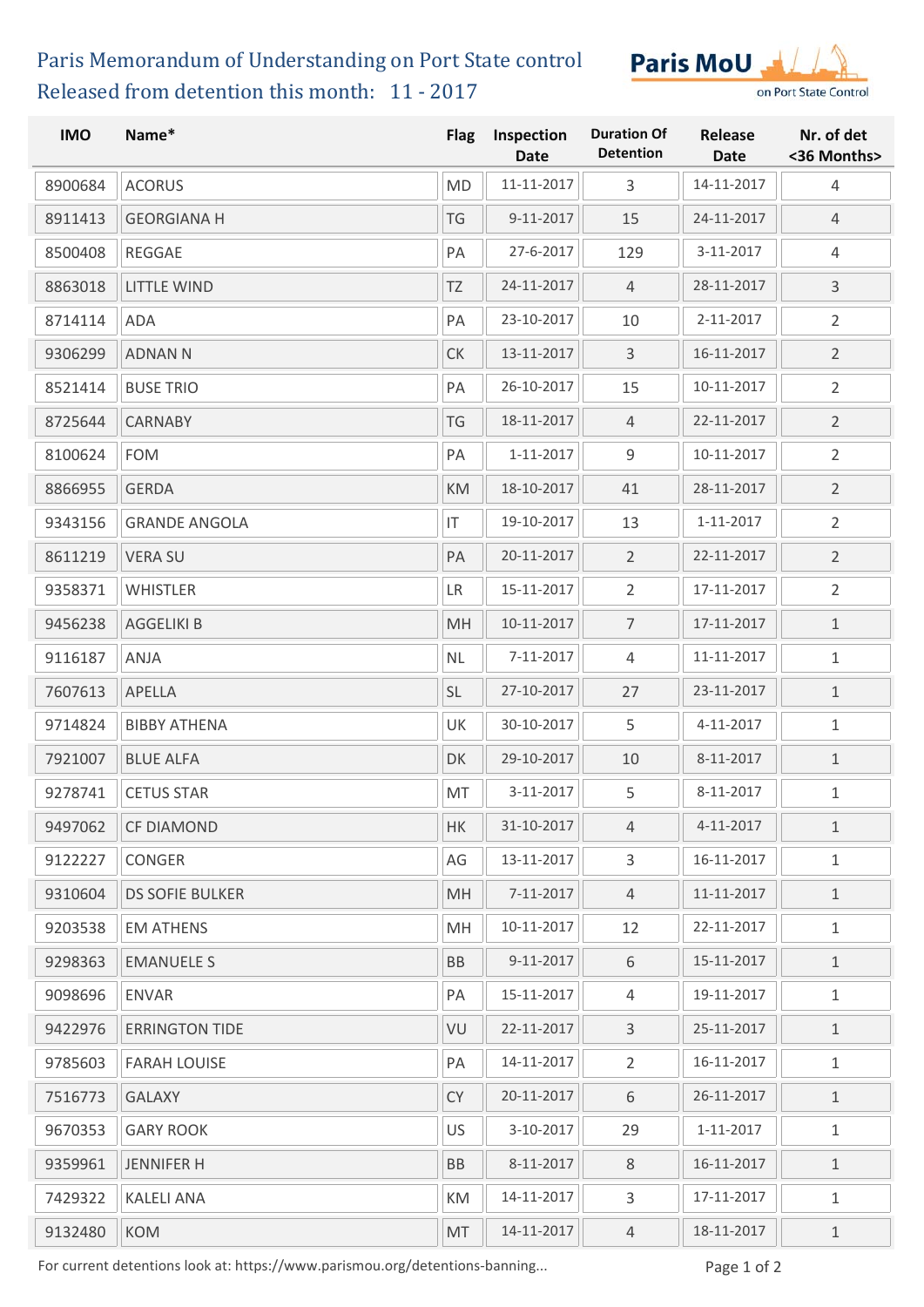| <b>IMO</b> | Name*                    | <b>Flag</b> | Inspection<br><b>Date</b> | <b>Duration Of</b><br><b>Detention</b> | Release<br><b>Date</b> | Nr. of det<br><36 Months> |
|------------|--------------------------|-------------|---------------------------|----------------------------------------|------------------------|---------------------------|
| 8919831    | <b>KOMET III</b>         | AG          | 2-11-2017                 | $\overline{7}$                         | 9-11-2017              | $\,1\,$                   |
| 8912792    | L.T.W. EXPRESS           | PA          | 5-10-2017                 | 56                                     | 30-11-2017             | $1\,$                     |
| 9075450    | <b>LADY HAYAT</b>        | MT          | 17-11-2017                | 11                                     | 28-11-2017             | $\,1\,$                   |
| 9583768    | LEDA C                   | MH          | 20-11-2017                | 3                                      | 23-11-2017             | $\,1\,$                   |
| 9131589    | LISTERHAV                | FO          | 21-11-2017                | $\overline{4}$                         | 25-11-2017             | $\,1\,$                   |
| 9104158    | <b>MARAKIK</b>           | CK          | $1 - 11 - 2017$           | 3                                      | 4-11-2017              | $\,1\,$                   |
| 9123506    | <b>NAVI STAR</b>         | KN          | 21-11-2017                | $\overline{7}$                         | 28-11-2017             | $\,1\,$                   |
| 9438286    | <b>NEO TRADER</b>        | PA          | $6 - 11 - 2017$           | 10                                     | 16-11-2017             | $\,1\,$                   |
| 9212450    | <b>NORTHERN SEA WOLF</b> | KN          | 24-10-2017                | 10                                     | 3-11-2017              | $\,1\,$                   |
| 9142526    | <b>NS HOLLAND</b>        | <b>MD</b>   | 20-11-2017                | 10                                     | 30-11-2017             | $\,1\,$                   |
| 8325535    | RAOUF-H                  | KM          | 7-11-2017                 | 8                                      | 15-11-2017             | $1\,$                     |
| 8996803    | <b>SILENCIO</b>          | IM          | $7 - 11 - 2017$           | 11                                     | 18-11-2017             | $\,1\,$                   |
| 8300169    | SLAVYANIN                | <b>TZ</b>   | 27-11-2017                | $\overline{2}$                         | 29-11-2017             | $\mathbf 1$               |
| 9446714    | <b>SSI EXPEDITION</b>    | MH          | 24-11-2017                | $\overline{4}$                         | 28-11-2017             | $\,1\,$                   |
| 9643178    | <b>SUN VIL II</b>        | KY          | 4-11-2017                 | $\overline{4}$                         | 8-11-2017              | $1\,$                     |
| 8883290    | <b>TECOIL POLARIS</b>    | <b>RU</b>   | 26-11-2017                | $1\,$                                  | 27-11-2017             | $\,1\,$                   |
| 9196187    | <b>WESTBORG</b>          | NL          | 12-11-2017                | 6                                      | 18-11-2017             | $\mathbf 1$               |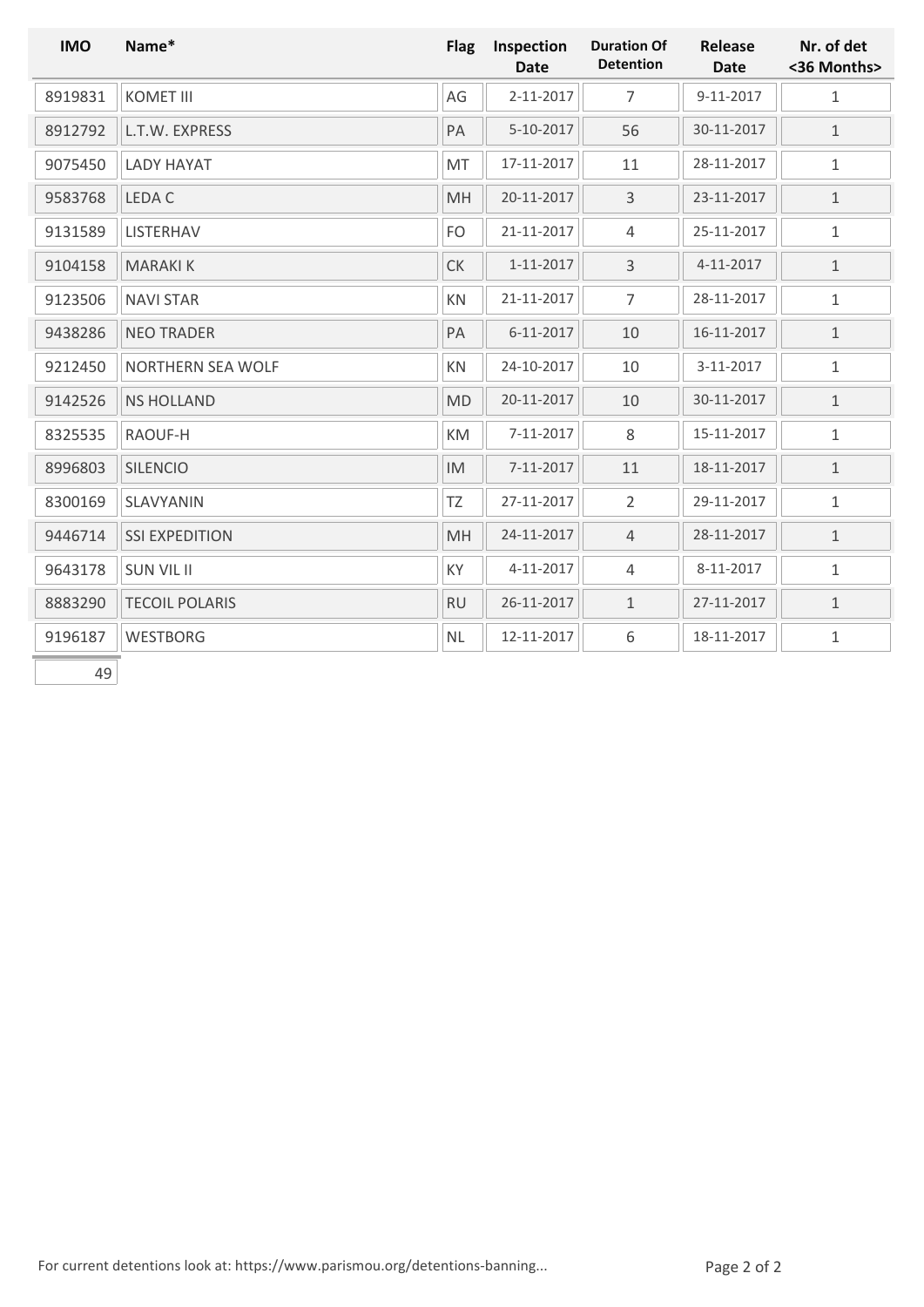# Released from detention this month: 11 - 2017 Paris Memorandum of Understanding on Port State control



| IMO*    | <b>Name</b>           | <b>Flag</b>      | Inspection<br><b>Date</b> | <b>Duration Of</b><br><b>Detention</b> | <b>Release Date</b> | Nr. of det <36<br>Months> |
|---------|-----------------------|------------------|---------------------------|----------------------------------------|---------------------|---------------------------|
| 8500408 | <b>REGGAE</b>         | PA               | 27-6-2017                 | 129                                    | 3-11-2017           | $\overline{4}$            |
| 8900684 | <b>ACORUS</b>         | <b>MD</b>        | 11-11-2017                | 3                                      | 14-11-2017          | 4                         |
| 8911413 | <b>GEORGIANA H</b>    | TG               | 9-11-2017                 | 15                                     | 24-11-2017          | $\overline{4}$            |
| 8863018 | <b>LITTLE WIND</b>    | TZ               | 24-11-2017                | $\overline{4}$                         | 28-11-2017          | 3                         |
| 8100624 | <b>FOM</b>            | PA               | 1-11-2017                 | $9\,$                                  | 10-11-2017          | $\overline{2}$            |
| 8521414 | <b>BUSE TRIO</b>      | PA               | 26-10-2017                | 15                                     | 10-11-2017          | $\overline{2}$            |
| 8611219 | <b>VERA SU</b>        | PA               | 20-11-2017                | 2                                      | 22-11-2017          | $\overline{2}$            |
| 8714114 | <b>ADA</b>            | PA               | 23-10-2017                | 10                                     | 2-11-2017           | $\overline{2}$            |
| 8725644 | <b>CARNABY</b>        | TG               | 18-11-2017                | $\overline{4}$                         | 22-11-2017          | $\overline{2}$            |
| 8866955 | <b>GERDA</b>          | KM               | 18-10-2017                | 41                                     | 28-11-2017          | $\overline{2}$            |
| 9306299 | <b>ADNAN N</b>        | ${\sf C}{\sf K}$ | 13-11-2017                | 3                                      | 16-11-2017          | $\overline{2}$            |
| 9343156 | <b>GRANDE ANGOLA</b>  | IT               | 19-10-2017                | 13                                     | 1-11-2017           | $\overline{2}$            |
| 9358371 | <b>WHISTLER</b>       | <b>LR</b>        | 15-11-2017                | $\overline{2}$                         | 17-11-2017          | $\overline{2}$            |
| 7429322 | <b>KALELI ANA</b>     | KM               | 14-11-2017                | $\overline{3}$                         | 17-11-2017          | $\,1\,$                   |
| 7516773 | <b>GALAXY</b>         | <b>CY</b>        | 20-11-2017                | 6                                      | 26-11-2017          | $\mathbf{1}$              |
| 7607613 | APELLA                | SL               | 27-10-2017                | 27                                     | 23-11-2017          | $1\,$                     |
| 7921007 | <b>BLUE ALFA</b>      | DK               | 29-10-2017                | 10                                     | 8-11-2017           | $1\,$                     |
| 8300169 | SLAVYANIN             | TZ               | 27-11-2017                | $\overline{2}$                         | 29-11-2017          | $\mathbf 1$               |
| 8325535 | RAOUF-H               | KM               | 7-11-2017                 | 8                                      | 15-11-2017          | $1\,$                     |
| 8883290 | <b>TECOIL POLARIS</b> | <b>RU</b>        | $26 - 11 - 2017$          | $\mathbf{1}$                           | 27-11-2017          | $\mathbf{1}$              |
| 8912792 | L.T.W. EXPRESS        | PA               | 5-10-2017                 | 56                                     | 30-11-2017          | $\mathbf{1}$              |
| 8919831 | <b>KOMET III</b>      | AG               | 2-11-2017                 | $\overline{7}$                         | 9-11-2017           | $\mathbf 1$               |
| 8996803 | <b>SILENCIO</b>       | IM               | 7-11-2017                 | 11                                     | 18-11-2017          | $\mathbf{1}$              |
| 9075450 | <b>LADY HAYAT</b>     | MT               | 17-11-2017                | 11                                     | 28-11-2017          | $\mathbf 1$               |
| 9098696 | <b>ENVAR</b>          | PA               | 15-11-2017                | $\overline{4}$                         | 19-11-2017          | $\mathbf{1}$              |
| 9104158 | <b>MARAKI K</b>       | <b>CK</b>        | 1-11-2017                 | 3                                      | 4-11-2017           | $\mathbf 1$               |
| 9116187 | ANJA                  | <b>NL</b>        | 7-11-2017                 | $\overline{4}$                         | 11-11-2017          | $\mathbf{1}$              |
| 9122227 | <b>CONGER</b>         | AG               | 13-11-2017                | 3                                      | 16-11-2017          | $\mathbf{1}$              |
| 9123506 | <b>NAVI STAR</b>      | KN               | 21-11-2017                | $\overline{7}$                         | 28-11-2017          | $\mathbf{1}$              |
| 9131589 | <b>LISTERHAV</b>      | FO               | 21-11-2017                | $\overline{4}$                         | 25-11-2017          | $1\,$                     |
| 9132480 | <b>KOM</b>            | MT               | 14-11-2017                | 4                                      | 18-11-2017          | $\mathbf{1}$              |
| 9142526 | <b>NS HOLLAND</b>     | <b>MD</b>        | 20-11-2017                | 10                                     | 30-11-2017          | $1\,$                     |

For current detentions look at: https://www.parismou.org/detentions-banning... Page 1 of 2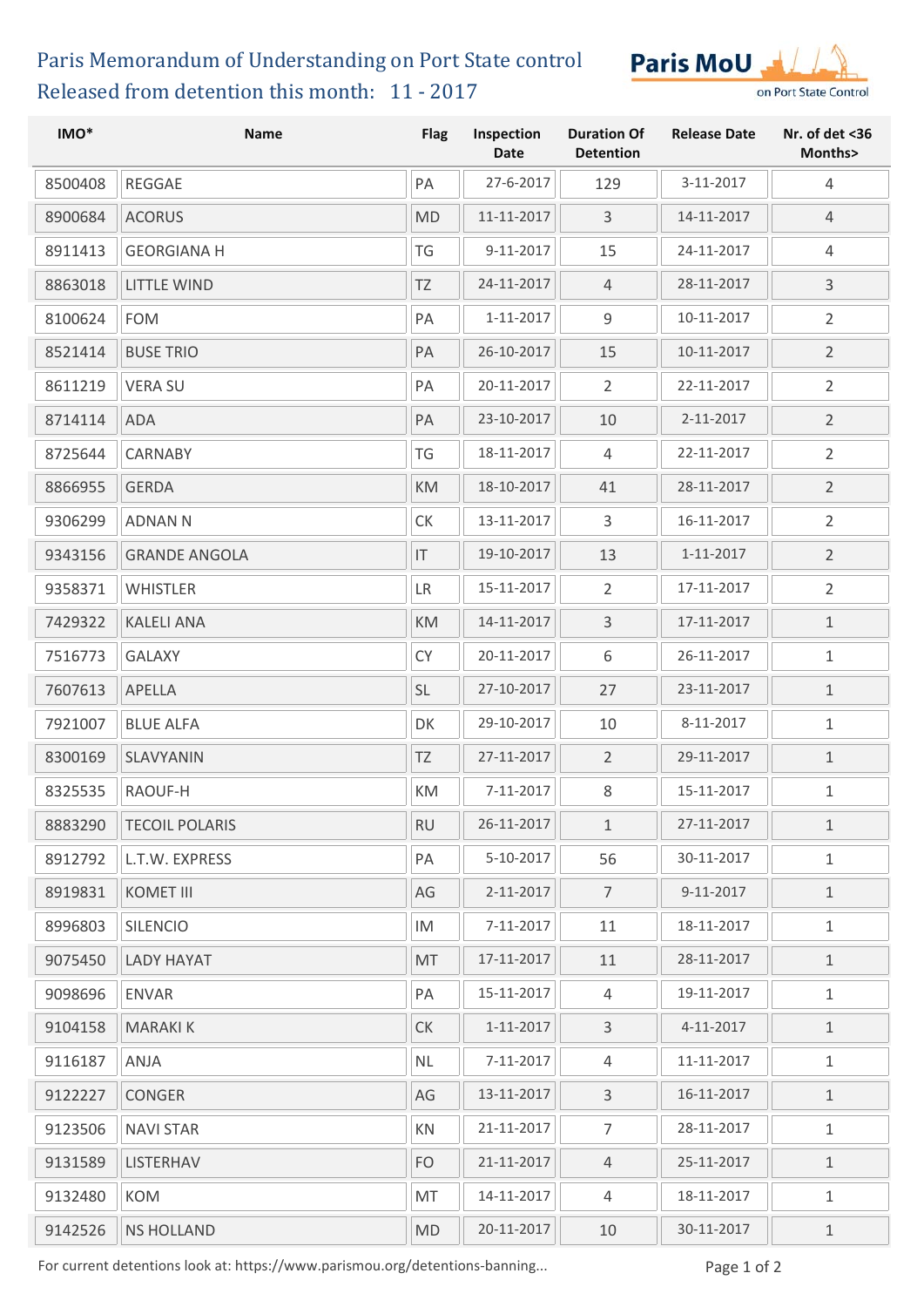| IMO*    | <b>Name</b>            | <b>Flag</b> | Inspection<br><b>Date</b> | <b>Duration Of</b><br><b>Detention</b> | <b>Release Date</b> | Nr. of det <36<br>Months> |
|---------|------------------------|-------------|---------------------------|----------------------------------------|---------------------|---------------------------|
| 9196187 | <b>WESTBORG</b>        | <b>NL</b>   | 12-11-2017                | 6                                      | 18-11-2017          | 1                         |
| 9203538 | <b>EM ATHENS</b>       | MH          | 10-11-2017                | 12                                     | 22-11-2017          | $\mathbf{1}$              |
| 9212450 | NORTHERN SEA WOLF      | KN          | 24-10-2017                | 10                                     | 3-11-2017           | $\mathbf{1}$              |
| 9278741 | <b>CETUS STAR</b>      | MT          | 3-11-2017                 | 5                                      | 8-11-2017           | $\mathbf{1}$              |
| 9298363 | <b>EMANUELE S</b>      | <b>BB</b>   | 9-11-2017                 | 6                                      | 15-11-2017          | $\mathbf{1}$              |
| 9310604 | <b>DS SOFIE BULKER</b> | MH          | 7-11-2017                 | $\overline{4}$                         | 11-11-2017          | $\mathbf{1}$              |
| 9359961 | <b>JENNIFER H</b>      | <b>BB</b>   | 8-11-2017                 | 8                                      | 16-11-2017          | $\mathbf{1}$              |
| 9422976 | <b>ERRINGTON TIDE</b>  | VU          | 22-11-2017                | $\overline{3}$                         | 25-11-2017          | $1\,$                     |
| 9438286 | <b>NEO TRADER</b>      | PA          | 6-11-2017                 | 10                                     | 16-11-2017          | $\mathbf{1}$              |
| 9446714 | <b>SSI EXPEDITION</b>  | MH          | 24-11-2017                | $\overline{4}$                         | 28-11-2017          | $\mathbf{1}$              |
| 9456238 | <b>AGGELIKI B</b>      | MH          | 10-11-2017                | $\overline{7}$                         | 17-11-2017          | $\mathbf{1}$              |
| 9497062 | <b>CF DIAMOND</b>      | HK          | 31-10-2017                | $\overline{4}$                         | 4-11-2017           | $\mathbf{1}$              |
| 9583768 | LEDA C                 | MH          | 20-11-2017                | 3                                      | 23-11-2017          | $\mathbf{1}$              |
| 9643178 | <b>SUN VIL II</b>      | KY          | 4-11-2017                 | $\overline{4}$                         | 8-11-2017           | $\mathbf{1}$              |
| 9670353 | <b>GARY ROOK</b>       | US          | 3-10-2017                 | 29                                     | 1-11-2017           | $\mathbf{1}$              |
| 9714824 | <b>BIBBY ATHENA</b>    | UK          | 30-10-2017                | 5                                      | 4-11-2017           | $\mathbf{1}$              |
| 9785603 | <b>FARAH LOUISE</b>    | PA          | 14-11-2017                | $\overline{2}$                         | 16-11-2017          | $\mathbf{1}$              |
| 49      |                        |             |                           |                                        |                     |                           |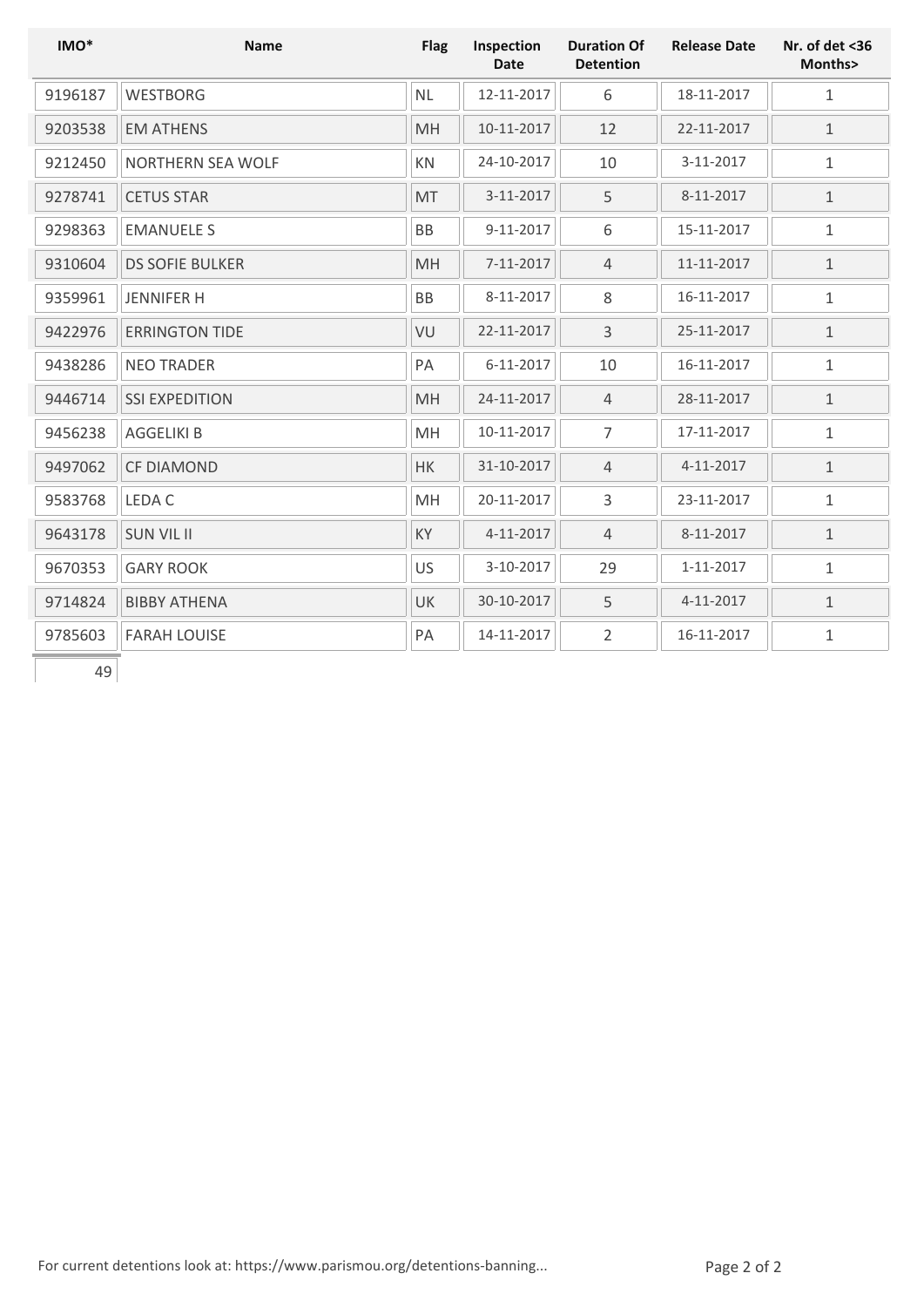

### Released from detention - period : 11 - 2017

| IMO : 8911413<br>Name: GEORGIANA H | Adnan Denizcilik ve Ticaret, , , Togo<br>Company<br><b>Classification society</b> Isthmus Bureau of Shipping, S.A. |                               |                              |               |                                  |           |  |  |
|------------------------------------|--------------------------------------------------------------------------------------------------------------------|-------------------------------|------------------------------|---------------|----------------------------------|-----------|--|--|
|                                    | <b>Charterer</b>                                                                                                   | 1, 1, 1                       |                              |               |                                  |           |  |  |
| Number of detentions last          | <b>Type</b>                                                                                                        | <b>Flag</b>                   | <b>Gross tonnage</b>         |               | <b>Keeldate</b>                  |           |  |  |
| 36 months:<br>4                    | General cargo/multipurp<br>Togo                                                                                    |                               | 3338                         |               | 1990                             |           |  |  |
|                                    | <b>Port of detention</b>                                                                                           | Date of release               | <b>Duration of detention</b> |               | <b>Total of deficiencies</b>     |           |  |  |
|                                    | Tsiggelion                                                                                                         | 2017-11-24                    | $15$ day(s)                  |               | 11                               |           |  |  |
| <b>Recognised Organisation</b>     | Certificate                                                                                                        |                               | <b>Issued</b>                | <b>Expiry</b> | <b>Last Survey</b>               | Date      |  |  |
| Isthmus Bureau of Shipping, S.A.   |                                                                                                                    | Cargo Ship Safety Equipment   | 15-11-2016                   | 17-7-2021     | Romania                          | 10-9-2017 |  |  |
| Isthmus Bureau of Shipping, S.A.   | Load Line                                                                                                          |                               | 16-11-2016                   | 17-7-2021     | Romania                          | 10-9-2017 |  |  |
| Isthmus Bureau of Shipping, S.A.   |                                                                                                                    | Safety Management Certificate | 8-9-2017                     | 7-2-2018      |                                  |           |  |  |
| Deficiencies reason for detention  |                                                                                                                    |                               | <b>RO</b> related            |               | Class. (RO) related              |           |  |  |
| Lights, shapes, sound-signals      |                                                                                                                    |                               | yes                          |               | Isthmus Bureau of Shipping, S.A. |           |  |  |
| <b>ISM</b>                         |                                                                                                                    |                               | yes                          |               | Isthmus Bureau of Shipping, S.A. |           |  |  |
| Cargo & other hatchways            |                                                                                                                    |                               | yes                          |               | Isthmus Bureau of Shipping, S.A. |           |  |  |
| Ventilators, air pipes, casings    |                                                                                                                    |                               | yes                          |               | Isthmus Bureau of Shipping, S.A. |           |  |  |
| Fire pumps and its pipes           |                                                                                                                    |                               | yes                          |               | Isthmus Bureau of Shipping, S.A. |           |  |  |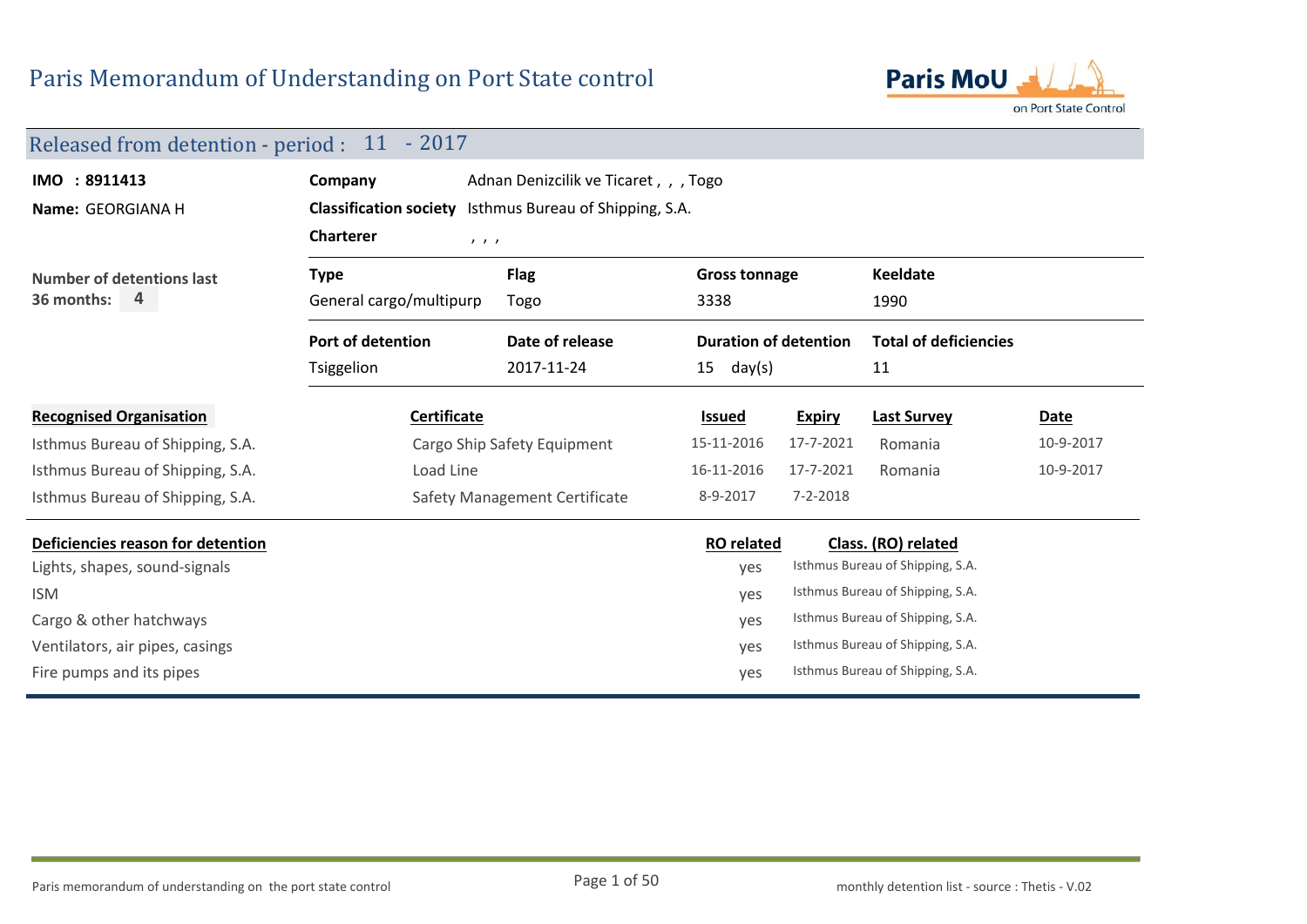| IMO : 8900684<br>Name: ACORUS                     | Donbasstransitservice, , , Moldova, Republic of<br>Company<br><b>Classification society</b> Shipping Register of Ukraine<br><b>Charterer</b><br>$\mathbf{1}$ $\mathbf{1}$ |                                     |                              |                              |                                   |             |  |
|---------------------------------------------------|---------------------------------------------------------------------------------------------------------------------------------------------------------------------------|-------------------------------------|------------------------------|------------------------------|-----------------------------------|-------------|--|
| <b>Number of detentions last</b><br>36 months: 4  | <b>Type</b><br>General cargo/multipurp                                                                                                                                    | <b>Flag</b><br>Moldova, Republic of | <b>Gross tonnage</b><br>3776 |                              | <b>Keeldate</b><br>1988           |             |  |
|                                                   | Port of detention<br>Piraeus                                                                                                                                              | Date of release<br>2017-11-14       | 3<br>day(s)                  | <b>Duration of detention</b> | <b>Total of deficiencies</b><br>6 |             |  |
| <b>Recognised Organisation</b>                    | Certificate                                                                                                                                                               |                                     | <b>Issued</b>                | <b>Expiry</b>                | <b>Last Survey</b>                | <b>Date</b> |  |
| Shipping Register of Ukraine                      |                                                                                                                                                                           | Cargo Ship Safety Equipment         | $3 - 5 - 2014$               | 25-3-2019                    | Ukraine                           | 15-3-2017   |  |
| Shipping Register of Ukraine                      | Load Line                                                                                                                                                                 |                                     | $3 - 5 - 2014$               | 25-3-2019                    | Ukraine                           | 15-3-2017   |  |
| Shipping Register of Ukraine                      |                                                                                                                                                                           | Safety Management Certificate       | 15-1-2013                    | 21-12-2017                   | Romania                           | 18-12-2015  |  |
| Deficiencies reason for detention<br><b>BNWAS</b> |                                                                                                                                                                           |                                     | <b>RO</b> related<br>no      |                              | Class. (RO) related               |             |  |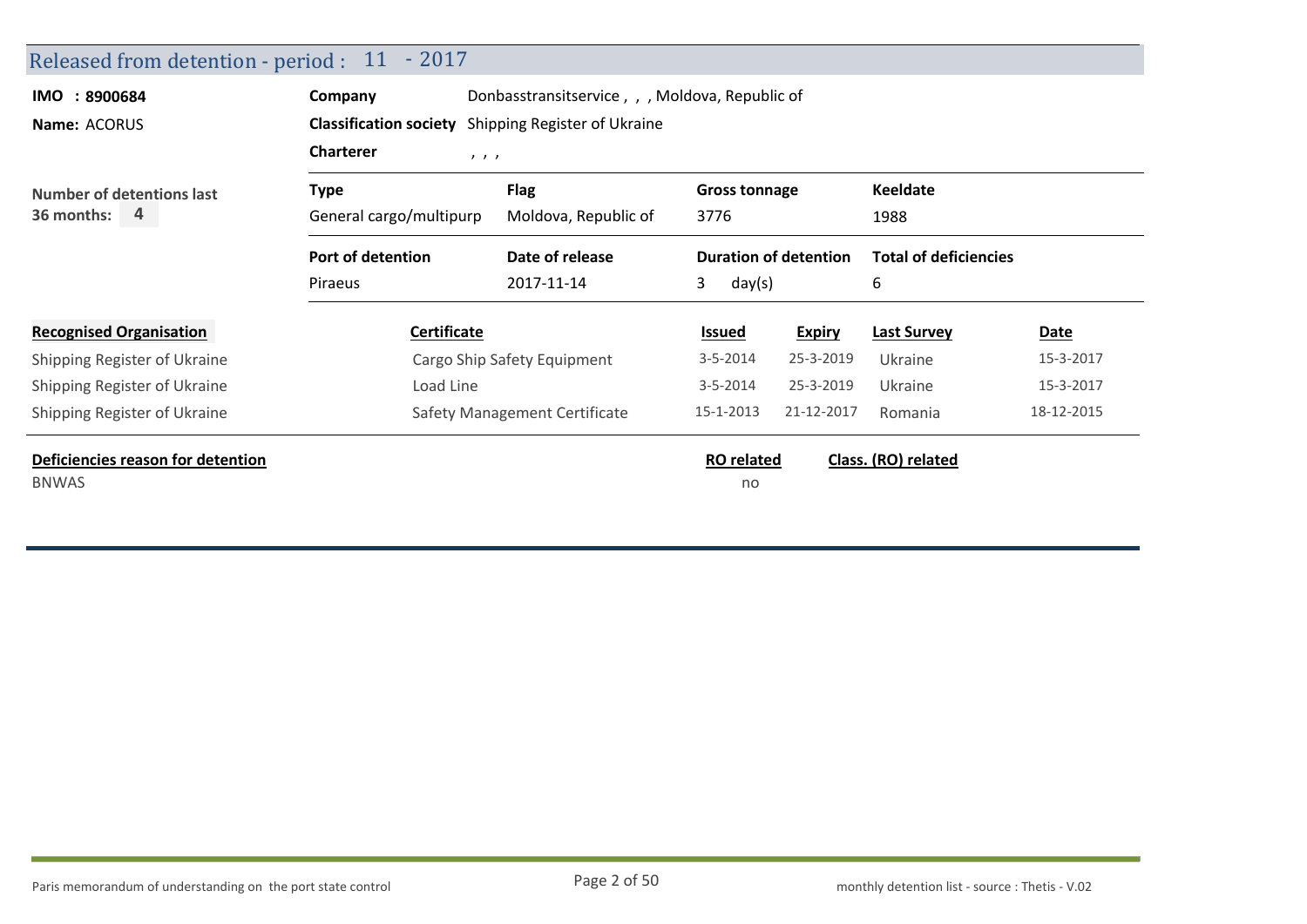| Released from detention - period : 11 - 2017 |                 |                                                                                                                                                              |                                           |                                                                           |                                                                            |
|----------------------------------------------|-----------------|--------------------------------------------------------------------------------------------------------------------------------------------------------------|-------------------------------------------|---------------------------------------------------------------------------|----------------------------------------------------------------------------|
| Company                                      |                 |                                                                                                                                                              |                                           |                                                                           |                                                                            |
| <b>Classification society</b>                |                 |                                                                                                                                                              |                                           |                                                                           |                                                                            |
| <b>Charterer</b>                             |                 |                                                                                                                                                              |                                           |                                                                           |                                                                            |
| <b>Type</b>                                  | <b>Flag</b>     |                                                                                                                                                              |                                           | <b>Keeldate</b>                                                           |                                                                            |
|                                              | Panama          | 1567                                                                                                                                                         |                                           | 1985                                                                      |                                                                            |
| Port of detention                            | Date of release |                                                                                                                                                              |                                           |                                                                           |                                                                            |
| Leith                                        | 2017-11-3       | $129$ day(s)                                                                                                                                                 |                                           | 27                                                                        |                                                                            |
|                                              |                 | <b>Issued</b>                                                                                                                                                | <b>Expiry</b>                             | <b>Last Survey</b>                                                        | Date                                                                       |
|                                              |                 | 22-3-2016                                                                                                                                                    | 21-2-2021                                 | Turkey                                                                    | 27-4-2017                                                                  |
|                                              |                 | 22-3-2016                                                                                                                                                    | $2 - 2 - 2021$                            | Turkey                                                                    | 27-4-2017                                                                  |
|                                              |                 | 10-4-2015                                                                                                                                                    | 1-3-2020                                  | Turkey                                                                    | 30-5-2017                                                                  |
|                                              |                 |                                                                                                                                                              |                                           |                                                                           |                                                                            |
| Seafarers' employment agreement (SEA)        |                 | no                                                                                                                                                           |                                           |                                                                           |                                                                            |
|                                              |                 | yes                                                                                                                                                          |                                           |                                                                           |                                                                            |
|                                              |                 | no                                                                                                                                                           |                                           |                                                                           |                                                                            |
|                                              |                 | no                                                                                                                                                           |                                           |                                                                           |                                                                            |
|                                              |                 | no                                                                                                                                                           |                                           |                                                                           |                                                                            |
|                                              |                 | Nippon Kaiji Kyokai<br>1, 1, 1<br>General cargo/multipurp<br><b>Certificate</b><br>Cargo Ship Safety Equipment<br>Load Line<br>Safety Management Certificate | Voda Denizcilik Ic ve Dis Tic, , , Panama | <b>Gross tonnage</b><br><b>Duration of detention</b><br><b>RO</b> related | <b>Total of deficiencies</b><br>Class. (RO) related<br>Nippon Kaiji Kyokai |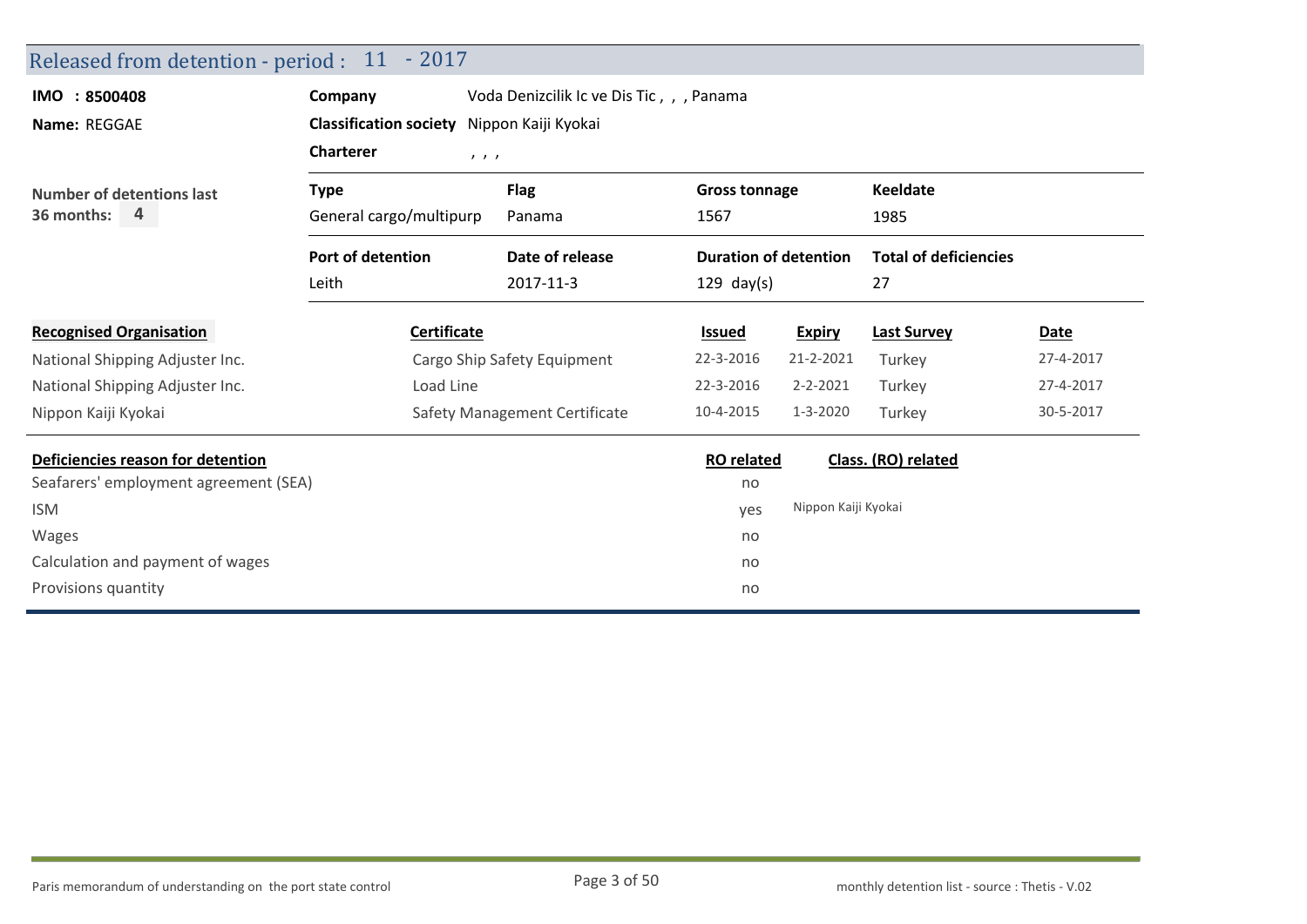| Released from detention - period : 11 - 2017    |                                                                               |             |                                                      |      |                   |                              |                                                 |             |
|-------------------------------------------------|-------------------------------------------------------------------------------|-------------|------------------------------------------------------|------|-------------------|------------------------------|-------------------------------------------------|-------------|
| IMO: 8863018                                    | Company                                                                       |             | Windy Shipping Ltd, , , Tanzania, United Republic of |      |                   |                              |                                                 |             |
| Name: LITTLE WIND                               | <b>Classification society</b> Intermaritime Certification Services, ICS Class |             |                                                      |      |                   |                              |                                                 |             |
|                                                 | <b>Charterer</b><br>1, 1, 1                                                   |             |                                                      |      |                   |                              |                                                 |             |
| <b>Number of detentions last</b>                | <b>Type</b><br>General cargo/multipurp                                        |             | <b>Flag</b><br><b>Gross tonnage</b>                  |      |                   | Keeldate                     |                                                 |             |
| 36 months:<br>3                                 |                                                                               |             | Tanzania, United<br>Republic of                      | 2457 |                   | 1976                         |                                                 |             |
|                                                 | Port of detention                                                             |             | Date of release                                      |      |                   | <b>Duration of detention</b> | <b>Total of deficiencies</b>                    |             |
|                                                 | Rostov/Don                                                                    |             | 2017-11-28                                           | 4    | day(s)            |                              | 8                                               |             |
| <b>Recognised Organisation</b>                  |                                                                               | Certificate |                                                      |      | <b>Issued</b>     | <b>Expiry</b>                | <b>Last Survey</b>                              | <b>Date</b> |
| Intermaritime Certification Services, ICS Class |                                                                               |             | Cargo Ship Safety Equipment                          |      | 12-10-2017        | 11-3-2018                    |                                                 |             |
| Intermaritime Certification Services, ICS Class |                                                                               | Load Line   |                                                      |      | 12-10-2017        | 11-3-2018                    |                                                 |             |
| Intermaritime Certification Services, ICS Class |                                                                               |             | Safety Management Certificate                        |      | 12-10-2017        | 11-4-2018                    |                                                 |             |
| Deficiencies reason for detention               |                                                                               |             |                                                      |      | <b>RO</b> related |                              | Class. (RO) related                             |             |
| Lights, shapes, sound-signals                   |                                                                               |             |                                                      |      | yes               |                              | Intermaritime Certification Services, ICS Class |             |
| Decks - cracking                                |                                                                               |             |                                                      |      | yes               |                              | Intermaritime Certification Services, ICS Class |             |
| Emergency source of power - Emergency generator |                                                                               |             |                                                      |      | yes               |                              | Intermaritime Certification Services, ICS Class |             |
| Ready availability of fire fighting equipment   |                                                                               |             |                                                      |      | yes               |                              | Intermaritime Certification Services, ICS Class |             |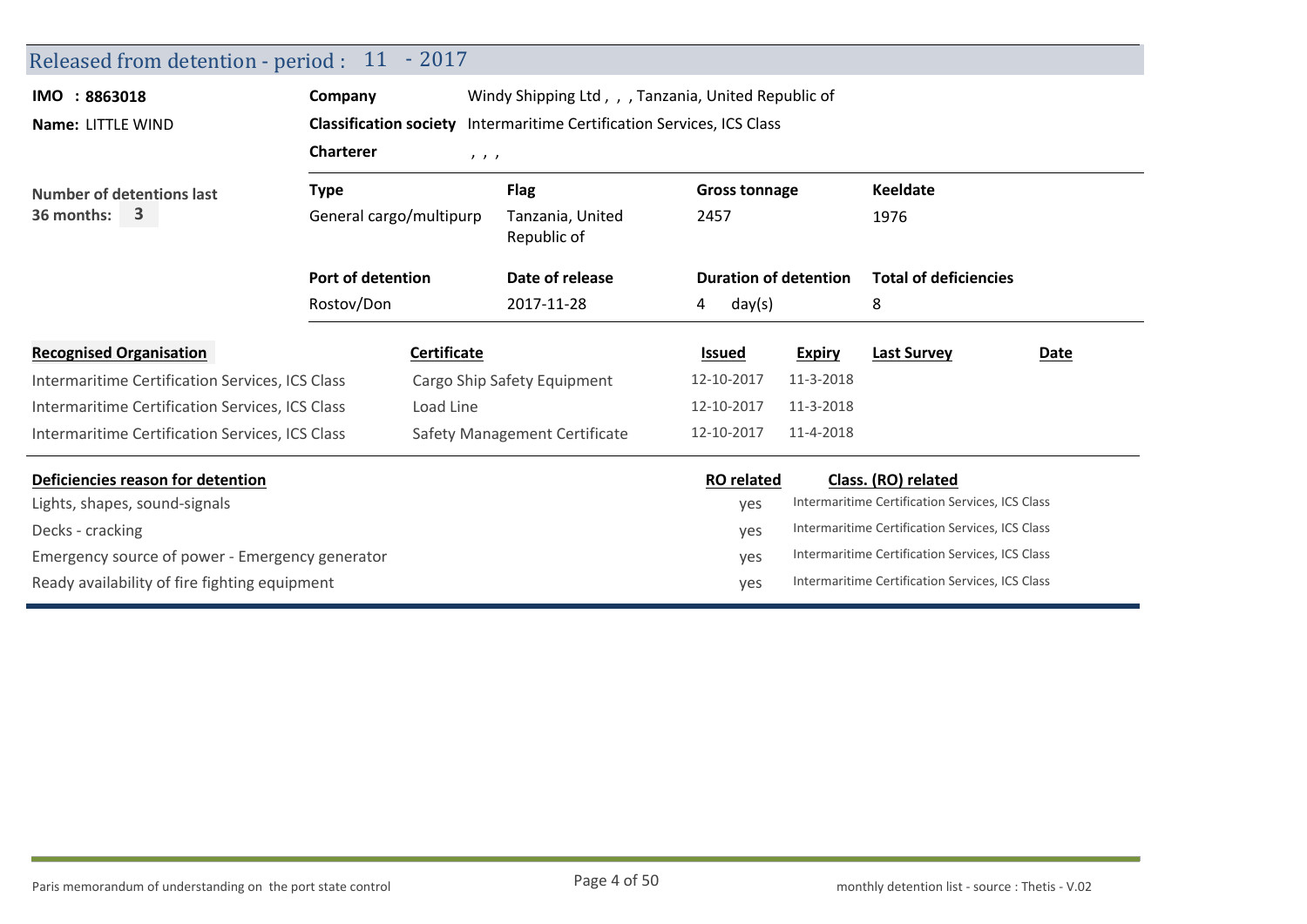| Released from detention - period : 11 - 2017 |                               |                                         |                                                        |                              |                              |           |  |  |  |  |
|----------------------------------------------|-------------------------------|-----------------------------------------|--------------------------------------------------------|------------------------------|------------------------------|-----------|--|--|--|--|
| IMO : 9358371                                | Company                       | Seastar Shipmanagement Ltd,, J. Liberia |                                                        |                              |                              |           |  |  |  |  |
| Name: WHISTLER                               | <b>Classification society</b> | Nippon Kaiji Kyokai                     |                                                        |                              |                              |           |  |  |  |  |
|                                              | <b>Charterer</b>              |                                         | Canfordnav Incl., 800 Rene-Levesque Blvd, Montreal, CA |                              |                              |           |  |  |  |  |
| Number of detentions last                    | <b>Type</b>                   | <b>Flag</b>                             | <b>Gross tonnage</b>                                   |                              | <b>Keeldate</b>              |           |  |  |  |  |
| 36 months:<br><b>2</b>                       | <b>Bulk carrier</b>           | Liberia                                 | 22790                                                  |                              | 2004                         |           |  |  |  |  |
|                                              | Port of detention             | Date of release                         |                                                        | <b>Duration of detention</b> | <b>Total of deficiencies</b> |           |  |  |  |  |
|                                              | Becancour                     | 2017-11-17                              | 2<br>day(s)                                            |                              | 14                           |           |  |  |  |  |
| <b>Recognised Organisation</b>               | <b>Certificate</b>            |                                         | <b>Issued</b>                                          | <b>Expiry</b>                | <b>Last Survey</b>           | Date      |  |  |  |  |
| Nippon Kaiji Kyokai                          |                               | Cargo Ship Safety Equipment             | 11-7-2017                                              | 10-12-2017                   |                              |           |  |  |  |  |
| Nippon Kaiji Kyokai                          | Load Line                     |                                         | 28-9-2015                                              | $9 - 8 - 2020$               | Spain                        | 11-7-2017 |  |  |  |  |
| Nippon Kaiji Kyokai                          |                               | Safety Management Certificate           | 14-7-2015                                              | 19-5-2020                    |                              |           |  |  |  |  |
| Deficiencies reason for detention            |                               |                                         | <b>RO</b> related                                      |                              | Class. (RO) related          |           |  |  |  |  |
| Lights, shapes, sound-signals                |                               |                                         | no                                                     |                              |                              |           |  |  |  |  |
| <b>BNWAS</b>                                 |                               |                                         | no                                                     |                              |                              |           |  |  |  |  |
| Launching arrangements for rescue boats      |                               |                                         | no                                                     |                              |                              |           |  |  |  |  |
| General alarm                                |                               |                                         | no                                                     |                              |                              |           |  |  |  |  |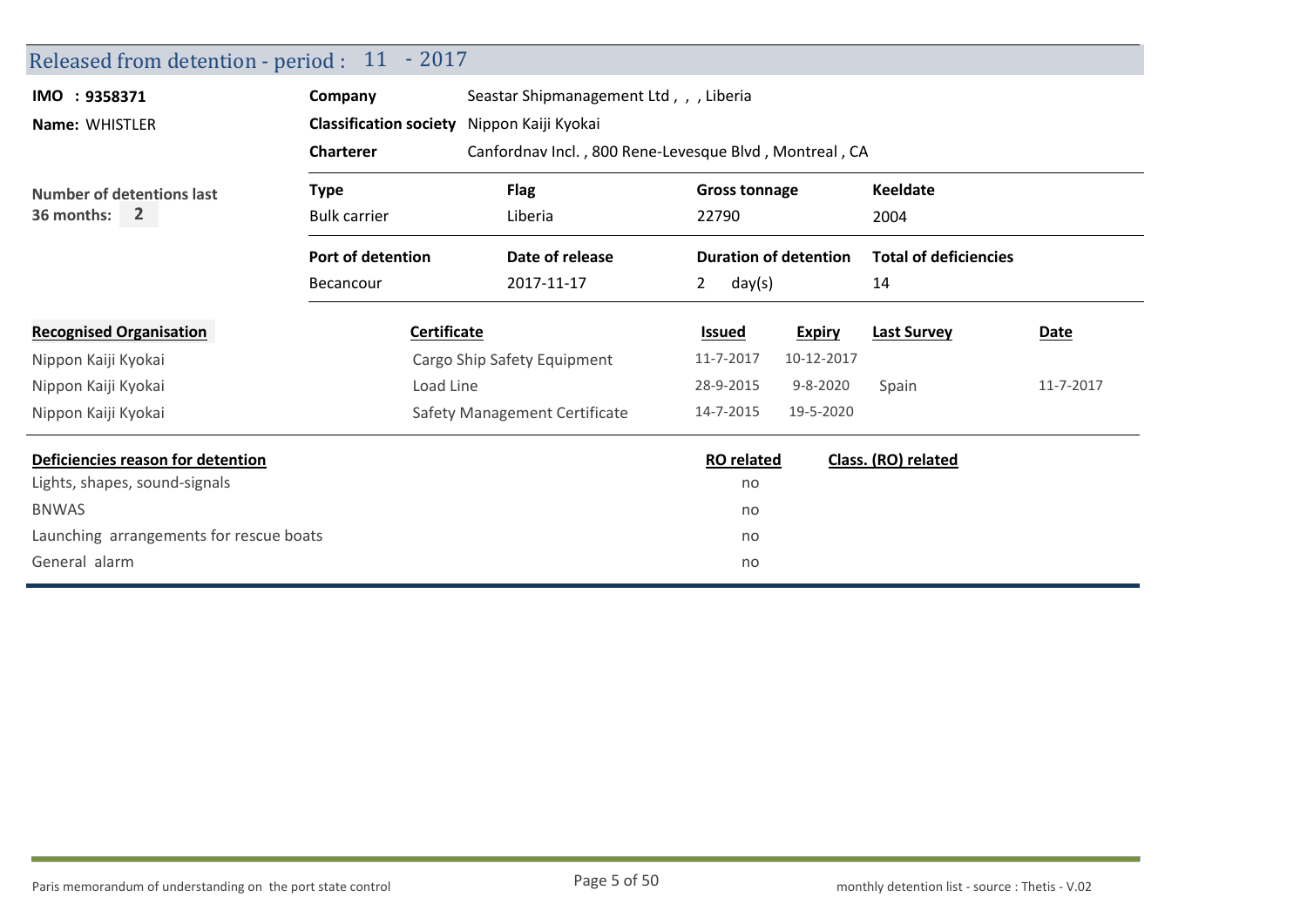| Released from detention - period : 11 - 2017 |                    |                                                    |                              |               |                              |      |
|----------------------------------------------|--------------------|----------------------------------------------------|------------------------------|---------------|------------------------------|------|
| IMO : 9343156                                | Company            | Grimaldi Deep Sea SpA, , , Italy                   |                              |               |                              |      |
| Name: GRANDE ANGOLA                          |                    | <b>Classification society</b> RINA Services S.p.A. |                              |               |                              |      |
|                                              | <b>Charterer</b>   | 1, 1, 1                                            |                              |               |                              |      |
| <b>Number of detentions last</b>             | <b>Type</b>        | <b>Flag</b>                                        | <b>Gross tonnage</b>         |               | <b>Keeldate</b>              |      |
| $\overline{2}$<br>36 months:                 | Ro-Ro cargo        | Italy                                              | 47115                        |               | 2007                         |      |
|                                              | Port of detention  | Date of release                                    | <b>Duration of detention</b> |               | <b>Total of deficiencies</b> |      |
|                                              | Antwerpen          | 2017-11-1                                          | $13 \text{ day(s)}$          |               | 22                           |      |
| <b>Recognised Organisation</b>               | <b>Certificate</b> |                                                    | <b>Issued</b>                | <b>Expiry</b> | <b>Last Survey</b>           | Date |
|                                              |                    | Cargo Ship Safety Equipment                        | 21-9-2016                    | 25-11-2018    |                              |      |
| RINA Services S.p.A.                         | Load Line          |                                                    | 20-7-2017                    | 26-11-2018    |                              |      |
| Deficiencies reason for detention            |                    |                                                    | <b>RO</b> related            |               | Class. (RO) related          |      |
| Propulsion main engine                       |                    |                                                    | no                           |               |                              |      |
| Other (Structural conditions)                |                    |                                                    | no                           |               |                              |      |
| Ventilators, air pipes, casings              |                    |                                                    | no                           |               |                              |      |
| Scuppers, inlets and discharges              |                    |                                                    | no                           |               |                              |      |
| Emergency fire pump and its pipes            |                    |                                                    | no                           |               |                              |      |
| Lashing material                             |                    |                                                    | no                           |               |                              |      |
| Ventilation                                  |                    |                                                    | no                           |               |                              |      |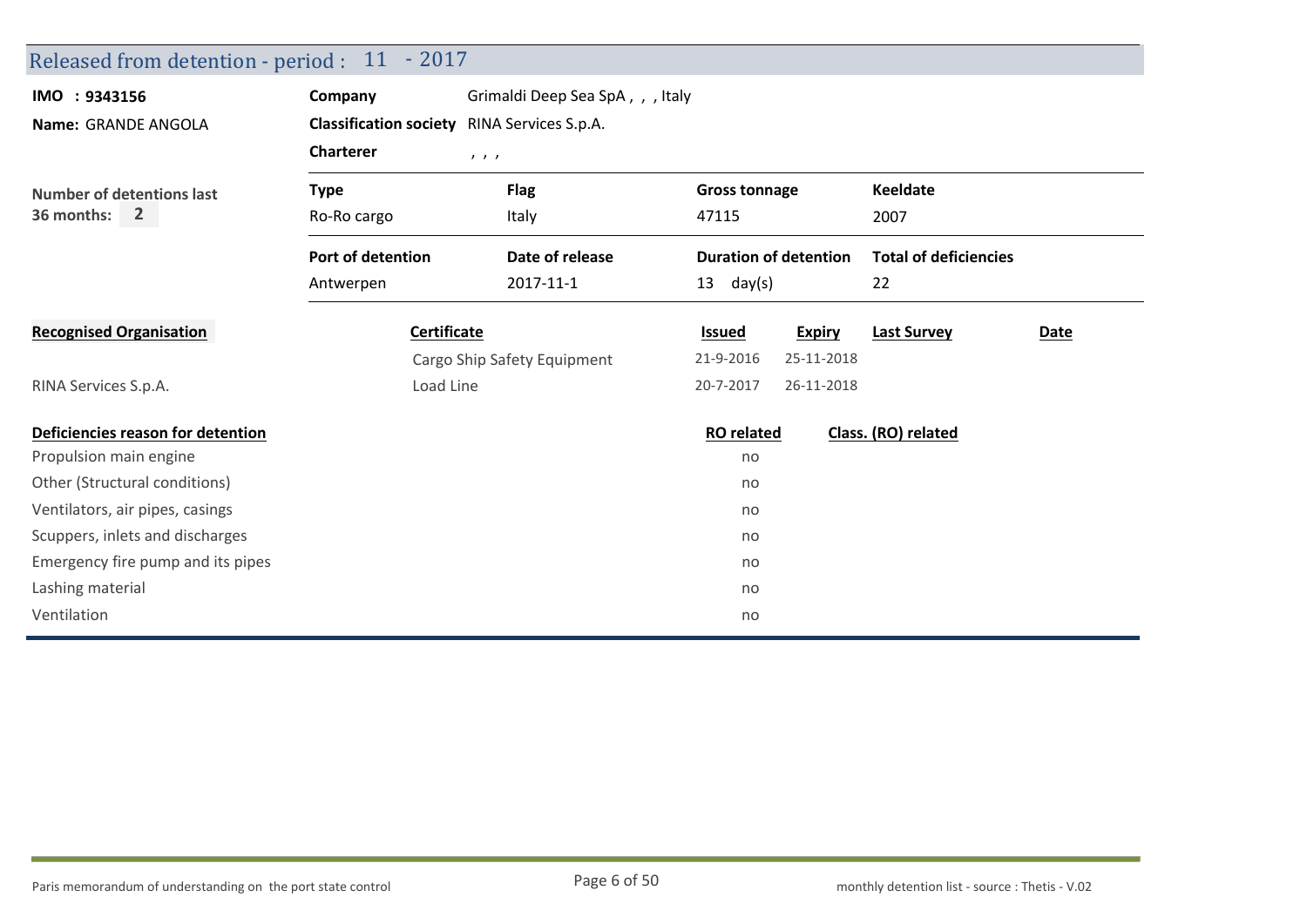| Released from detention - period : 11 - 2017   |                                              |                                     |                              |                |                              |             |
|------------------------------------------------|----------------------------------------------|-------------------------------------|------------------------------|----------------|------------------------------|-------------|
| IMO : 9306299                                  | Company                                      | Menas Trading Ltd, , , Cook Islands |                              |                |                              |             |
| Name: ADNAN N                                  | <b>Classification society</b> Bureau Veritas |                                     |                              |                |                              |             |
|                                                | <b>Charterer</b>                             | Fluorsid Spa, , Cagliari, IT        |                              |                |                              |             |
| <b>Number of detentions last</b>               | <b>Type</b>                                  | <b>Flag</b>                         | <b>Gross tonnage</b>         |                | <b>Keeldate</b>              |             |
| 36 months: 2                                   | General cargo/multipurp                      | Cook Islands                        | 4985                         |                | 2004                         |             |
|                                                | Port of detention                            | Date of release                     | <b>Duration of detention</b> |                | <b>Total of deficiencies</b> |             |
|                                                | Tulcea                                       | 2017-11-16                          | 3<br>day(s)                  |                | 7                            |             |
| <b>Recognised Organisation</b>                 | <b>Certificate</b>                           |                                     | <b>Issued</b>                | <b>Expiry</b>  | <b>Last Survey</b>           | <b>Date</b> |
|                                                |                                              | Cargo Ship Safety Equipment         | $2 - 6 - 2017$               | $1 - 6 - 2022$ |                              |             |
|                                                | Load Line                                    |                                     | $2 - 6 - 2017$               | $1 - 6 - 2022$ |                              |             |
| Deficiencies reason for detention              |                                              |                                     | <b>RO</b> related            |                | Class. (RO) related          |             |
| Charts                                         |                                              |                                     | no                           |                |                              |             |
| Engine International Air Pollution Prev. Cert. |                                              |                                     | no                           |                |                              |             |
| <b>ISM</b>                                     |                                              |                                     | no                           |                |                              |             |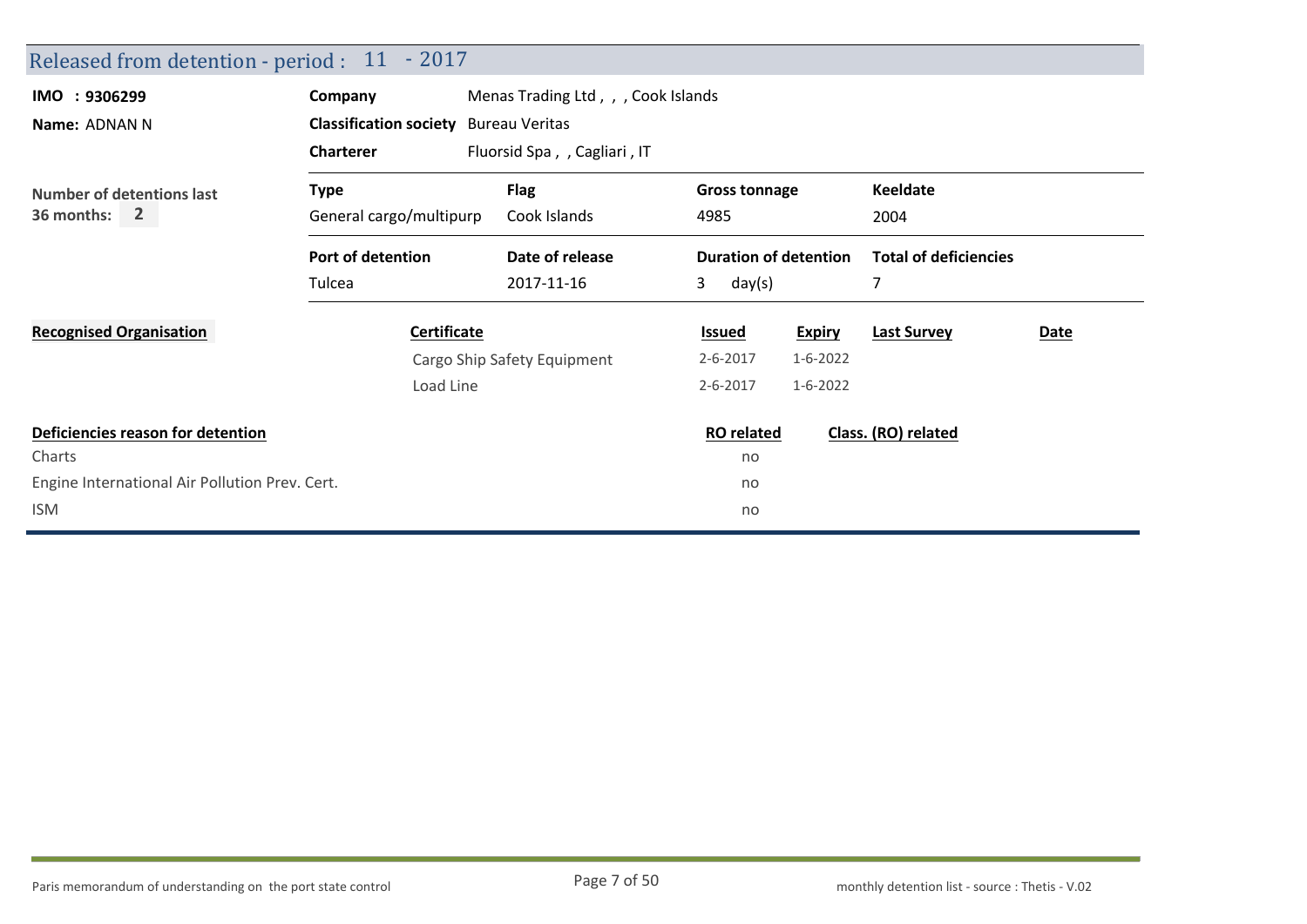| Released from detention - period : 11 - 2017    |                                                           |                                          |                              |               |                                    |      |  |  |  |
|-------------------------------------------------|-----------------------------------------------------------|------------------------------------------|------------------------------|---------------|------------------------------------|------|--|--|--|
| IMO : 8866955                                   | Company                                                   | Marine Safety Management Ltd,, , Comoros |                              |               |                                    |      |  |  |  |
| Name: GERDA                                     | Classification society International Naval Surveys Bureau |                                          |                              |               |                                    |      |  |  |  |
|                                                 | <b>Charterer</b><br>1, 1, 1                               |                                          |                              |               |                                    |      |  |  |  |
| <b>Number of detentions last</b>                | <b>Type</b>                                               | <b>Flag</b>                              | <b>Gross tonnage</b>         |               | <b>Keeldate</b>                    |      |  |  |  |
| $\overline{2}$<br>36 months:                    | General cargo/multipurp                                   | Comoros                                  | 2457                         |               | 1970                               |      |  |  |  |
|                                                 | <b>Port of detention</b>                                  | Date of release                          | <b>Duration of detention</b> |               | <b>Total of deficiencies</b>       |      |  |  |  |
|                                                 | Temryuk                                                   | 2017-11-28                               | $41$ day(s)                  |               | 25                                 |      |  |  |  |
| <b>Recognised Organisation</b>                  | <b>Certificate</b>                                        |                                          | <u>Issued</u>                | <b>Expiry</b> | <b>Last Survey</b>                 | Date |  |  |  |
| <b>International Naval Surveys Bureau</b>       |                                                           | Cargo Ship Safety Equipment              | 27-7-2017                    | 26-10-2018    |                                    |      |  |  |  |
| International Naval Surveys Bureau              | Load Line                                                 |                                          | 27-7-2017                    | 26-10-2017    |                                    |      |  |  |  |
| Phoenix Register of Shipping                    |                                                           | Safety Management Certificate            | 26-1-2017                    | 31-8-2021     |                                    |      |  |  |  |
| Deficiencies reason for detention               |                                                           |                                          | <b>RO</b> related            |               | Class. (RO) related                |      |  |  |  |
| Echo sounder                                    |                                                           |                                          | yes                          |               | International Naval Surveys Bureau |      |  |  |  |
| Lifeboat inventory                              |                                                           |                                          | no                           |               |                                    |      |  |  |  |
| Inflatable liferafts                            |                                                           |                                          | no                           |               |                                    |      |  |  |  |
| Lifebuoys incl. provision and disposition       |                                                           |                                          | no                           |               |                                    |      |  |  |  |
| Immersion suits                                 |                                                           |                                          | no                           |               |                                    |      |  |  |  |
| Embarkation arrangement survival craft          |                                                           |                                          | no                           |               |                                    |      |  |  |  |
| <b>ISM</b>                                      |                                                           |                                          | yes                          |               | Phoenix Register of Shipping       |      |  |  |  |
| Medical Equipment, medical chest, medical guide |                                                           |                                          | no                           |               |                                    |      |  |  |  |
| Gas instruments                                 |                                                           |                                          | no                           |               |                                    |      |  |  |  |
| Ballast, fuel and other tanks                   |                                                           |                                          | yes                          |               | International Naval Surveys Bureau |      |  |  |  |
| Hull - corrosion                                |                                                           |                                          | yes                          |               | International Naval Surveys Bureau |      |  |  |  |
| Freeboard marks                                 |                                                           |                                          | yes                          |               | International Naval Surveys Bureau |      |  |  |  |
| Emergency fire pump and its pipes               |                                                           |                                          | yes                          |               | International Naval Surveys Bureau |      |  |  |  |
| Operation/maintenance                           |                                                           |                                          | no                           |               |                                    |      |  |  |  |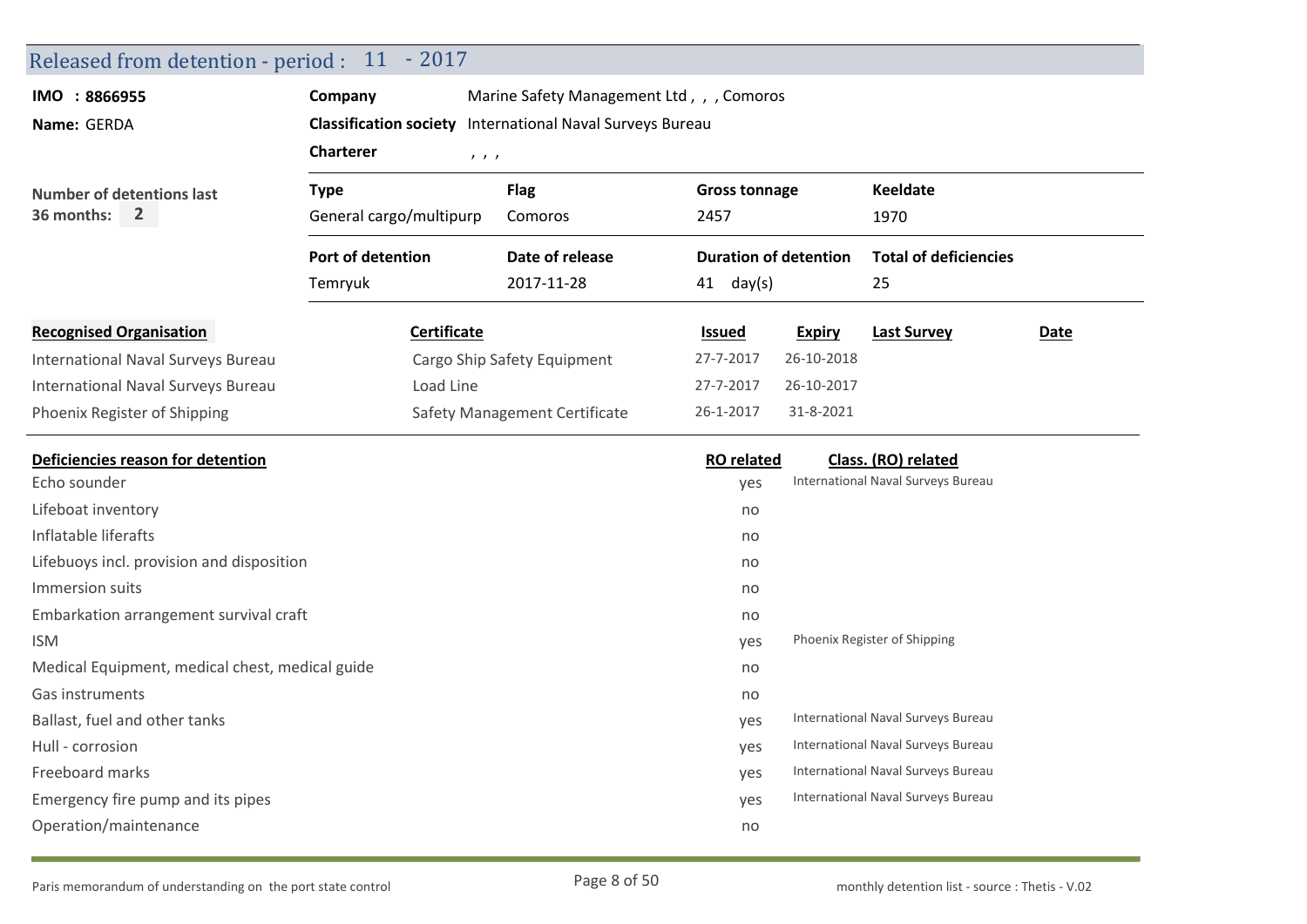| Released from detention - period : 11 - 2017             |                         |                                                               |                              |               |                                 |      |  |  |
|----------------------------------------------------------|-------------------------|---------------------------------------------------------------|------------------------------|---------------|---------------------------------|------|--|--|
| Fire detection and alarm system                          |                         |                                                               | no                           |               |                                 |      |  |  |
| Personal equipment for fire safety                       |                         |                                                               | no                           | no            |                                 |      |  |  |
| <b>Emergency Escape Breathing Device and disposition</b> |                         |                                                               |                              |               |                                 |      |  |  |
| Maintenance of Fire protection systems                   |                         |                                                               | no                           |               |                                 |      |  |  |
| IMO: 8725644                                             | Company                 | Global Marine Consulting Ltd,, , Togo                         |                              |               |                                 |      |  |  |
| Name: CARNABY                                            |                         | <b>Classification society</b> Venezuelan Register of Shipping |                              |               |                                 |      |  |  |
|                                                          | <b>Charterer</b>        | 1, 1, 1                                                       |                              |               |                                 |      |  |  |
| Number of detentions last                                | <b>Type</b>             | <b>Flag</b>                                                   | <b>Gross tonnage</b>         |               | Keeldate                        |      |  |  |
| 36 months:<br>$\overline{2}$                             | General cargo/multipurp | Togo                                                          | 2466                         |               | 1985                            |      |  |  |
|                                                          | Port of detention       | Date of release                                               | <b>Duration of detention</b> |               | <b>Total of deficiencies</b>    |      |  |  |
|                                                          | Rostov/Don              | 2017-11-22                                                    | 4<br>day(s)                  |               | 8                               |      |  |  |
| <b>Recognised Organisation</b>                           | <b>Certificate</b>      |                                                               | <b>Issued</b>                | <b>Expiry</b> | <b>Last Survey</b>              | Date |  |  |
| Shipping Register of Ukraine                             |                         | Safety Management Certificate                                 | 9-11-2017                    | 8-4-2018      |                                 |      |  |  |
| Venezuelan Register of Shipping                          |                         | Cargo Ship Safety Equipment                                   | 9-11-2017                    | 8-4-2018      |                                 |      |  |  |
| Venezuelan Register of Shipping                          | Load Line               |                                                               | 9-11-2017                    | 8-4-2018      |                                 |      |  |  |
| Deficiencies reason for detention                        |                         |                                                               | <b>RO</b> related            |               | Class. (RO) related             |      |  |  |
| Ballast, fuel and other tanks                            |                         |                                                               | ves                          |               | Venezuelan Register of Shipping |      |  |  |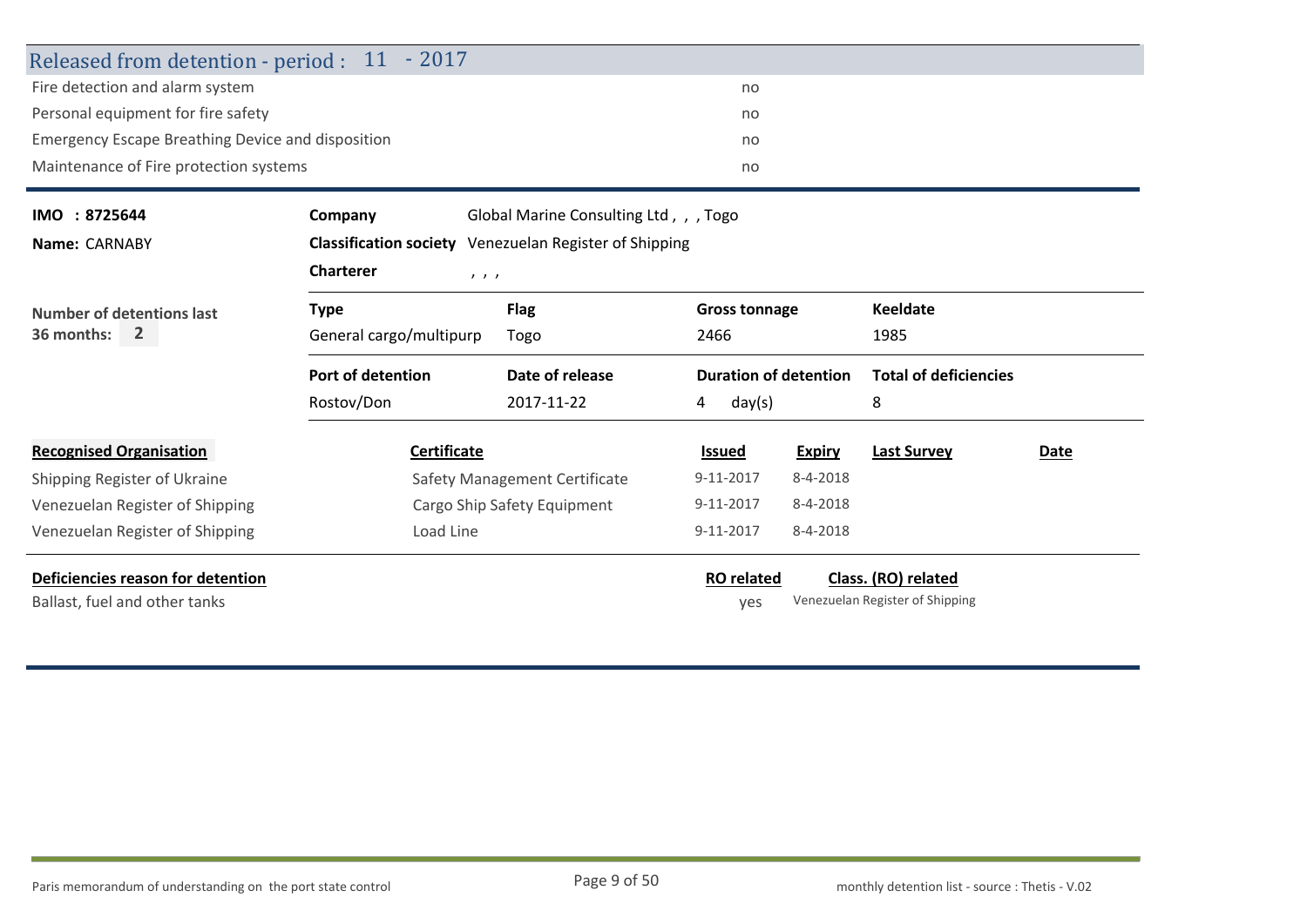| Released from detention - period : 11 - 2017 |                                                    |                                      |                      |                              |                              |                |
|----------------------------------------------|----------------------------------------------------|--------------------------------------|----------------------|------------------------------|------------------------------|----------------|
| IMO : 8714114                                | Company                                            | Sahin Deniz Kara Nakliye, , , Panama |                      |                              |                              |                |
| Name: ADA                                    | <b>Classification society</b> RINA Services S.p.A. |                                      |                      |                              |                              |                |
|                                              | <b>Charterer</b><br>1, 1, 1                        |                                      |                      |                              |                              |                |
| Number of detentions last                    | <b>Type</b>                                        | <b>Flag</b>                          | <b>Gross tonnage</b> |                              | <b>Keeldate</b>              |                |
| 36 months: 2                                 | General cargo/multipurp                            | Panama                               | 3896                 |                              | 1988                         |                |
|                                              | Port of detention                                  | Date of release                      |                      | <b>Duration of detention</b> | <b>Total of deficiencies</b> |                |
|                                              | Tsiggelion                                         | 2017-11-2                            | 10<br>day(s)         |                              | 11                           |                |
| <b>Recognised Organisation</b>               | <b>Certificate</b>                                 |                                      | <b>Issued</b>        | <b>Expiry</b>                | <b>Last Survey</b>           | Date           |
| International Maritime Register              |                                                    | Safety Management Certificate        | 8-11-2016            | 10-8-2021                    |                              |                |
| RINA Services S.p.A.                         |                                                    | Cargo Ship Safety Equipment          | 4-2-2015             | 14-10-2019                   | Turkey                       | $9 - 1 - 2017$ |
| RINA Services S.p.A.                         | Load Line                                          |                                      | $6 - 1 - 2015$       | 14-10-2019                   | Turkey                       | $9 - 1 - 2017$ |
| Deficiencies reason for detention            |                                                    |                                      | <b>RO</b> related    |                              | Class. (RO) related          |                |
| Launching arrangements for rescue boats      |                                                    |                                      | no                   |                              |                              |                |
| <b>ISM</b>                                   |                                                    |                                      | no                   |                              |                              |                |
| Fire detection and alarm system              |                                                    |                                      | no                   |                              |                              |                |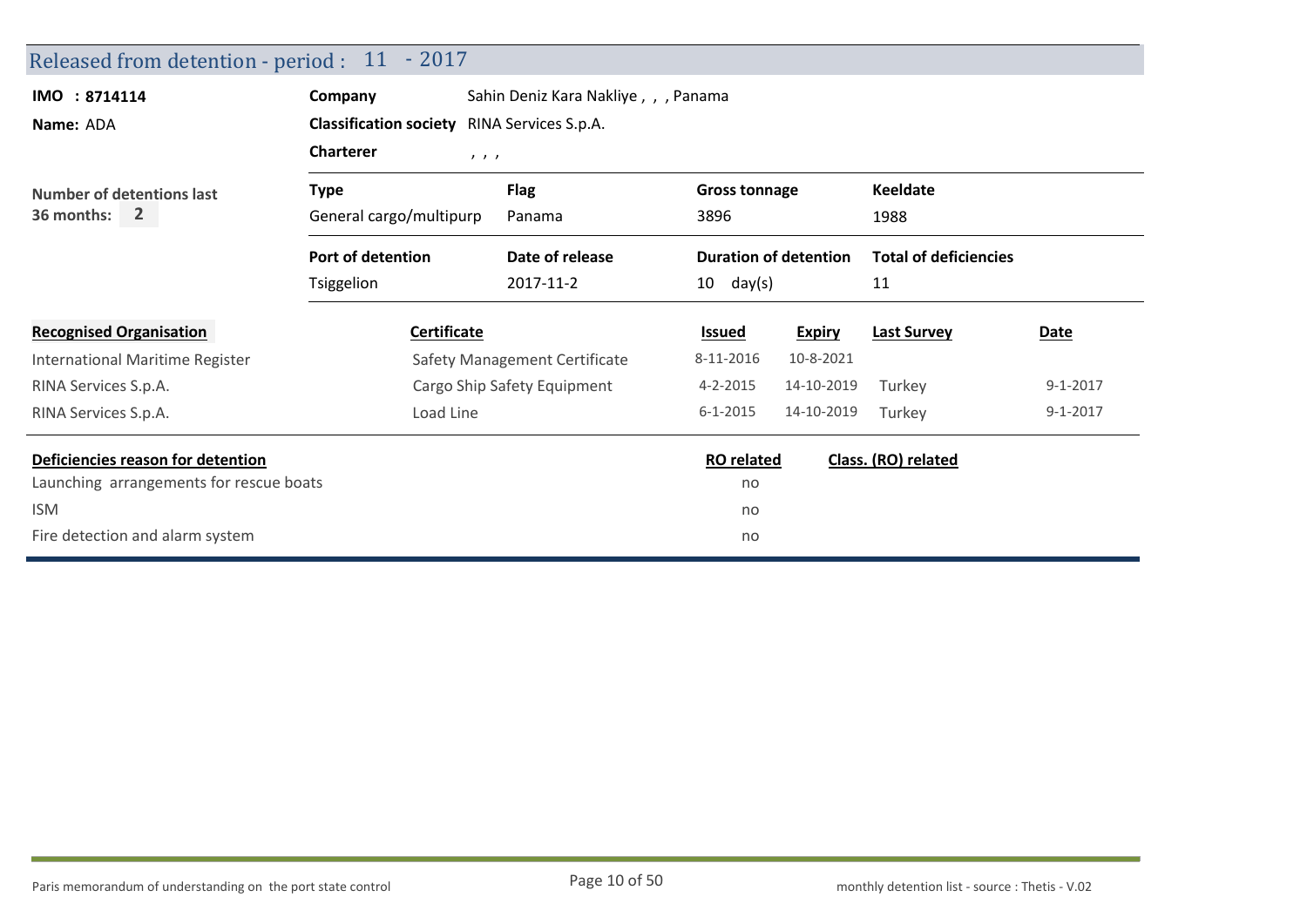| Released from detention - period : 11 - 2017                   |                                            |                                   |                              |               |                              |      |
|----------------------------------------------------------------|--------------------------------------------|-----------------------------------|------------------------------|---------------|------------------------------|------|
| IMO : 8611219                                                  | Company                                    | Mimosa Management Ltd, , , Panama |                              |               |                              |      |
| Name: VERA SU                                                  | Classification society Nippon Kaiji Kyokai |                                   |                              |               |                              |      |
|                                                                | <b>Charterer</b><br>$\qquad \qquad$        |                                   |                              |               |                              |      |
| Number of detentions last                                      | <b>Type</b>                                | <b>Flag</b>                       | <b>Gross tonnage</b>         |               | <b>Keeldate</b>              |      |
| 36 months: 2                                                   | General cargo/multipurp                    | Panama                            | 1984                         |               | 1986                         |      |
|                                                                | Port of detention                          | Date of release                   | <b>Duration of detention</b> |               | <b>Total of deficiencies</b> |      |
|                                                                | Temryuk                                    | 2017-11-22                        | 2<br>day(s)                  |               | 4                            |      |
| <b>Recognised Organisation</b>                                 | Certificate                                |                                   | <b>Issued</b>                | <b>Expiry</b> | <b>Last Survey</b>           | Date |
| Phoenix Register of Shipping                                   |                                            | Cargo Ship Safety Equipment       | 30-10-2017                   | 24-6-2020     |                              |      |
| Phoenix Register of Shipping                                   | Load Line                                  |                                   | 30-10-2017                   | 24-6-2020     |                              |      |
| Phoenix Register of Shipping                                   |                                            | Safety Management Certificate     | 20-6-2017                    | 19-12-2017    |                              |      |
| Deficiencies reason for detention<br>Other (SOLAS operational) |                                            |                                   | <b>RO</b> related<br>no      |               | Class. (RO) related          |      |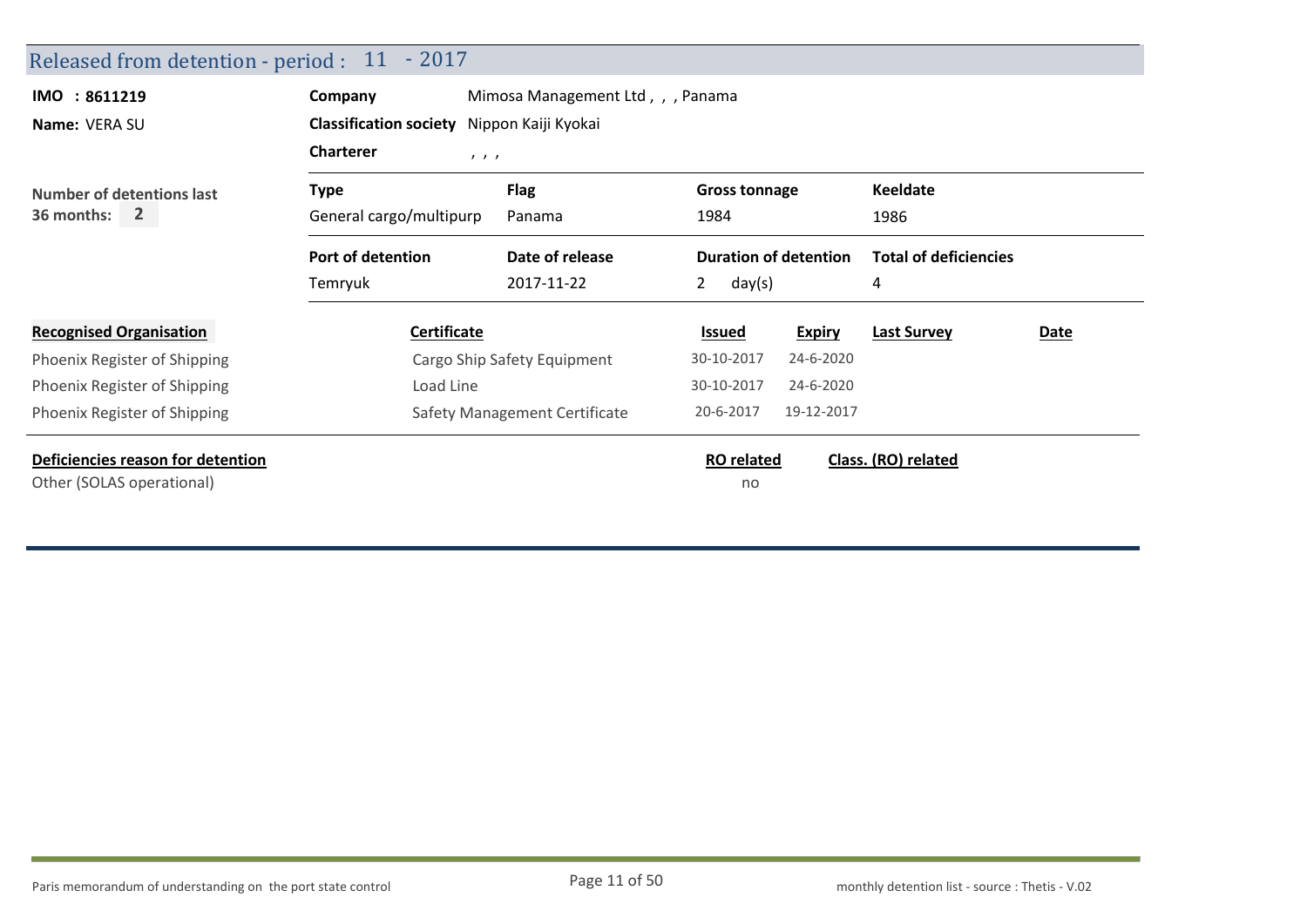| Released from detention - period : 11 - 2017 |                                            |                                       |                              |               |                              |             |
|----------------------------------------------|--------------------------------------------|---------------------------------------|------------------------------|---------------|------------------------------|-------------|
| IMO : 8521414                                | Company                                    | Trio Denizcilik Ic ve Dis, , , Panama |                              |               |                              |             |
| Name: BUSE TRIO                              | Classification society Nippon Kaiji Kyokai |                                       |                              |               |                              |             |
|                                              | <b>Charterer</b><br>1, 1, 1                |                                       |                              |               |                              |             |
| <b>Number of detentions last</b>             | <b>Type</b>                                | <b>Flag</b>                           | <b>Gross tonnage</b>         |               | <b>Keeldate</b>              |             |
| $36$ months: $2$                             | General cargo/multipurp                    | Panama                                | 1585                         |               | 1985                         |             |
|                                              | Port of detention                          | Date of release                       | <b>Duration of detention</b> |               | <b>Total of deficiencies</b> |             |
|                                              | <b>Bremen</b>                              | 2017-11-10                            | 15<br>day(s)                 |               | 12                           |             |
| <b>Recognised Organisation</b>               | <b>Certificate</b>                         |                                       | <b>Issued</b>                | <b>Expiry</b> | <b>Last Survey</b>           | <b>Date</b> |
| National Shipping Adjuster Inc.              |                                            | Cargo Ship Safety Equipment           | 17-6-2016                    | 1-8-2019      | Turkey                       | 31-8-2017   |
| National Shipping Adjuster Inc.              | Load Line                                  |                                       | 17-6-2016                    | 1-8-2019      | Turkey                       | 31-8-2017   |
| Nippon Kaiji Kyokai                          |                                            | Safety Management Certificate         | 17-5-2016                    | 3-4-2021      |                              |             |
| Deficiencies reason for detention            |                                            |                                       | <b>RO</b> related            |               | Class. (RO) related          |             |
| Oil filtering equipment                      |                                            |                                       | no                           |               |                              |             |
| <b>ISM</b>                                   |                                            |                                       | no                           |               |                              |             |
| Abandon ship drills                          |                                            |                                       | no                           |               |                              |             |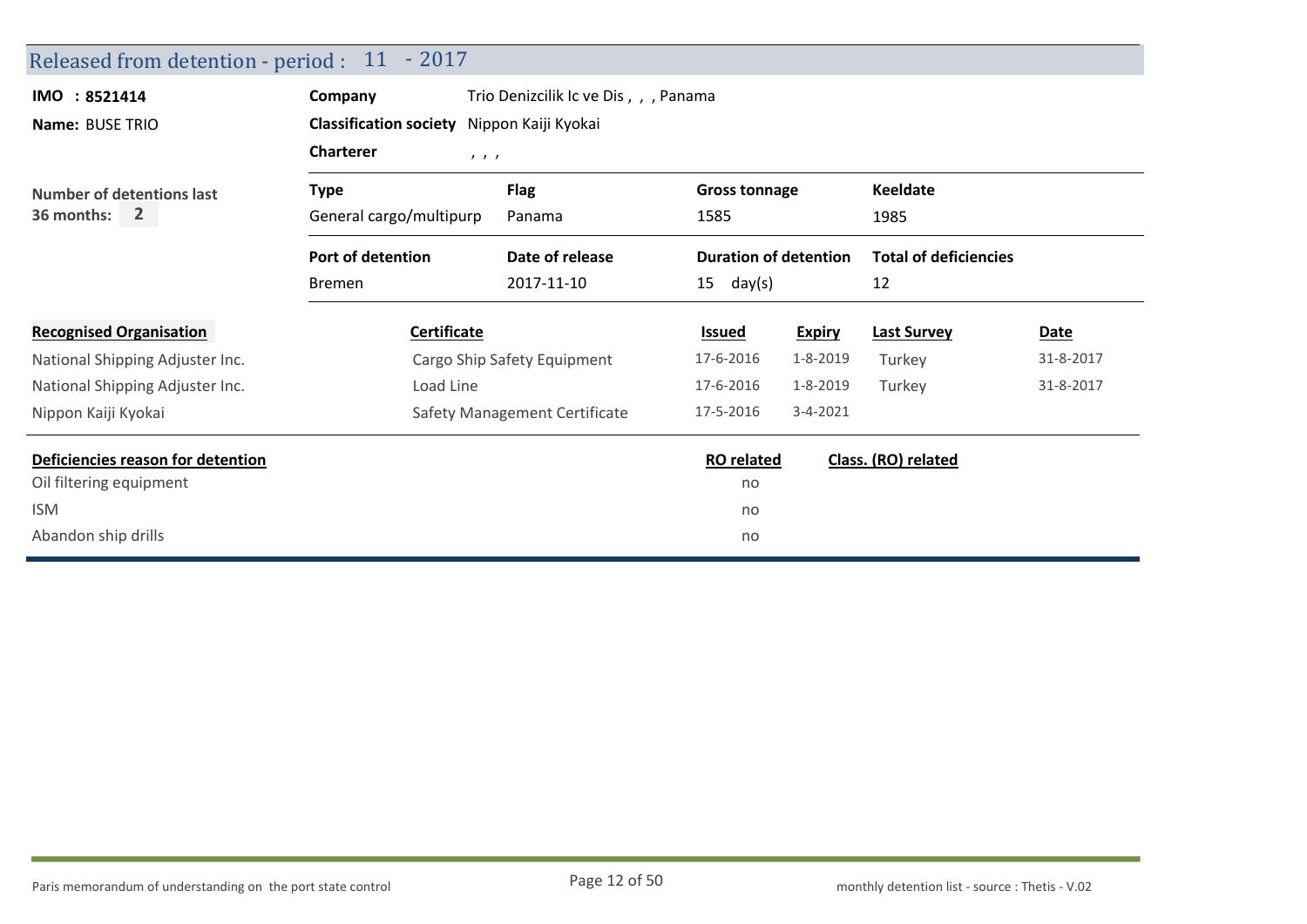| Released from detention - period : 11 - 2017  |                         |                                                            |                              |               |                              |           |  |  |
|-----------------------------------------------|-------------------------|------------------------------------------------------------|------------------------------|---------------|------------------------------|-----------|--|--|
| IMO : 8100624                                 | Company                 | Lefon Shipping Corp,,, Panama                              |                              |               |                              |           |  |  |
| Name: FOM                                     |                         | <b>Classification society</b> Phoenix Register of Shipping |                              |               |                              |           |  |  |
|                                               | <b>Charterer</b>        | 1, 1, 1                                                    |                              |               |                              |           |  |  |
| Number of detentions last                     | <b>Type</b>             | <b>Flag</b>                                                | <b>Gross tonnage</b>         |               | <b>Keeldate</b>              |           |  |  |
| 36 months:<br>$\mathbf{2}$                    | General cargo/multipurp | Panama                                                     | 1499                         |               | 1981                         |           |  |  |
|                                               | Port of detention       | Date of release                                            | <b>Duration of detention</b> |               | <b>Total of deficiencies</b> |           |  |  |
|                                               | Rostov/Don              | 2017-11-10                                                 | 9<br>day(s)                  |               | 14                           |           |  |  |
| <b>Recognised Organisation</b>                | Certificate             |                                                            | <b>Issued</b>                | <b>Expiry</b> | <b>Last Survey</b>           | Date      |  |  |
| Phoenix Register of Shipping                  |                         | Cargo Ship Safety Equipment                                | 20-12-2016                   | 6-9-2020      |                              |           |  |  |
| Phoenix Register of Shipping                  | Load Line               |                                                            | 25-7-2016                    | 6-9-2020      | Turkey                       | 6-12-2016 |  |  |
| Phoenix Register of Shipping                  |                         | Safety Management Certificate                              | 26-2-2017                    | 25-2-2022     |                              |           |  |  |
| Deficiencies reason for detention             |                         |                                                            | <b>RO</b> related            |               | Class. (RO) related          |           |  |  |
| Charts                                        |                         |                                                            | yes                          |               | Phoenix Register of Shipping |           |  |  |
| Voyage or passage plan                        |                         |                                                            | no                           |               |                              |           |  |  |
| <b>BNWAS</b>                                  |                         |                                                            | yes                          |               | Phoenix Register of Shipping |           |  |  |
| International Oil Pollution Prevention (IOPP) |                         |                                                            | no                           |               |                              |           |  |  |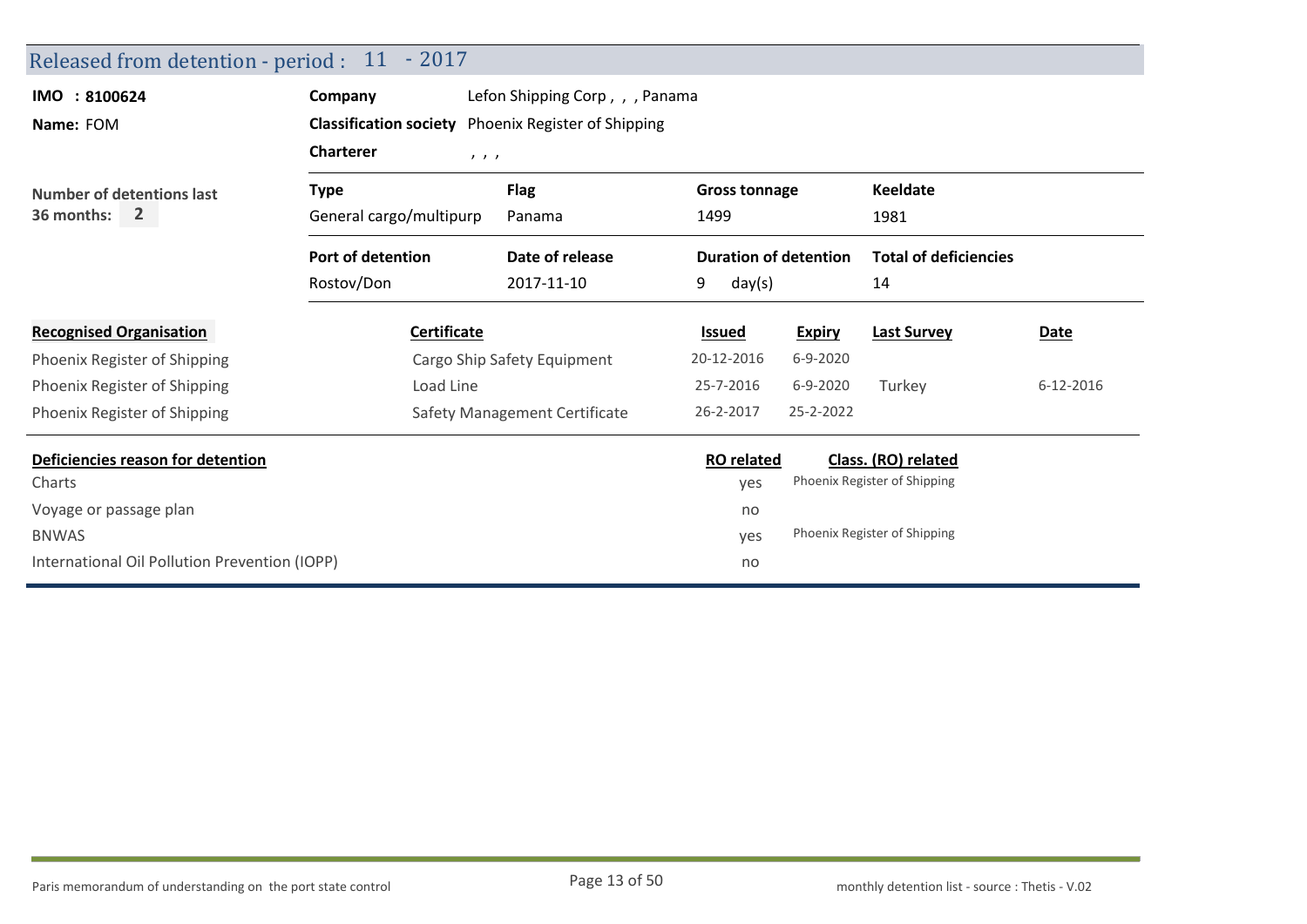| Released from detention - period : 11 - 2017                    |                                                    |                                                    |                                                      |               |                              |      |  |  |
|-----------------------------------------------------------------|----------------------------------------------------|----------------------------------------------------|------------------------------------------------------|---------------|------------------------------|------|--|--|
| IMO : 9785603                                                   | Santoku Senpaku Co Ltd,, , Panama<br>Company       |                                                    |                                                      |               |                              |      |  |  |
| Name: FARAH LOUISE                                              |                                                    | Classification society Korean Register of Shipping |                                                      |               |                              |      |  |  |
|                                                                 | <b>Charterer</b>                                   | ADMLINTERMARE, , HAMBURG, DE                       |                                                      |               |                              |      |  |  |
| <b>Number of detentions last</b>                                | <b>Flag</b><br><b>Type</b><br><b>Gross tonnage</b> |                                                    | <b>Keeldate</b>                                      |               |                              |      |  |  |
| 36 months: $1$                                                  | <b>Bulk carrier</b>                                | Panama                                             | 43062<br><b>Duration of detention</b><br>2<br>day(s) |               | 2015                         |      |  |  |
|                                                                 | Port of detention                                  | Date of release                                    |                                                      |               | <b>Total of deficiencies</b> |      |  |  |
|                                                                 | Gibraltar                                          | 2017-11-16                                         |                                                      |               | 4                            |      |  |  |
| <b>Recognised Organisation</b>                                  | Certificate                                        |                                                    | <b>Issued</b>                                        | <b>Expiry</b> | <b>Last Survey</b>           | Date |  |  |
| Korean Register of Shipping                                     |                                                    | Cargo Ship Safety Equipment                        | 22-3-2017                                            | 21-3-2022     |                              |      |  |  |
| Korean Register of Shipping                                     | Load Line                                          |                                                    | 22-3-2017                                            | 21-3-2022     |                              |      |  |  |
| Nippon Kaiji Kyokai                                             | Safety Management Certificate                      |                                                    | 25-7-2017                                            | 24-12-2017    |                              |      |  |  |
| Deficiencies reason for detention<br>Cleanliness of engine room |                                                    |                                                    | <b>RO</b> related<br>no                              |               | Class. (RO) related          |      |  |  |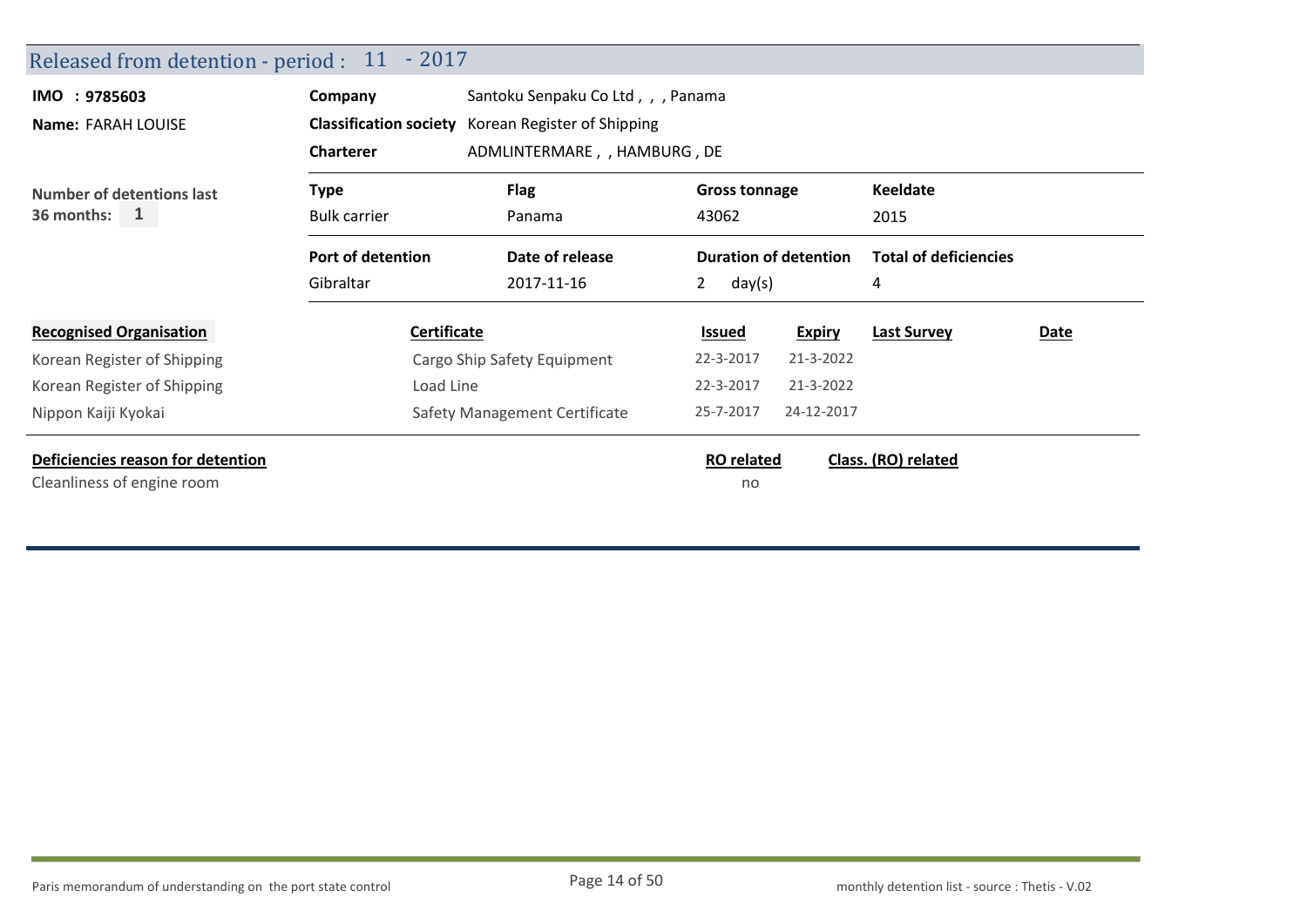| Released from detention - period : 11 - 2017                               |                                         |                    |                                                              |                            |  |
|----------------------------------------------------------------------------|-----------------------------------------|--------------------|--------------------------------------------------------------|----------------------------|--|
| IMO : 9714824                                                              | Company                                 | , , United Kingdom |                                                              |                            |  |
| Name: BIBBY ATHENA                                                         | Classification society Lloyd's Register |                    |                                                              |                            |  |
|                                                                            | <b>Charterer</b><br>$\qquad \qquad$     |                    |                                                              |                            |  |
| <b>Number of detentions last</b>                                           | <b>Type</b>                             | <b>Flag</b>        | <b>Gross tonnage</b>                                         | <b>Keeldate</b>            |  |
| 36 months: $1$                                                             | Other special activities                | United Kingdom     | 134                                                          | 2014                       |  |
|                                                                            | Port of detention                       | Date of release    | <b>Duration of detention</b><br><b>Total of deficiencies</b> |                            |  |
|                                                                            | Boulogne                                | 2017-11-4          | 5.<br>day(s)                                                 |                            |  |
| <b>Recognised Organisation</b>                                             | <b>Certificate</b>                      |                    | <b>Expiry</b><br><b>Issued</b>                               | <b>Last Survey</b><br>Date |  |
| Deficiencies reason for detention<br>Seafarers' employment agreement (SEA) |                                         |                    | <b>RO</b> related<br>no                                      | Class. (RO) related        |  |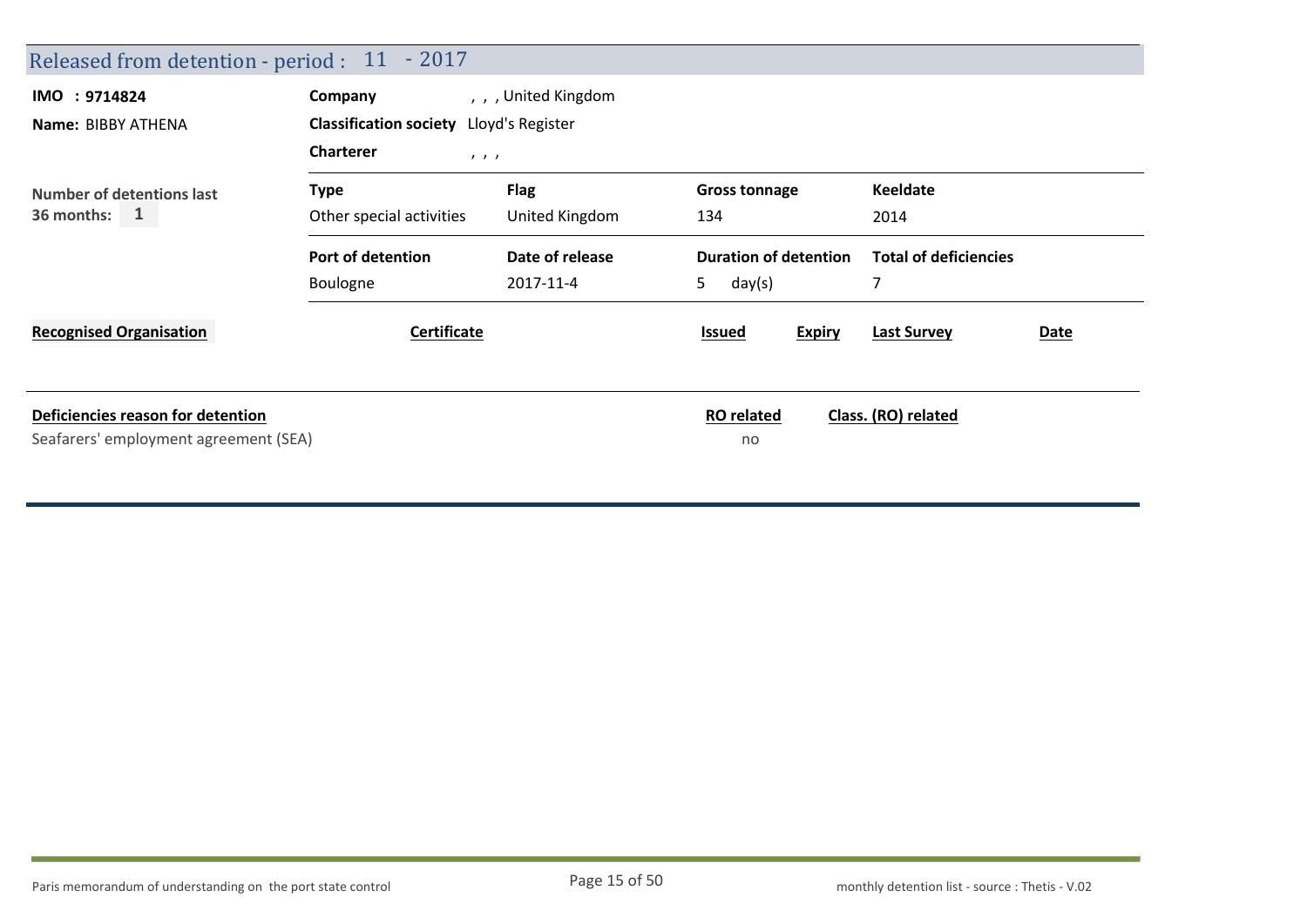| Released from detention - period : 11 - 2017      |                                                                      |                                                           |                              |                      |                      |             |
|---------------------------------------------------|----------------------------------------------------------------------|-----------------------------------------------------------|------------------------------|----------------------|----------------------|-------------|
| IMO : 9670353                                     | Company                                                              | Galliano Marine Service LLC, , , United States            |                              |                      |                      |             |
| Name: GARY ROOK                                   |                                                                      | <b>Classification society</b> American Bureau of Shipping |                              |                      |                      |             |
|                                                   | <b>Charterer</b>                                                     | 1, 1, 1                                                   |                              |                      |                      |             |
| <b>Number of detentions last</b>                  | <b>Flag</b><br><b>Type</b>                                           |                                                           |                              | <b>Gross tonnage</b> | <b>Keeldate</b>      |             |
| 36 months: $1$                                    | <b>United States</b><br>Offshore supply<br>3242                      |                                                           |                              |                      | 2011                 |             |
|                                                   | Port of detention<br><b>Duration of detention</b><br>Date of release |                                                           | <b>Total of deficiencies</b> |                      |                      |             |
|                                                   | Limassol                                                             | 2017-11-1                                                 | 29<br>day(s)                 |                      | 19                   |             |
| <b>Recognised Organisation</b>                    | <b>Certificate</b>                                                   |                                                           | <b>Issued</b>                | <b>Expiry</b>        | <b>Last Survey</b>   | <b>Date</b> |
| American Bureau of Shipping                       |                                                                      | Cargo Ship Safety Equipment                               | 13-2-2014                    | 13-11-2017           | <b>United States</b> | 26-8-2016   |
| American Bureau of Shipping                       | Load Line                                                            |                                                           | 14-11-2012                   | 13-11-2017           | <b>United States</b> | 26-8-2016   |
| American Bureau of Shipping                       |                                                                      | Safety Management Certificate                             | 13-5-2013                    | 22-4-2018            | <b>United States</b> | 9-10-2015   |
| Deficiencies reason for detention                 |                                                                      |                                                           | <b>RO</b> related            |                      | Class. (RO) related  |             |
| Manning specified by the minimum safe manning doc |                                                                      |                                                           | no                           |                      |                      |             |
| Endorsement by flagstate                          |                                                                      |                                                           | no                           |                      |                      |             |
| <b>ISM</b>                                        |                                                                      |                                                           | no                           |                      |                      |             |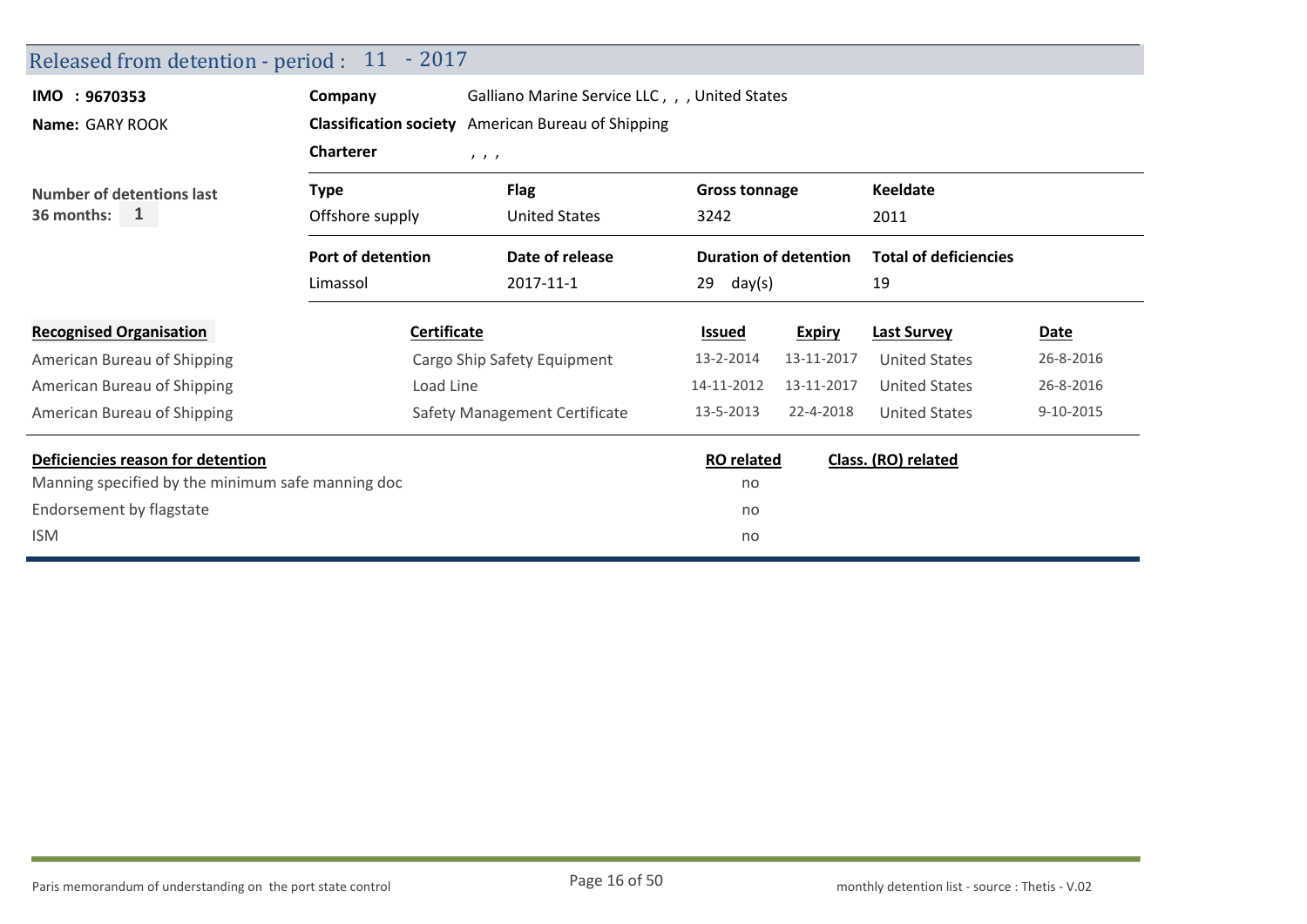| Released from detention - period : 11 - 2017 |                               |                                               |                              |                |                              |                |
|----------------------------------------------|-------------------------------|-----------------------------------------------|------------------------------|----------------|------------------------------|----------------|
| IMO : 9643178                                | Company                       | Equinox Maritime Ltd, , , Cayman Islands (UK) |                              |                |                              |                |
| Name: SUN VIL II                             | <b>Classification society</b> | Nippon Kaiji Kyokai                           |                              |                |                              |                |
|                                              | <b>Charterer</b>              | 1, 1, 1                                       |                              |                |                              |                |
| <b>Number of detentions last</b>             | <b>Type</b>                   | <b>Flag</b>                                   | <b>Gross tonnage</b>         |                | <b>Keeldate</b>              |                |
| 36 months: $1$                               | <b>Bulk carrier</b>           | Cayman Islands (UK)                           | 31756                        |                | 2011                         |                |
|                                              | Port of detention             | Date of release                               | <b>Duration of detention</b> |                | <b>Total of deficiencies</b> |                |
|                                              | Kavkaz                        | 2017-11-8                                     | 4<br>day(s)                  |                | 9                            |                |
| <b>Recognised Organisation</b>               | Certificate                   |                                               | <b>Issued</b>                | <b>Expiry</b>  | <b>Last Survey</b>           | <b>Date</b>    |
|                                              |                               | Safety Management Certificate                 | 27-2-2014                    | $6 - 8 - 2018$ | Egypt                        | 27-3-2016      |
| Nippon Kaiji Kyokai                          |                               | Cargo Ship Safety Equipment                   | 15-12-2016                   | $5 - 8 - 2018$ | Romania                      | $3 - 8 - 2017$ |
| Nippon Kaiji Kyokai                          | Load Line                     |                                               | 15-12-2016                   | $5 - 8 - 2018$ | Romania                      | $3 - 8 - 2017$ |
| Deficiencies reason for detention            |                               |                                               | <b>RO</b> related            |                | Class. (RO) related          |                |
| Fire detection and alarm system              |                               |                                               | no                           |                |                              |                |
| Fire pumps and its pipes                     |                               |                                               | no                           |                |                              |                |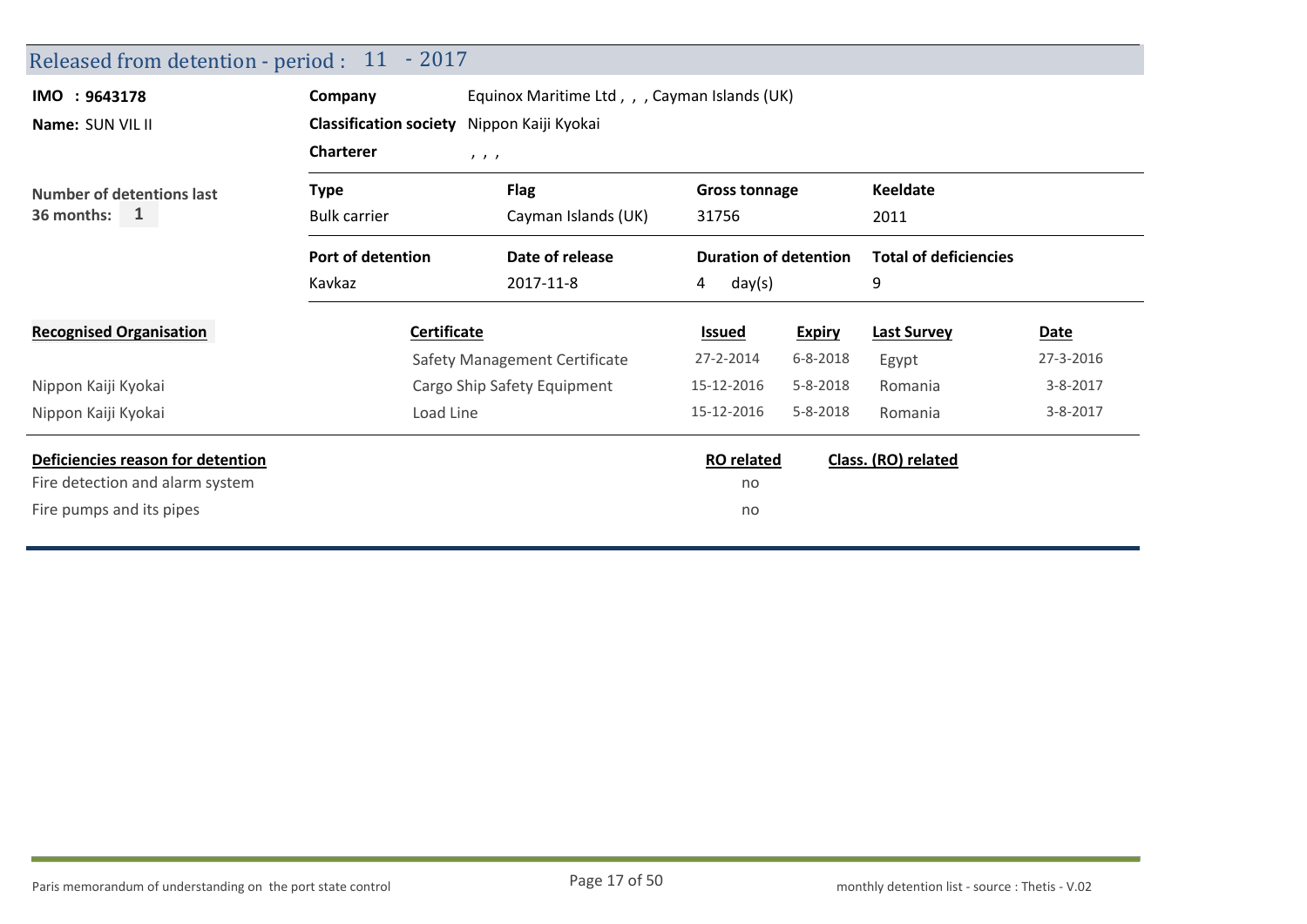| Released from detention - period : 11 - 2017                         |                               |                                        |                              |                |                              |            |
|----------------------------------------------------------------------|-------------------------------|----------------------------------------|------------------------------|----------------|------------------------------|------------|
| IMO : 9583768                                                        | Company                       | Target Marine SA, , , Marshall Islands |                              |                |                              |            |
| Name: LEDA C                                                         | <b>Classification society</b> | Lloyd's Register                       |                              |                |                              |            |
|                                                                      | <b>Charterer</b>              | Aquavita International S.A.,,, UA      |                              |                |                              |            |
| Number of detentions last                                            | <b>Type</b>                   | <b>Flag</b>                            | <b>Gross tonnage</b>         |                | <b>Keeldate</b>              |            |
| 36 months: $1$                                                       | <b>Bulk carrier</b>           | <b>Marshall Islands</b>                | 44600                        |                | 2011                         |            |
|                                                                      | Port of detention             | Date of release                        | <b>Duration of detention</b> |                | <b>Total of deficiencies</b> |            |
|                                                                      | Saint Petersburg              | 2017-11-23                             | 3<br>day(s)                  |                | 10                           |            |
| <b>Recognised Organisation</b>                                       | Certificate                   |                                        | Issued                       | <b>Expiry</b>  | <b>Last Survey</b>           | Date       |
| Lloyd's Register                                                     |                               | Cargo Ship Safety Equipment            | 20-11-2016                   | 4-12-2017      |                              |            |
| Lloyd's Register                                                     | Load Line                     |                                        | 30-11-2016                   | 30-10-2021     | Ukraine                      | 24-10-2017 |
| Lloyd's Register                                                     |                               | Safety Management Certificate          | 22-3-2017                    | $5 - 5 - 2022$ |                              |            |
| Deficiencies reason for detention                                    |                               |                                        | <b>RO</b> related            |                | Class. (RO) related          |            |
| Electronic charts (ECDIS)                                            |                               |                                        | no                           |                |                              |            |
| Voyage data recorder (VDR) / Simplified Voyage data recorder (S-VDR) |                               |                                        | no                           |                |                              |            |
| Nautical publications                                                |                               |                                        | no                           |                |                              |            |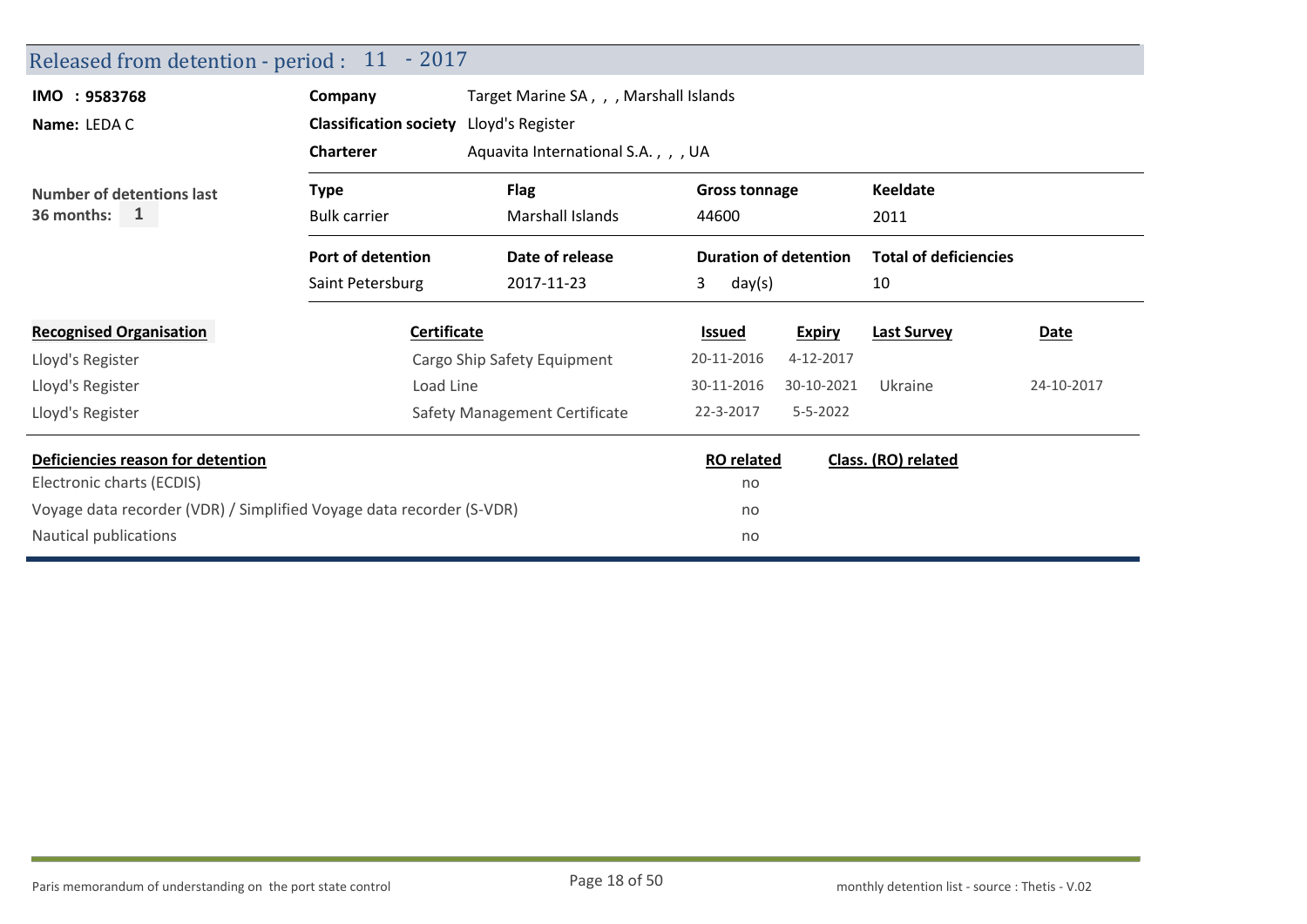| Released from detention - period : | $11 - 2017$          |                                                           |                                             |               |                              |          |
|------------------------------------|----------------------|-----------------------------------------------------------|---------------------------------------------|---------------|------------------------------|----------|
| IMO : 9497062                      | Company              | Shanghai CP Int Ship Mgmt, , , Hong Kong, China           |                                             |               |                              |          |
| <b>Name: CF DIAMOND</b>            |                      | <b>Classification society</b> American Bureau of Shipping |                                             |               |                              |          |
|                                    | <b>Charterer</b>     | PACNAV S.A., , Panama City, PA                            |                                             |               |                              |          |
| Number of detentions last          | <b>Type</b>          | <b>Flag</b>                                               | <b>Gross tonnage</b>                        |               |                              |          |
| $36$ months: 1                     | <b>Bulk carrier</b>  | Hong Kong, China                                          | 41073                                       |               | 2010                         |          |
|                                    | Port of detention    | Date of release                                           | <b>Duration of detention</b><br>day(s)<br>4 |               | <b>Total of deficiencies</b> |          |
|                                    | <b>Prince Rupert</b> | 2017-11-4                                                 |                                             |               | 10                           |          |
| <b>Recognised Organisation</b>     | Certificate          |                                                           | <b>Issued</b>                               | <b>Expiry</b> | <b>Last Survey</b>           | Date     |
| American Bureau of Shipping        |                      | Cargo Ship Safety Equipment                               | 16-5-2016                                   | 12-6-2021     | China                        | 8-6-2017 |
| American Bureau of Shipping        | Load Line            |                                                           | 16-5-2016                                   | 12-6-2021     | China                        | 8-6-2017 |
| American Bureau of Shipping        |                      | Safety Management Certificate                             | $5 - 9 - 2016$                              | 21-11-2021    |                              |          |
| Deficiencies reason for detention  |                      |                                                           | <b>RO</b> related                           |               | Class. (RO) related          |          |
| Rescue boats                       |                      |                                                           | no                                          |               |                              |          |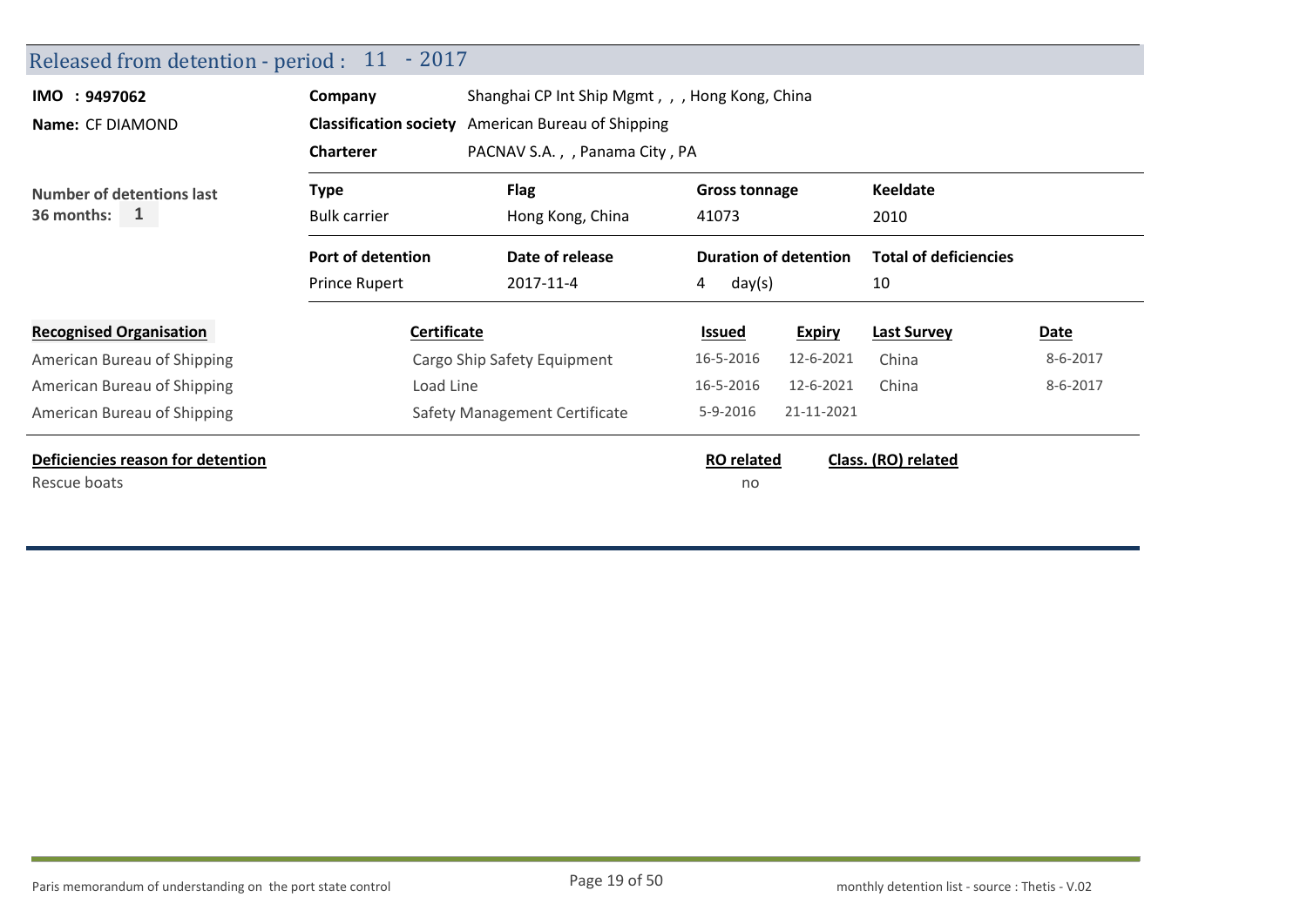| Company             |                       |                                                                                                                                                                                  |                                        |                                                                           |                                                                              |
|---------------------|-----------------------|----------------------------------------------------------------------------------------------------------------------------------------------------------------------------------|----------------------------------------|---------------------------------------------------------------------------|------------------------------------------------------------------------------|
|                     | <b>Bureau Veritas</b> |                                                                                                                                                                                  |                                        |                                                                           |                                                                              |
| <b>Charterer</b>    | 1, 1, 1               |                                                                                                                                                                                  |                                        |                                                                           |                                                                              |
| <b>Type</b>         | <b>Flag</b>           |                                                                                                                                                                                  |                                        | <b>Keeldate</b>                                                           |                                                                              |
| <b>Bulk carrier</b> | Marshall Islands      | 32987                                                                                                                                                                            |                                        | 2010                                                                      |                                                                              |
| Port of detention   | Date of release       |                                                                                                                                                                                  |                                        |                                                                           |                                                                              |
| Gdynia              | 2017-11-17            | day(s)<br>7                                                                                                                                                                      |                                        | 19                                                                        |                                                                              |
|                     |                       | <b>Issued</b>                                                                                                                                                                    | <b>Expiry</b>                          | <b>Last Survey</b>                                                        | Date                                                                         |
|                     |                       | 10-11-2017                                                                                                                                                                       | 22-6-2019                              |                                                                           |                                                                              |
|                     |                       | 10-11-2016                                                                                                                                                                       | 20-6-2021                              | <b>United States</b>                                                      | 18-5-2017                                                                    |
|                     |                       | 12-12-2016                                                                                                                                                                       | 11-5-2017                              |                                                                           |                                                                              |
|                     |                       |                                                                                                                                                                                  |                                        |                                                                           |                                                                              |
|                     |                       | no                                                                                                                                                                               |                                        |                                                                           |                                                                              |
|                     |                       | yes                                                                                                                                                                              |                                        |                                                                           |                                                                              |
|                     |                       | no                                                                                                                                                                               |                                        |                                                                           |                                                                              |
|                     |                       | no                                                                                                                                                                               |                                        |                                                                           |                                                                              |
|                     |                       | no                                                                                                                                                                               |                                        |                                                                           |                                                                              |
|                     |                       | Released from detention - period : 11 - 2017<br><b>Classification society</b><br><b>Certificate</b><br>Cargo Ship Safety Equipment<br>Load Line<br>Safety Management Certificate | AB Maritime Inc., , , Marshall Islands | <b>Gross tonnage</b><br><b>Duration of detention</b><br><b>RO</b> related | <b>Total of deficiencies</b><br>Class. (RO) related<br><b>Bureau Veritas</b> |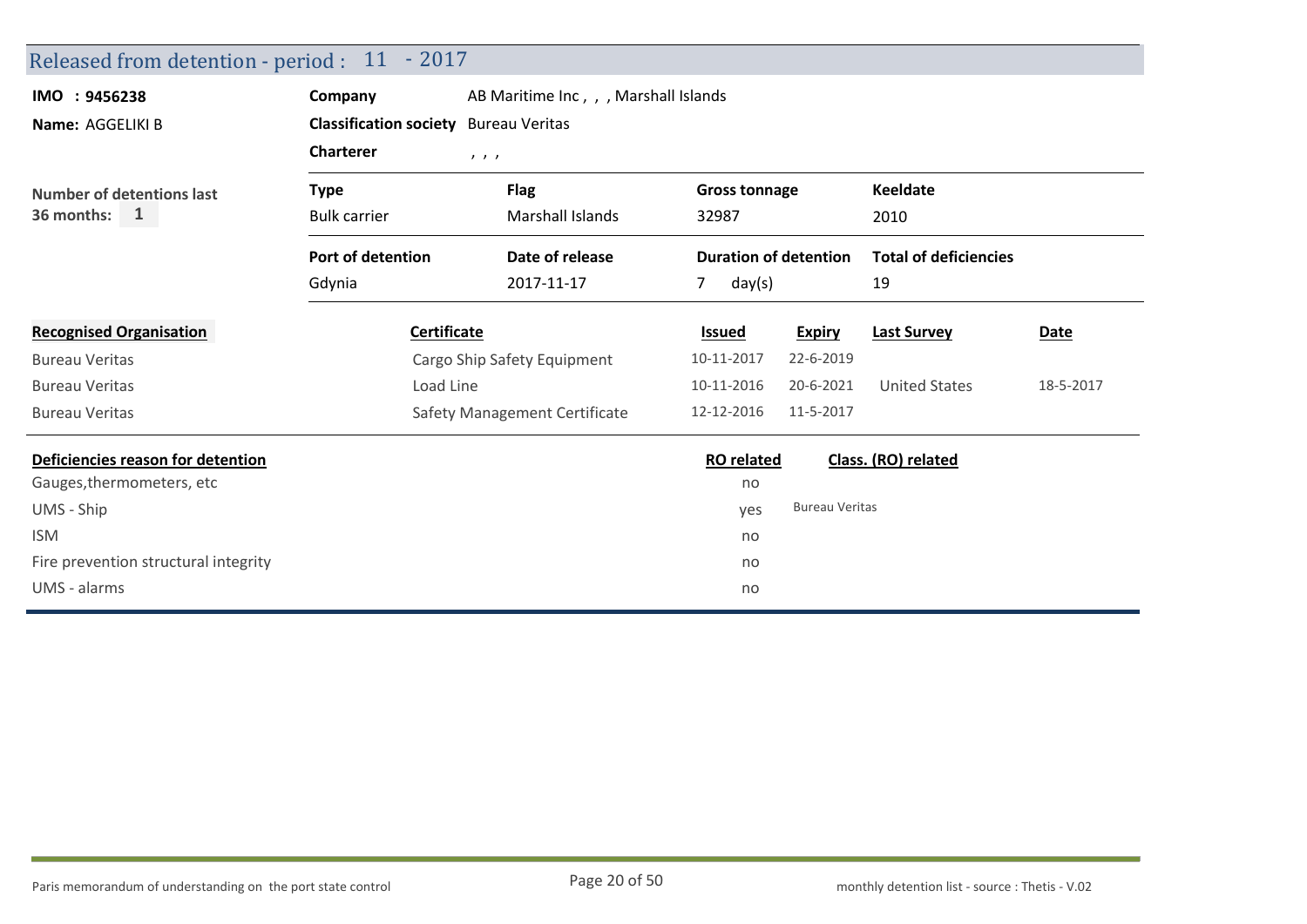| Released from detention - period : 11 - 2017                                 |                                         |                                                                                 |                              |               |                              |                |  |
|------------------------------------------------------------------------------|-----------------------------------------|---------------------------------------------------------------------------------|------------------------------|---------------|------------------------------|----------------|--|
| IMO : 9446714                                                                | Company                                 | Atlantis Gemi Isletmeciligi, , , Marshall Islands                               |                              |               |                              |                |  |
| Name: SSI EXPEDITION                                                         | Classification society Lloyd's Register |                                                                                 |                              |               |                              |                |  |
|                                                                              | <b>Charterer</b>                        | HC Green Trading Ltd, St George's Building, Elija Zammit Street, St Julians, MT |                              |               |                              |                |  |
| <b>Number of detentions last</b>                                             | <b>Type</b>                             | <b>Flag</b>                                                                     | <b>Gross tonnage</b>         |               | <b>Keeldate</b>              |                |  |
| 36 months: $1$                                                               | <b>Bulk carrier</b>                     | Marshall Islands                                                                | 32987                        |               | 2009                         |                |  |
|                                                                              | Port of detention                       | Date of release                                                                 | <b>Duration of detention</b> |               | <b>Total of deficiencies</b> |                |  |
|                                                                              | Teesport                                | 2017-11-28                                                                      | day(s)<br>4                  |               | 20                           |                |  |
| <b>Recognised Organisation</b>                                               | Certificate                             |                                                                                 | <b>Issued</b>                | <b>Expiry</b> | <b>Last Survey</b>           | Date           |  |
| Lloyd's Register                                                             |                                         | Cargo Ship Safety Equipment                                                     | 11-5-2017                    | 25-7-2020     |                              |                |  |
| Lloyd's Register                                                             | Load Line                               |                                                                                 | $2 - 2 - 2017$               | 25-7-2020     | Sri Lanka                    | $2 - 2 - 2017$ |  |
| Lloyd's Register                                                             |                                         | Safety Management Certificate                                                   | 17-7-2017                    | 16-7-2022     |                              |                |  |
| Deficiencies reason for detention                                            |                                         |                                                                                 | <b>RO</b> related            |               | Class. (RO) related          |                |  |
| <b>ISM</b>                                                                   |                                         |                                                                                 | no                           |               |                              |                |  |
| Decks - corrosion                                                            |                                         |                                                                                 | no                           |               |                              |                |  |
| Remote Means of control (opening, pumps, ventilation, etc.) Machinery spaces |                                         |                                                                                 | no                           |               |                              |                |  |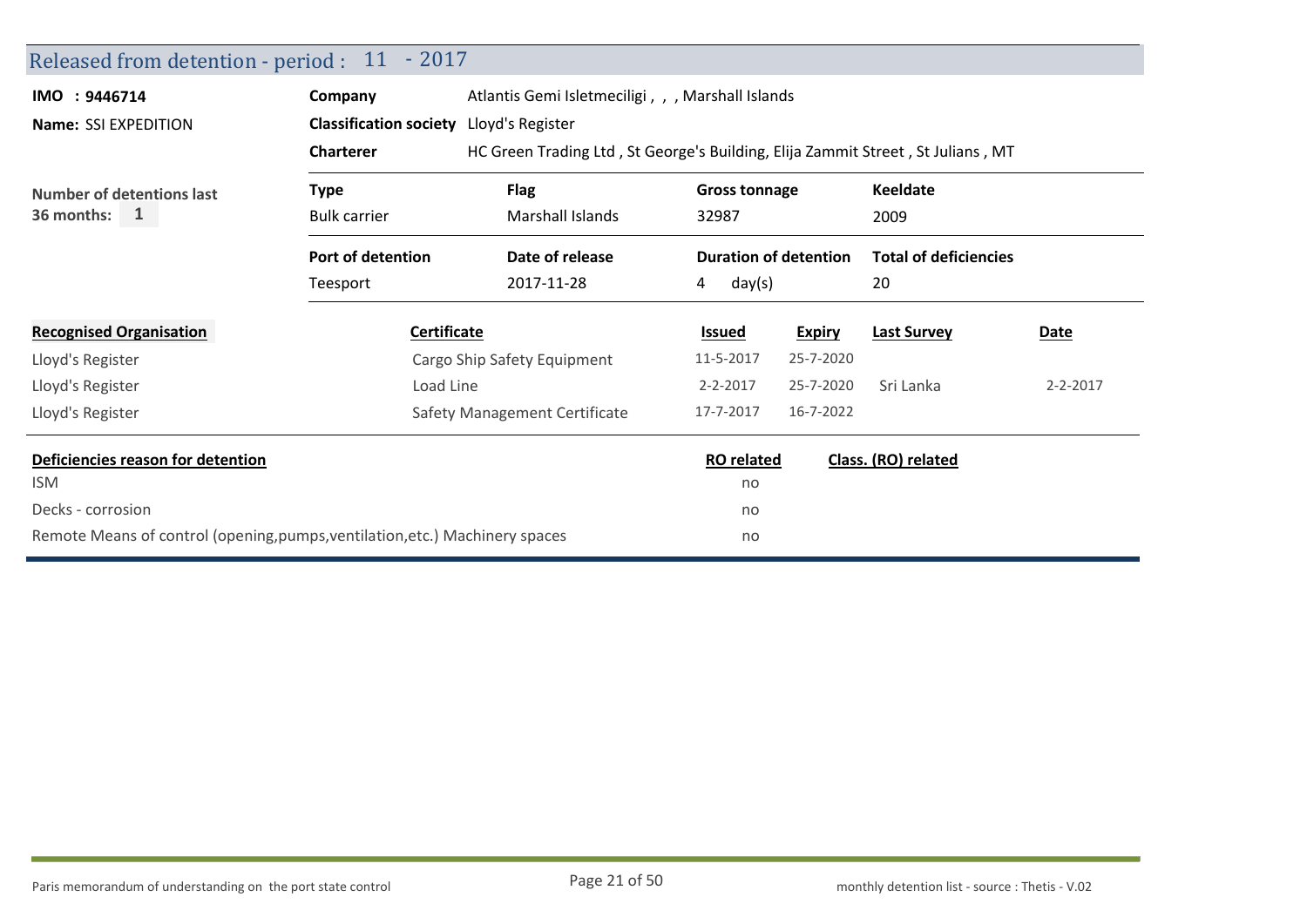| Released from detention - period : 11 - 2017         |                                         |                                                     |                                         |                              |                |                              |      |  |  |
|------------------------------------------------------|-----------------------------------------|-----------------------------------------------------|-----------------------------------------|------------------------------|----------------|------------------------------|------|--|--|
| IMO : 9438286                                        | Company                                 |                                                     | Bunker Vessel Management SA, , , Panama |                              |                |                              |      |  |  |
| Name: NEO TRADER                                     | Classification society Lloyd's Register |                                                     |                                         |                              |                |                              |      |  |  |
|                                                      | <b>Charterer</b>                        | $\mathcal{F} \times \mathcal{F} \times \mathcal{F}$ |                                         |                              |                |                              |      |  |  |
| <b>Number of detentions last</b>                     | <b>Type</b>                             |                                                     | <b>Flag</b>                             | <b>Gross tonnage</b>         |                | <b>Keeldate</b>              |      |  |  |
| 36 months:<br>$\mathbf{1}$                           | Oil tanker                              |                                                     | Panama                                  | 5034                         |                | 2008                         |      |  |  |
|                                                      | Port of detention                       |                                                     | Date of release                         | <b>Duration of detention</b> |                | <b>Total of deficiencies</b> |      |  |  |
|                                                      | Algeciras                               |                                                     | 2017-11-16                              | $10 \text{ day(s)}$          |                | 18                           |      |  |  |
| <b>Recognised Organisation</b>                       |                                         | Certificate                                         |                                         | <b>Issued</b>                | <b>Expiry</b>  | <b>Last Survey</b>           | Date |  |  |
| Intermaritime Certification Services, ICS Class      |                                         |                                                     | Safety Management Certificate           | 10-7-2017                    | $9 - 1 - 2018$ |                              |      |  |  |
| Lloyd's Register                                     |                                         |                                                     | Cargo Ship Safety Equipment             | 14-9-2017                    | 16-10-2017     |                              |      |  |  |
| Lloyd's Register                                     |                                         | Load Line                                           |                                         | 17-7-2017                    | 13-1-2019      |                              |      |  |  |
| Deficiencies reason for detention                    |                                         |                                                     |                                         | <b>RO</b> related            |                | Class. (RO) related          |      |  |  |
| Charts                                               |                                         |                                                     |                                         | no                           |                |                              |      |  |  |
| Electronic charts (ECDIS)                            |                                         |                                                     |                                         | no                           |                |                              |      |  |  |
| <b>BNWAS</b>                                         |                                         |                                                     |                                         | no                           |                |                              |      |  |  |
|                                                      |                                         |                                                     |                                         |                              |                |                              |      |  |  |
| Cargo Ship Safety Equipment (including exemption)    |                                         |                                                     |                                         | no                           |                |                              |      |  |  |
| Cargo Ship Safety Radio (including exemption)        |                                         |                                                     |                                         | no                           |                |                              |      |  |  |
| Document of Compliance (DoC/ ISM)                    |                                         |                                                     |                                         | no                           |                |                              |      |  |  |
| Lifeboats                                            |                                         |                                                     |                                         | no                           |                |                              |      |  |  |
| International Oil Pollution Prevention (IOPP)        |                                         |                                                     |                                         | no                           |                |                              |      |  |  |
| Civil Liability for Oil Pollution Damage Cert.       |                                         |                                                     |                                         | no                           |                |                              |      |  |  |
| Civil liability for Bunker oil pollution damage cert |                                         |                                                     |                                         | no                           |                |                              |      |  |  |
| Certificates for master and officers                 |                                         |                                                     |                                         | no                           |                |                              |      |  |  |
| Other (machinery)                                    |                                         |                                                     |                                         | no                           |                |                              |      |  |  |
| <b>ISM</b>                                           |                                         |                                                     |                                         | no                           |                |                              |      |  |  |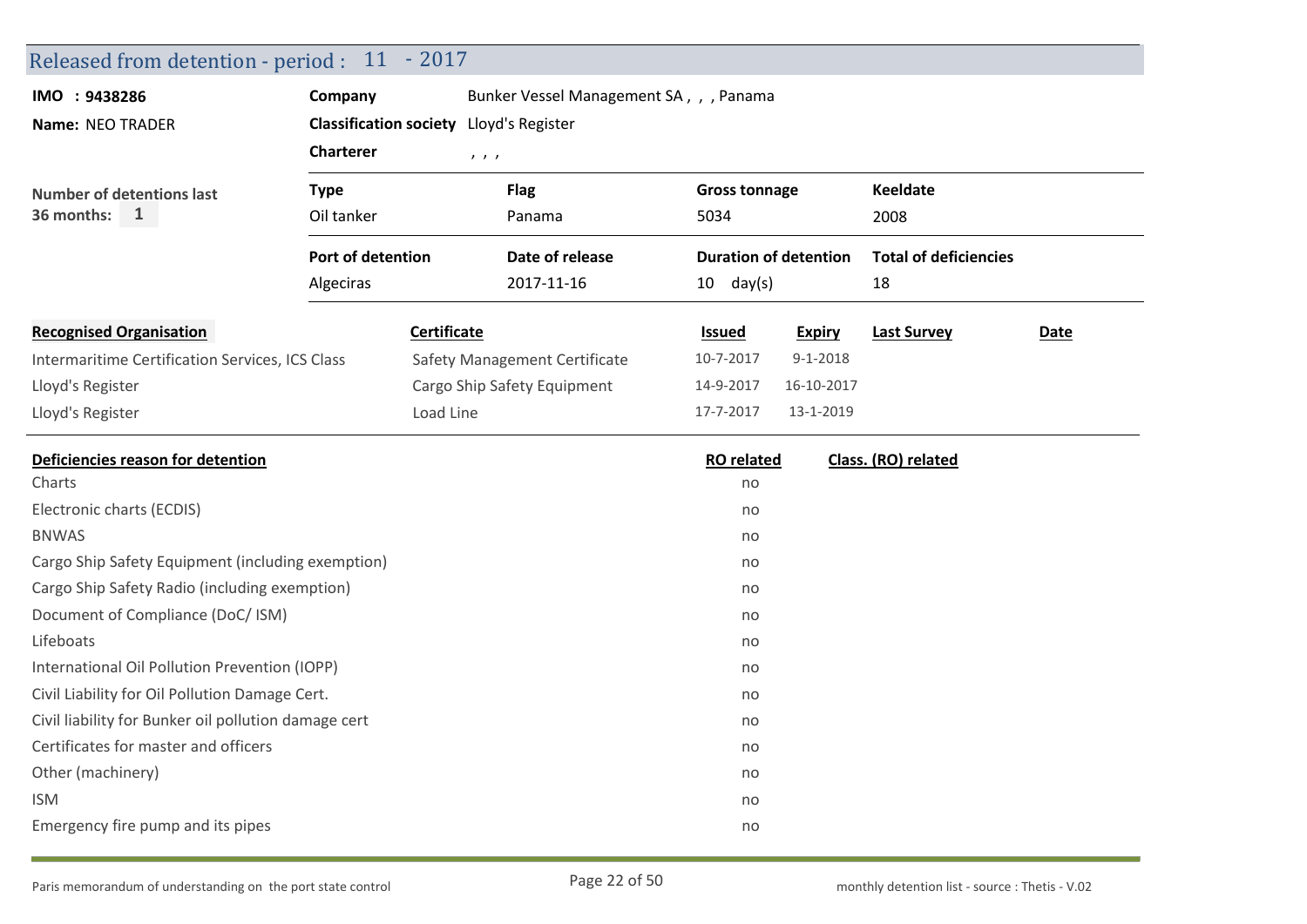| Released from detention - period : 11 - 2017    |                    |                                                           |                   |                              |                              |           |
|-------------------------------------------------|--------------------|-----------------------------------------------------------|-------------------|------------------------------|------------------------------|-----------|
| Emergency source of power - Emergency generator |                    |                                                           | no                |                              |                              |           |
| IMO : 9422976                                   | Company            | Tidewater Marine Intl Inc-UK,, Vanuatu                    |                   |                              |                              |           |
| <b>Name: ERRINGTON TIDE</b>                     |                    | <b>Classification society</b> American Bureau of Shipping |                   |                              |                              |           |
|                                                 | <b>Charterer</b>   | 1, 1, 1                                                   |                   |                              |                              |           |
| Number of detentions last                       | <b>Type</b>        | <b>Flag</b><br><b>Gross tonnage</b>                       |                   | <b>Keeldate</b>              |                              |           |
| 36 months:<br>1                                 | Offshore supply    | Vanuatu                                                   | 1713<br>2007      |                              |                              |           |
|                                                 | Port of detention  | Date of release                                           |                   | <b>Duration of detention</b> | <b>Total of deficiencies</b> |           |
|                                                 | Constanta          | 2017-11-25                                                | 3.<br>day(s)      |                              | 13                           |           |
| <b>Recognised Organisation</b>                  | <b>Certificate</b> |                                                           | <b>Issued</b>     | <b>Expiry</b>                | <b>Last Survey</b>           | Date      |
| American Bureau of Shipping                     |                    | Cargo Ship Safety Equipment                               | 4-9-2014          | $5 - 7 - 2019$               | Egypt                        | 3-10-2017 |
| American Bureau of Shipping                     | Load Line          |                                                           | 4-9-2014          | 5-7-2019                     | Egypt                        | 3-10-2017 |
| American Bureau of Shipping                     |                    | Safety Management Certificate                             | 20-2-2015         | 26-11-2019                   | Egypt                        | 4-10-2017 |
| Deficiencies reason for detention               |                    |                                                           | <b>RO</b> related |                              | Class. (RO) related          |           |
| Nautical publications                           |                    |                                                           | no                |                              |                              |           |
| <b>ISM</b>                                      |                    |                                                           | yes               |                              | American Bureau of Shipping  |           |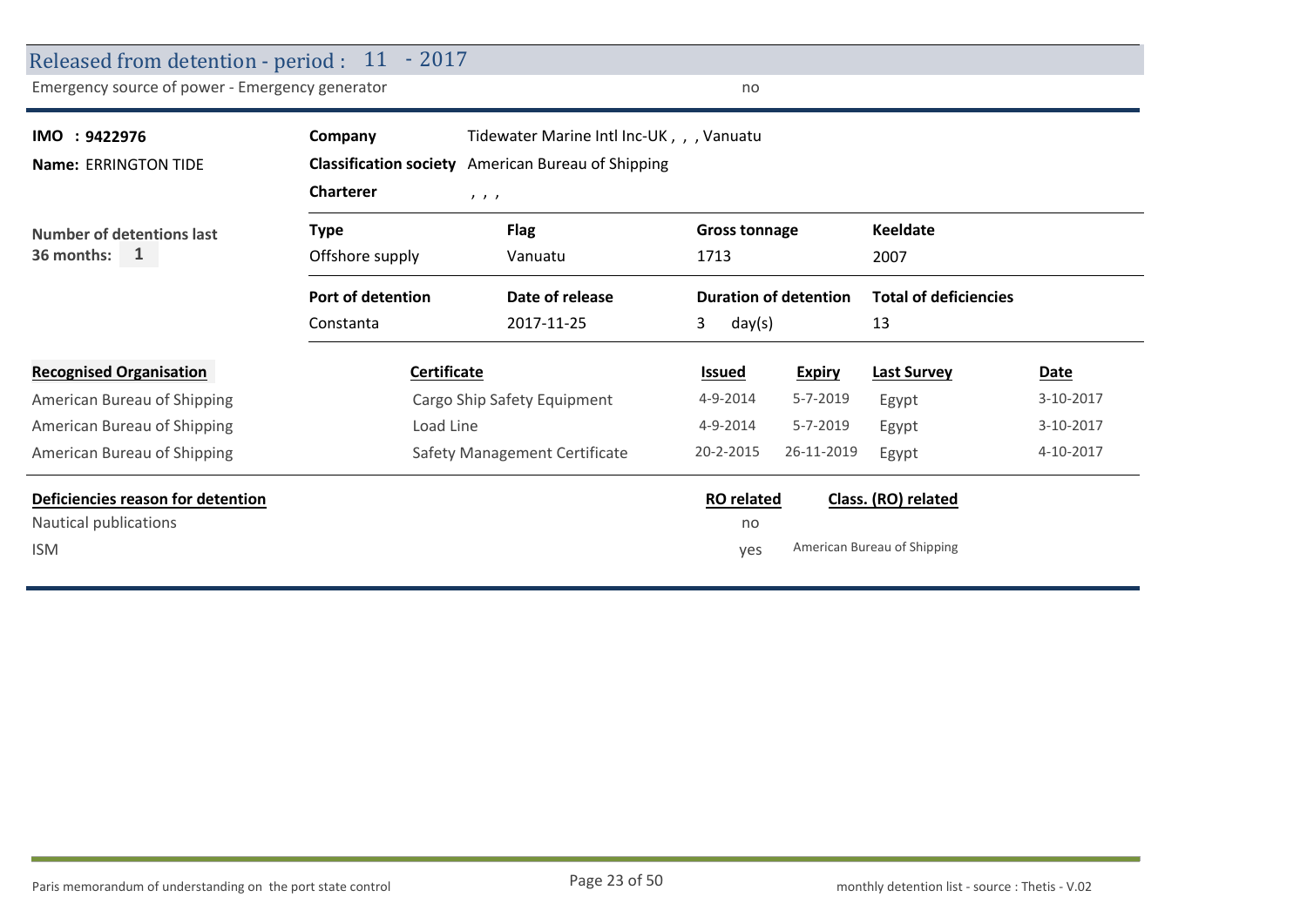| Released from detention - period : 11 - 2017 |                                                    |                                       |                              |                |                              |             |  |  |
|----------------------------------------------|----------------------------------------------------|---------------------------------------|------------------------------|----------------|------------------------------|-------------|--|--|
| IMO : 9359961<br>Name: JENNIFER H            | Company<br>Classification society Lloyd's Register | TEAM SHIP Maritime GmbH, , , Barbados |                              |                |                              |             |  |  |
|                                              | <b>Charterer</b><br>1, 1, 1                        |                                       |                              |                |                              |             |  |  |
| <b>Number of detentions last</b>             | <b>Type</b>                                        | <b>Flag</b>                           | <b>Gross tonnage</b>         |                | Keeldate                     |             |  |  |
| 36 months:<br>$\mathbf{1}$                   | General cargo/multipurp                            | <b>Barbados</b>                       | 9938                         |                | 2008                         |             |  |  |
|                                              | Port of detention                                  | Date of release                       | <b>Duration of detention</b> |                | <b>Total of deficiencies</b> |             |  |  |
|                                              | Antwerpen                                          | 2017-11-16                            | 8<br>day(s)                  |                | 15                           |             |  |  |
| <b>Recognised Organisation</b>               | <b>Certificate</b>                                 |                                       | <b>Issued</b>                | <b>Expiry</b>  | <b>Last Survey</b>           | <b>Date</b> |  |  |
| Lloyd's Register                             |                                                    | Cargo Ship Safety Equipment           | 18-9-2017                    | 29-6-2018      |                              |             |  |  |
| Lloyd's Register                             | Load Line                                          |                                       | $3 - 8 - 2017$               | 28-1-2018      |                              |             |  |  |
| Lloyd's Register                             |                                                    | Safety Management Certificate         | 7-7-2017                     | $6 - 1 - 2018$ |                              |             |  |  |
| Deficiencies reason for detention            |                                                    |                                       | <b>RO</b> related            |                | Class. (RO) related          |             |  |  |
| Charts                                       |                                                    |                                       | no                           |                |                              |             |  |  |
| Other (machinery)                            |                                                    |                                       | no                           |                |                              |             |  |  |
| Ventilators, air pipes, casings              |                                                    |                                       | no                           |                |                              |             |  |  |
| Fire-dampers                                 |                                                    |                                       | no                           |                |                              |             |  |  |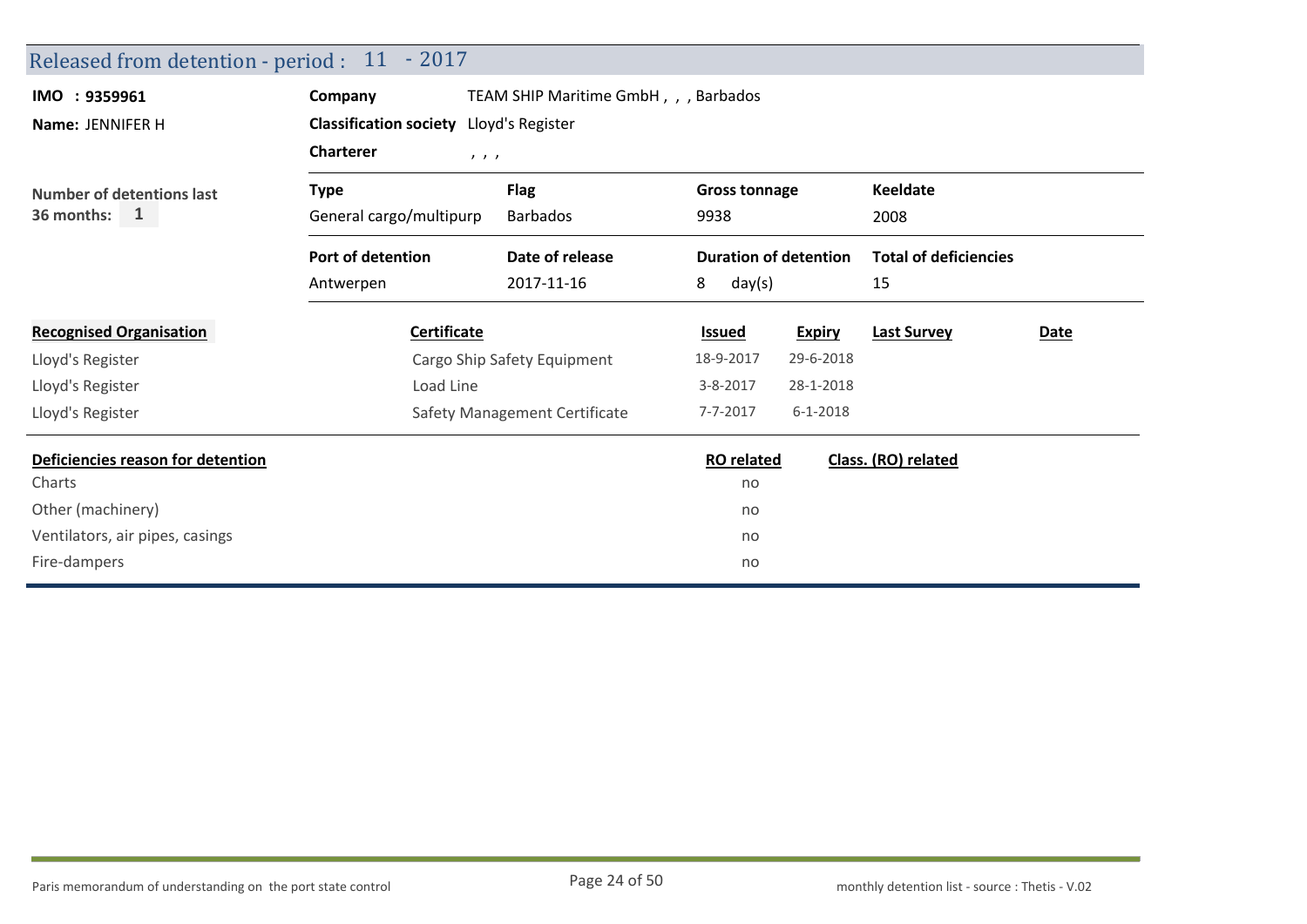| Released from detention - period : 11 - 2017 |                                                                                |                                                    |                         |                              |                              |      |
|----------------------------------------------|--------------------------------------------------------------------------------|----------------------------------------------------|-------------------------|------------------------------|------------------------------|------|
| IMO : 9310604                                | Company                                                                        | Dramar Denizcilik Ticaret AS, , , Marshall Islands |                         |                              |                              |      |
| Name: DS SOFIE BULKER                        | <b>Classification society</b>                                                  | Nippon Kaiji Kyokai                                |                         |                              |                              |      |
|                                              | <b>Charterer</b><br>LECUERUR SA, 27 Rue Jean-Jacaves, Roussea 75001, Paris, FR |                                                    |                         |                              |                              |      |
| Number of detentions last                    | <b>Flag</b><br><b>Gross tonnage</b><br>Type                                    |                                                    |                         | <b>Keeldate</b>              |                              |      |
| 36 months: $1$                               | <b>Bulk carrier</b><br>Marshall Islands<br>17663                               |                                                    |                         |                              | 2004                         |      |
|                                              | Port of detention                                                              | Date of release                                    |                         | <b>Duration of detention</b> | <b>Total of deficiencies</b> |      |
|                                              | Tilbury                                                                        | 2017-11-11                                         | day(s)<br>4             |                              |                              |      |
| <b>Recognised Organisation</b>               | <b>Certificate</b>                                                             |                                                    | <u>Issued</u>           | <b>Expiry</b>                | <b>Last Survey</b>           | Date |
| Nippon Kaiji Kyokai                          |                                                                                | Cargo Ship Safety Equipment                        | 4-8-2017                | 21-3-2022                    |                              |      |
| Nippon Kaiji Kyokai                          | Load Line                                                                      |                                                    | 4-8-2017                | 21-3-2022                    |                              |      |
| Nippon Kaiji Kyokai                          |                                                                                | Safety Management Certificate                      | 22-8-2016               | 24-7-2021                    |                              |      |
| Deficiencies reason for detention<br>Wages   |                                                                                |                                                    | <b>RO</b> related<br>no |                              | Class. (RO) related          |      |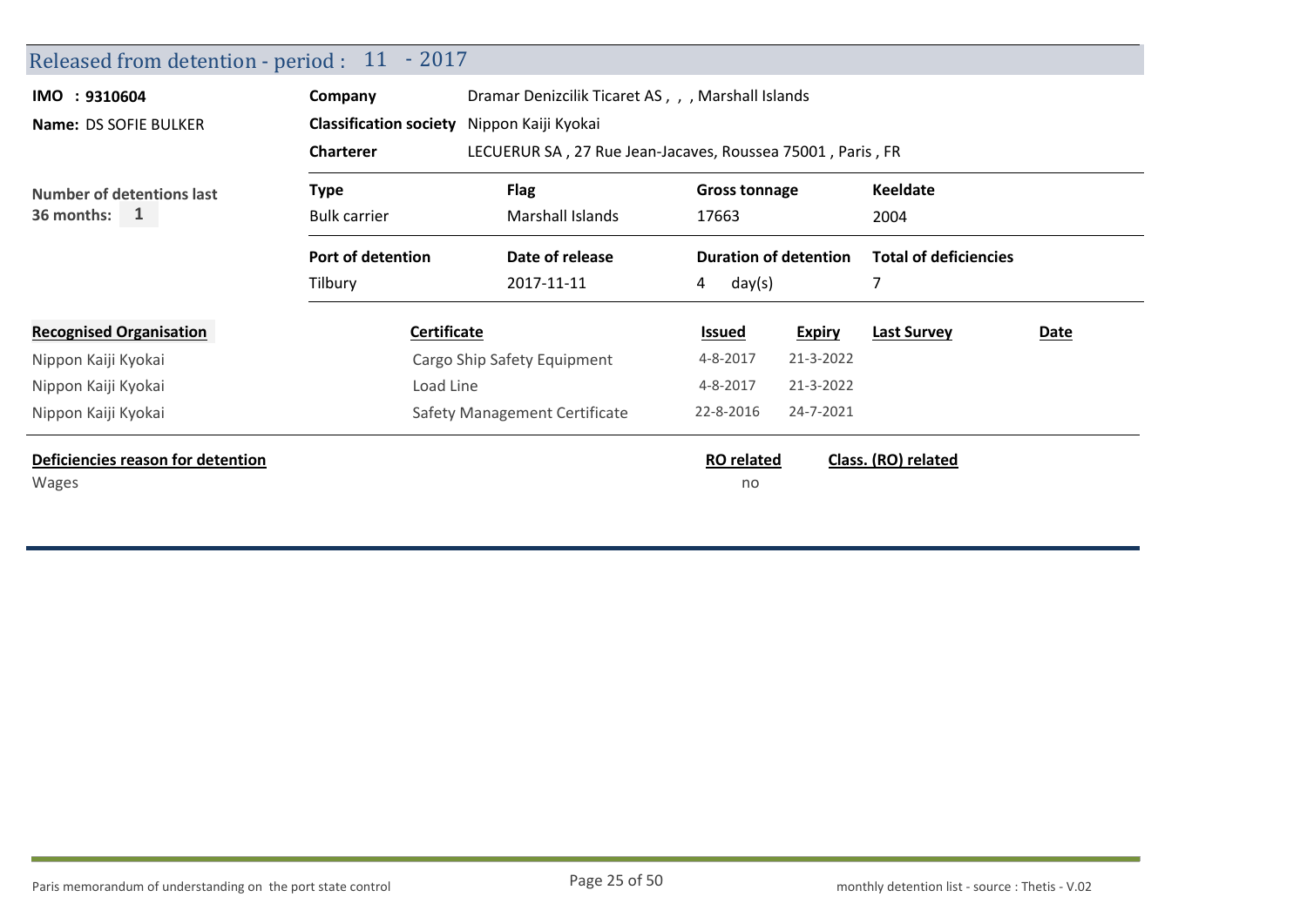| Released from detention - period : 11 - 2017 |                                        |                                             |                              |                  |                              |      |
|----------------------------------------------|----------------------------------------|---------------------------------------------|------------------------------|------------------|------------------------------|------|
| IMO : 9298363                                | Company                                | Clearwater Ship Management BV, , , Barbados |                              |                  |                              |      |
| Name: EMANUELE S                             | <b>Classification society DNV GLAS</b> |                                             |                              |                  |                              |      |
|                                              | <b>Charterer</b>                       | Fairfield, , , US                           |                              |                  |                              |      |
| Number of detentions last                    | Type                                   | <b>Flag</b>                                 | <b>Gross tonnage</b>         |                  | <b>Keeldate</b>              |      |
| 36 months: $1$                               | Chemical tanker                        | <b>Barbados</b>                             | 12776                        |                  | 2004                         |      |
|                                              | Port of detention                      | Date of release                             | <b>Duration of detention</b> |                  | <b>Total of deficiencies</b> |      |
|                                              | Valleyfield                            | 2017-11-15                                  | 6<br>day(s)                  |                  | 15                           |      |
| <b>Recognised Organisation</b>               | <b>Certificate</b>                     |                                             | <b>Issued</b>                | <b>Expiry</b>    | <b>Last Survey</b>           | Date |
| DNV GL AS                                    |                                        | Cargo Ship Safety Equipment                 | 1-11-2017                    | 31-1-2022        |                              |      |
| DNV GL AS                                    | Load Line                              |                                             | 6-9-2017                     | 31-1-2022        |                              |      |
| Lloyd's Register                             |                                        | Safety Management Certificate               | 7-9-2017                     | $6 - 3 - 2018$   |                              |      |
| Deficiencies reason for detention            |                                        |                                             | <b>RO</b> related            |                  | Class. (RO) related          |      |
| Rescue boats                                 |                                        |                                             | yes                          | DNV GL AS        |                              |      |
| <b>ISM</b>                                   |                                        |                                             | yes                          | Lloyd's Register |                              |      |
| Emergency fire pump and its pipes            |                                        |                                             | yes                          | DNV GL AS        |                              |      |
| Fire-dampers                                 |                                        |                                             | yes                          | DNV GL AS        |                              |      |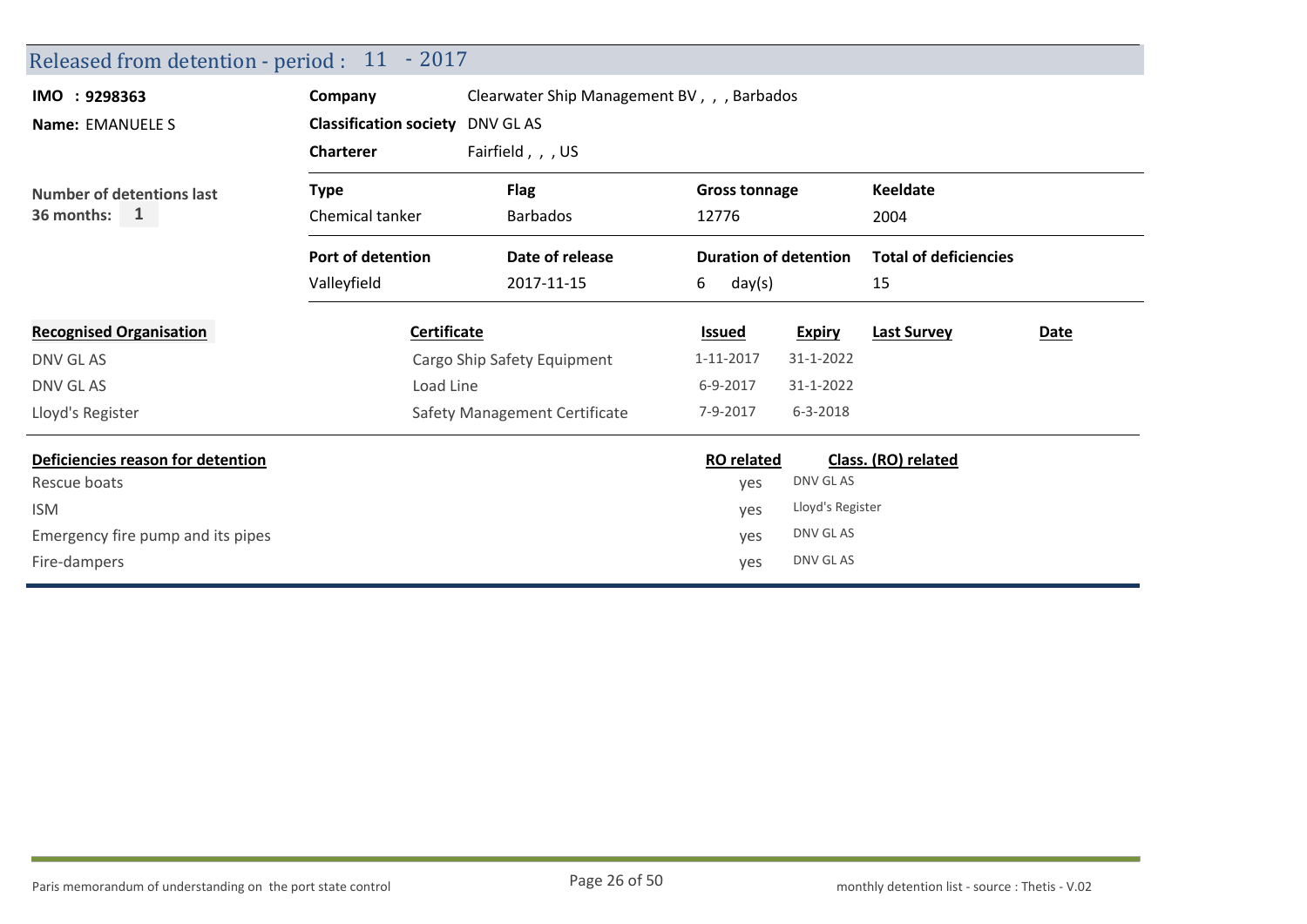| Released from detention - period : 11 - 2017 |                                                         |                               |                   |                              |                              |           |
|----------------------------------------------|---------------------------------------------------------|-------------------------------|-------------------|------------------------------|------------------------------|-----------|
| IMO : 9278741                                | Company                                                 | Stam Shipping SA, , , Malta   |                   |                              |                              |           |
| Name: CETUS STAR                             | <b>Classification society</b>                           | Nippon Kaiji Kyokai           |                   |                              |                              |           |
|                                              | <b>Charterer</b><br>COFCO AGRI FREIGHT SA, , Geneva, UK |                               |                   |                              |                              |           |
| <b>Number of detentions last</b>             | <b>Flag</b><br><b>Gross tonnage</b><br>Type             |                               |                   | <b>Keeldate</b>              |                              |           |
| 36 months:<br>$\mathbf{1}$                   | <b>Bulk carrier</b>                                     | Malta                         | 19828             |                              | 2002                         |           |
|                                              | Port of detention                                       | Date of release               |                   | <b>Duration of detention</b> | <b>Total of deficiencies</b> |           |
|                                              | Liverpool                                               | 2017-11-8                     | 5.<br>day(s)      |                              | 15                           |           |
| <b>Recognised Organisation</b>               | Certificate                                             |                               | <b>Issued</b>     | <b>Expiry</b>                | <b>Last Survey</b>           | Date      |
| Nippon Kaiji Kyokai                          |                                                         | Cargo Ship Safety Equipment   | 24-2-2017         | 11-10-2019                   | Greece                       | 20-8-2017 |
| Nippon Kaiji Kyokai                          | Load Line                                               |                               | 20-10-2014        | 11-10-2019                   | Greece                       | 20-8-2017 |
| Nippon Kaiji Kyokai                          |                                                         | Safety Management Certificate | 28-4-2017         | 27-4-2020                    | <b>United States</b>         | 9-10-2017 |
| Deficiencies reason for detention            |                                                         |                               | <b>RO</b> related |                              | Class. (RO) related          |           |
| Charts                                       |                                                         |                               | no                |                              |                              |           |
| <b>ISM</b>                                   |                                                         |                               | no                |                              |                              |           |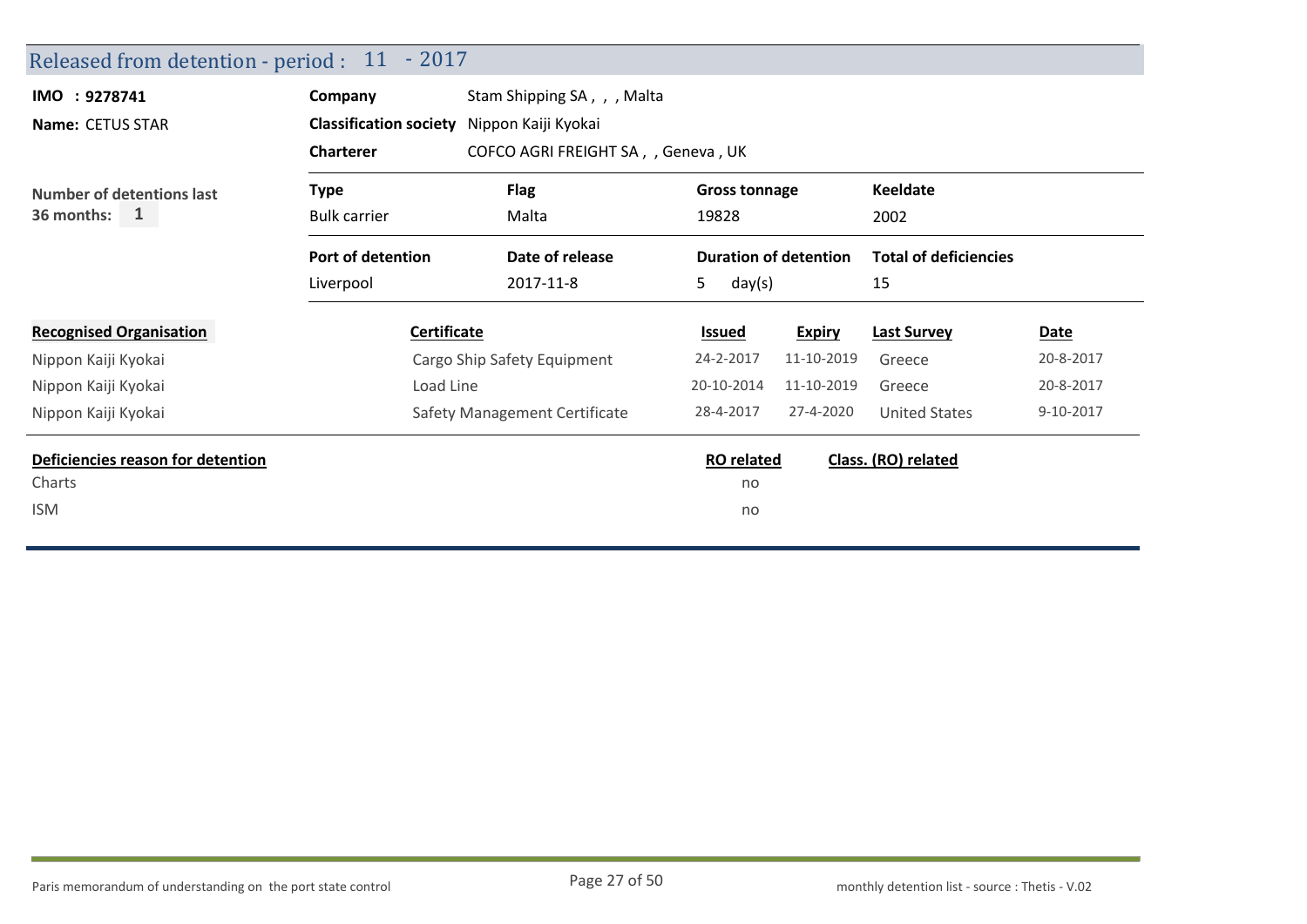| IMO : 9212450                               | Company                                                     | International Maritime Ser-AST, , , Saint Kitts and Nevis |                                                              |               |                                                         |      |
|---------------------------------------------|-------------------------------------------------------------|-----------------------------------------------------------|--------------------------------------------------------------|---------------|---------------------------------------------------------|------|
| <b>Name: NORTHERN SEA WOLF</b>              | Classification society Lloyd's Register<br><b>Charterer</b> | $\qquad \qquad$                                           |                                                              |               |                                                         |      |
| Number of detentions last<br>36 months: $1$ | Type<br>Ro-Ro passenger ship                                | <b>Flag</b><br>Saint Kitts and Nevis                      | <b>Gross tonnage</b><br>2679<br><b>Duration of detention</b> |               | <b>Keeldate</b><br>1997<br><b>Total of deficiencies</b> |      |
|                                             | Port of detention                                           | Date of release                                           |                                                              |               |                                                         |      |
|                                             | Piraeus                                                     | 2017-11-3                                                 | $10 \quad day(s)$                                            |               | 4                                                       |      |
| <b>Recognised Organisation</b>              | <b>Certificate</b>                                          |                                                           | <u>Issued</u>                                                | <b>Expiry</b> | <b>Last Survey</b>                                      | Date |
| Lloyd's Register                            |                                                             | Cargo Ship Safety Equipment                               | 19-10-2017                                                   | 18-12-2017    |                                                         |      |
| Lloyd's Register                            | Load Line                                                   |                                                           | 19-10-2017                                                   | 18-12-2017    |                                                         |      |
|                                             |                                                             | Safety Management Certificate                             | 19-10-2017                                                   | 18-4-2018     |                                                         |      |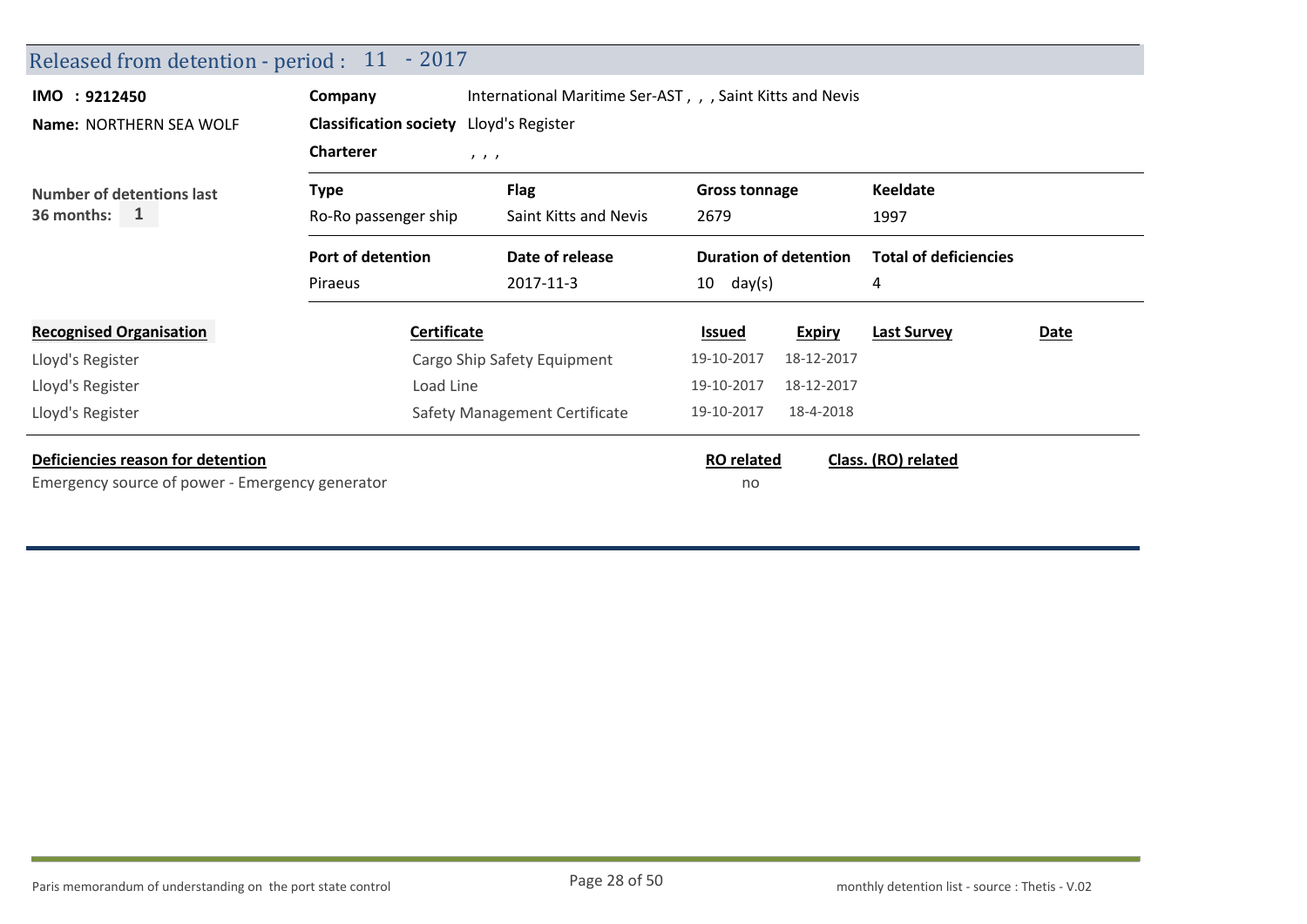| Released from detention - period : 11 - 2017 |                                         |                                    |                      |                              |                              |           |
|----------------------------------------------|-----------------------------------------|------------------------------------|----------------------|------------------------------|------------------------------|-----------|
| IMO : 9203538                                | Company                                 | Eurobulk Ltd, , , Marshall Islands |                      |                              |                              |           |
| Name: EM ATHENS                              | <b>Classification society</b> DNV GL AS |                                    |                      |                              |                              |           |
|                                              | <b>Charterer</b>                        | 1, 1, 1                            |                      |                              |                              |           |
| <b>Number of detentions last</b>             | <b>Type</b>                             | <b>Flag</b>                        | <b>Gross tonnage</b> |                              | <b>Keeldate</b>              |           |
| 36 months: 1                                 | Container                               | Marshall Islands                   | 25294                |                              | 2000                         |           |
|                                              | Port of detention                       | Date of release                    |                      | <b>Duration of detention</b> | <b>Total of deficiencies</b> |           |
|                                              | Antwerpen                               | 2017-11-22                         | $12 \text{ day(s)}$  |                              | 28                           |           |
| <b>Recognised Organisation</b>               | Certificate                             |                                    | <b>Issued</b>        | <b>Expiry</b>                | <b>Last Survey</b>           | Date      |
| <b>Bureau Veritas</b>                        | Safety Management Certificate           |                                    | 24-5-2016            | $7 - 1 - 2021$               |                              |           |
| DNV GL AS                                    |                                         | Cargo Ship Safety Equipment        | 7-12-2015            | 30-11-2020                   | Spain                        | 9-11-2016 |
| DNV GL AS                                    | Load Line                               |                                    | 7-12-2015            | 30-11-2020                   | Spain                        | 9-11-2016 |
| Deficiencies reason for detention            |                                         |                                    | <b>RO</b> related    |                              | Class. (RO) related          |           |
| Electronic charts (ECDIS)                    |                                         |                                    | no                   |                              |                              |           |
| Nautical publications                        |                                         |                                    | no                   |                              |                              |           |
| Launching arrangements for survival craft    |                                         |                                    | no                   |                              |                              |           |
| <b>Bilge pumping arrangements</b>            |                                         |                                    | no                   |                              |                              |           |
| Insulation wetted through (oil)              |                                         |                                    | no                   |                              |                              |           |
| <b>ISM</b>                                   |                                         |                                    | no                   |                              |                              |           |
| Access / structural features (ship)          |                                         |                                    | no                   |                              |                              |           |
| Closing devices/watertight doors             |                                         |                                    | no                   |                              |                              |           |
| Electrical installations in general          |                                         |                                    | no                   |                              |                              |           |
| Ventilation                                  |                                         |                                    | no                   |                              |                              |           |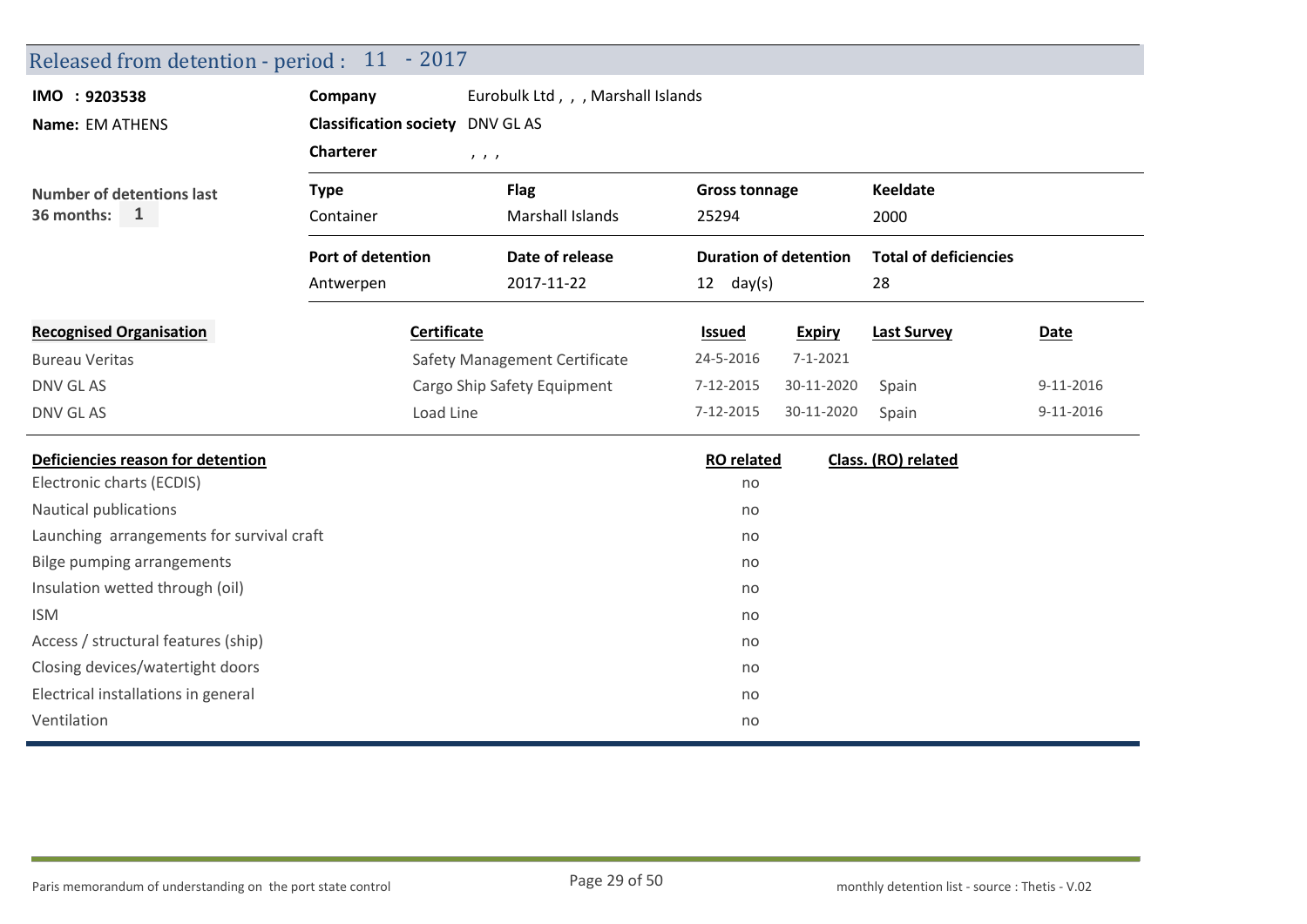| Released from detention - period : 11 - 2017 |                                                       |                                              |                              |               |                              |             |  |  |
|----------------------------------------------|-------------------------------------------------------|----------------------------------------------|------------------------------|---------------|------------------------------|-------------|--|--|
| IMO: 9196187                                 | Company                                               | Concurrent Shipmanagement BV,, , Netherlands |                              |               |                              |             |  |  |
| Name: WESTBORG                               | <b>Classification society</b> Bureau Veritas          |                                              |                              |               |                              |             |  |  |
|                                              | <b>Charterer</b><br>$\qquad \qquad$                   |                                              |                              |               |                              |             |  |  |
| <b>Number of detentions last</b>             | Type                                                  | <b>Flag</b><br><b>Gross tonnage</b>          |                              |               | <b>Keeldate</b>              |             |  |  |
| $36$ months: $1$                             | General cargo/multipurp<br>2868<br><b>Netherlands</b> |                                              |                              | 1998          |                              |             |  |  |
|                                              | Port of detention                                     | Date of release                              | <b>Duration of detention</b> |               | <b>Total of deficiencies</b> |             |  |  |
|                                              | <b>Brunsbuttel</b>                                    | 2017-11-18                                   | 6<br>day(s)                  |               | 8                            |             |  |  |
| <b>Recognised Organisation</b>               | Certificate                                           |                                              | <b>Issued</b>                | <b>Expiry</b> | <b>Last Survey</b>           | <b>Date</b> |  |  |
| <b>Bureau Veritas</b>                        | Cargo Ship Safety                                     |                                              | 23-6-2015                    | 21-4-2020     | Germany                      | 22-6-2017   |  |  |
| <b>Bureau Veritas</b>                        | Load Line                                             |                                              | 23-6-2015                    | 21-4-2020     | Germany                      | 22-6-2017   |  |  |
| <b>Bureau Veritas</b>                        |                                                       | Safety Management Certificate                | 15-10-2015                   | 6-9-2020      |                              |             |  |  |
| Deficiencies reason for detention            |                                                       |                                              | <b>RO</b> related            |               | Class. (RO) related          |             |  |  |
| Overloading                                  |                                                       |                                              | no                           |               |                              |             |  |  |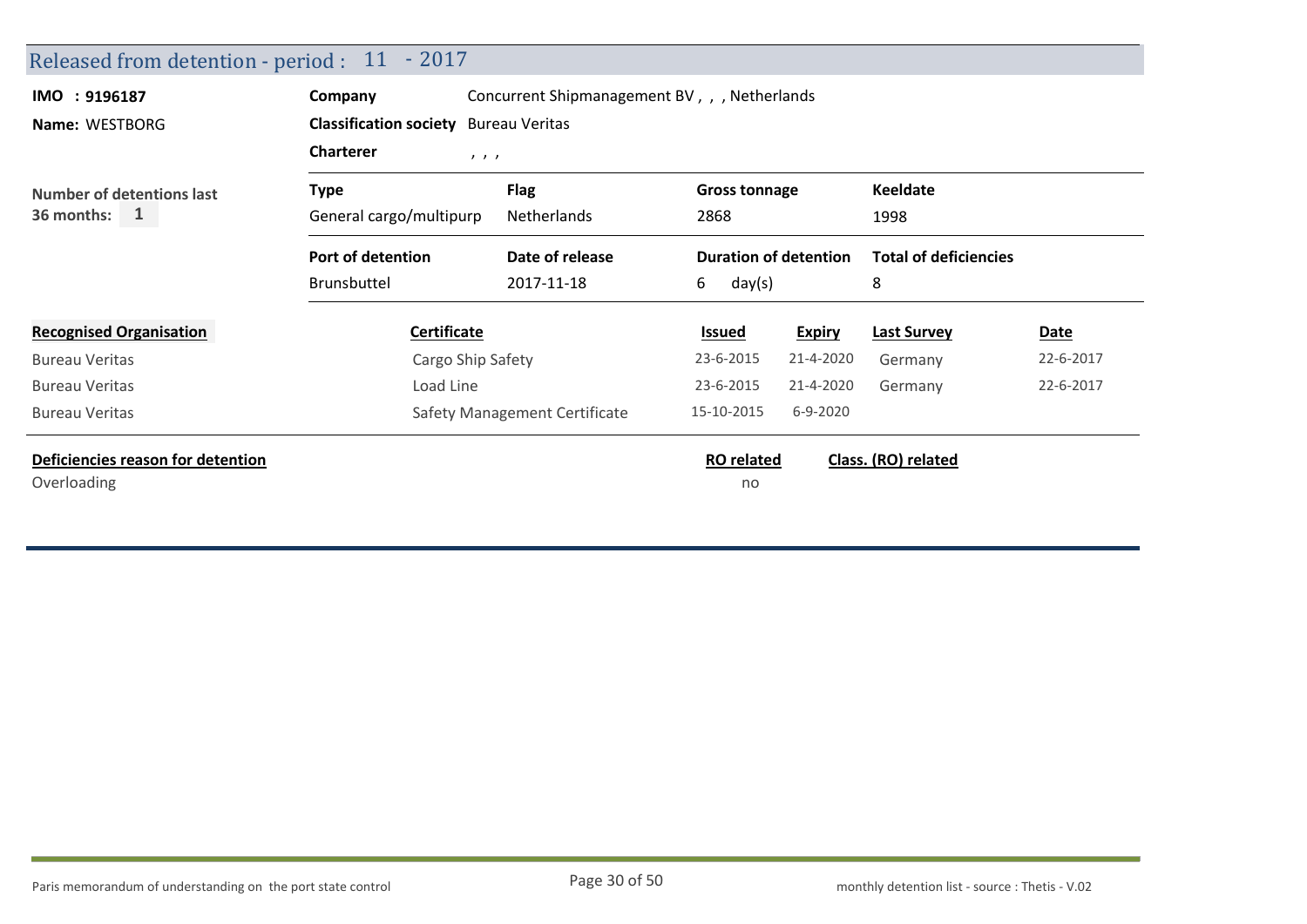| Released from detention - period : 11 - 2017                                                                                                      |                 |                                                                                                                                                                               |                |                                                                                                           |                     |
|---------------------------------------------------------------------------------------------------------------------------------------------------|-----------------|-------------------------------------------------------------------------------------------------------------------------------------------------------------------------------|----------------|-----------------------------------------------------------------------------------------------------------|---------------------|
| Company                                                                                                                                           |                 |                                                                                                                                                                               |                |                                                                                                           |                     |
|                                                                                                                                                   |                 |                                                                                                                                                                               |                |                                                                                                           |                     |
| <b>Charterer</b>                                                                                                                                  |                 |                                                                                                                                                                               |                |                                                                                                           |                     |
| <b>Flag</b><br><b>Gross tonnage</b><br><b>Type</b><br><b>Number of detentions last</b><br>General cargo/multipurp<br>Moldova, Republic of<br>1682 |                 |                                                                                                                                                                               |                | <b>Keeldate</b>                                                                                           |                     |
|                                                                                                                                                   |                 | 1995                                                                                                                                                                          |                |                                                                                                           |                     |
| Port of detention                                                                                                                                 | Date of release |                                                                                                                                                                               |                | <b>Total of deficiencies</b>                                                                              |                     |
| Brunsbuttel                                                                                                                                       | 2017-11-30      | 10<br>day(s)                                                                                                                                                                  |                | 6                                                                                                         |                     |
|                                                                                                                                                   |                 | Issued                                                                                                                                                                        | <b>Expiry</b>  | <b>Last Survey</b>                                                                                        | Date                |
|                                                                                                                                                   |                 | 10-11-2017                                                                                                                                                                    | $9 - 4 - 2018$ |                                                                                                           |                     |
| Load Line                                                                                                                                         |                 | 4-11-1017                                                                                                                                                                     | $9 - 4 - 2018$ |                                                                                                           |                     |
|                                                                                                                                                   |                 | 10-11-2017                                                                                                                                                                    | 9-5-2018       |                                                                                                           |                     |
|                                                                                                                                                   |                 |                                                                                                                                                                               |                |                                                                                                           |                     |
|                                                                                                                                                   |                 | no                                                                                                                                                                            |                |                                                                                                           |                     |
|                                                                                                                                                   |                 | no                                                                                                                                                                            |                |                                                                                                           |                     |
|                                                                                                                                                   |                 | no                                                                                                                                                                            |                |                                                                                                           |                     |
|                                                                                                                                                   |                 | no                                                                                                                                                                            |                |                                                                                                           |                     |
|                                                                                                                                                   |                 | <b>Classification society</b> Maritime Bureau of Shipping<br>Irish Cement, , Dublin, IE<br><b>Certificate</b><br>Cargo Ship Safety Equipment<br>Safety Management Certificate |                | NS Holland Shipholding Ltd, , , Moldova, Republic of<br><b>Duration of detention</b><br><b>RO</b> related | Class. (RO) related |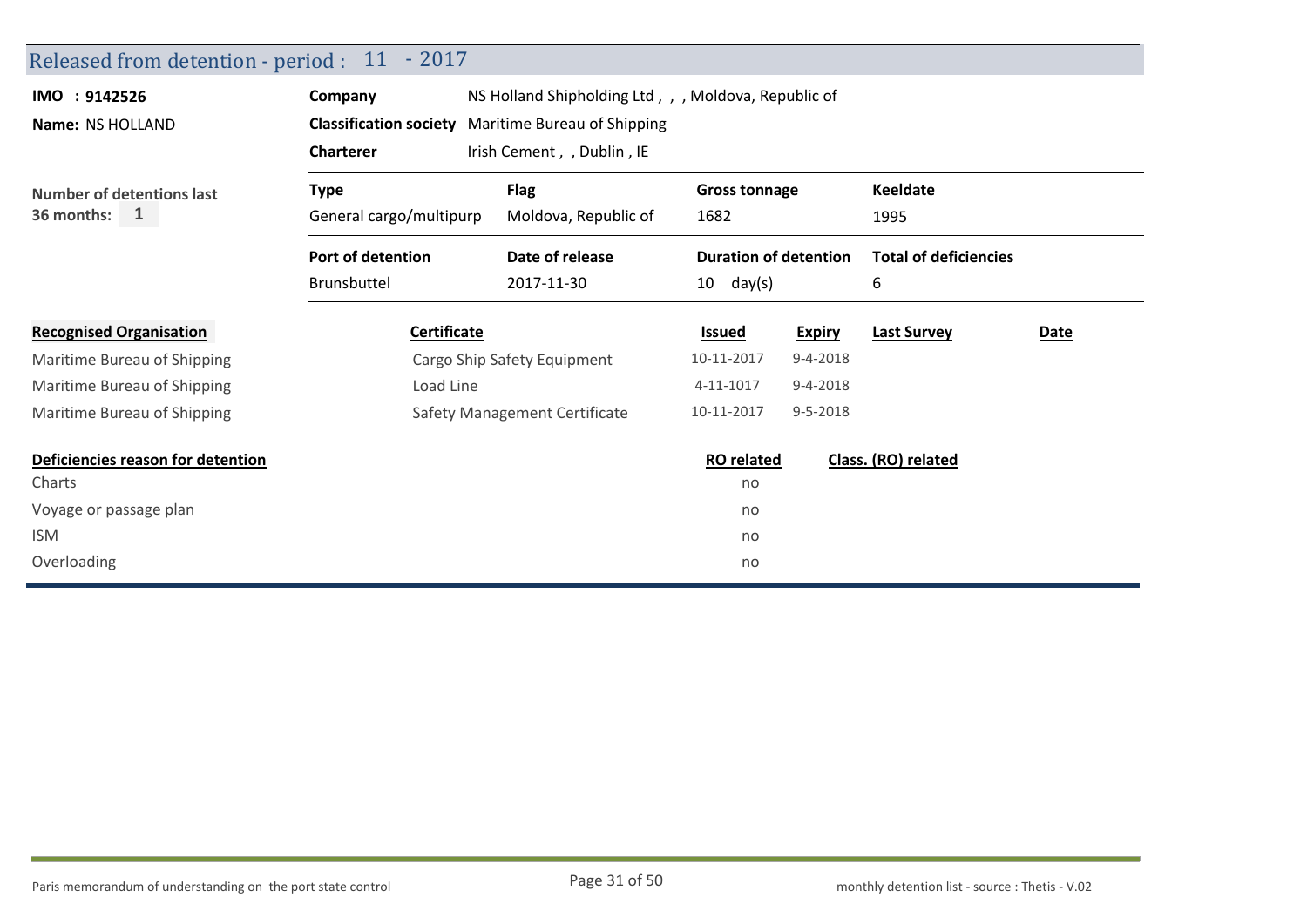| Released from detention - period : 11 - 2017 |                                         |                                        |                      |                              |                              |             |
|----------------------------------------------|-----------------------------------------|----------------------------------------|----------------------|------------------------------|------------------------------|-------------|
| IMO : 9132480                                | Company                                 | Navigation Maritime Bulgare, , , Malta |                      |                              |                              |             |
| Name: KOM                                    | <b>Classification society</b> DNV GL AS |                                        |                      |                              |                              |             |
|                                              | <b>Charterer</b>                        | 1, 1, 1                                |                      |                              |                              |             |
| Number of detentions last<br>36 months: $1$  | <b>Type</b>                             | <b>Flag</b>                            | <b>Gross tonnage</b> |                              | <b>Keeldate</b>              |             |
|                                              | <b>Bulk carrier</b>                     | Malta                                  | 10220                |                              | 1996                         |             |
|                                              | Port of detention                       | Date of release                        |                      | <b>Duration of detention</b> | <b>Total of deficiencies</b> |             |
|                                              | Murmansk                                | 2017-11-18                             | day(s)<br>4          |                              | 28                           |             |
| <b>Recognised Organisation</b>               | <b>Certificate</b>                      |                                        | <b>Issued</b>        | <b>Expiry</b>                | <b>Last Survey</b>           | <b>Date</b> |
| DNV GL AS                                    |                                         | Cargo Ship Safety Equipment            | 26-5-2017            | 31-5-2022                    |                              |             |
| DNV GL AS                                    | Load Line                               |                                        | 26-5-2017            | 31-5-2022                    |                              |             |
| RINA Services S.p.A.                         |                                         | Safety Management Certificate          | 16-6-2017            | $3 - 5 - 2022$               |                              |             |
| Deficiencies reason for detention            |                                         |                                        | <b>RO</b> related    |                              | Class. (RO) related          |             |
| Gauges, thermometers, etc                    |                                         |                                        | no                   |                              |                              |             |
| <b>ISM</b>                                   |                                         |                                        | no                   |                              |                              |             |
| Means of escape                              |                                         |                                        | no                   |                              |                              |             |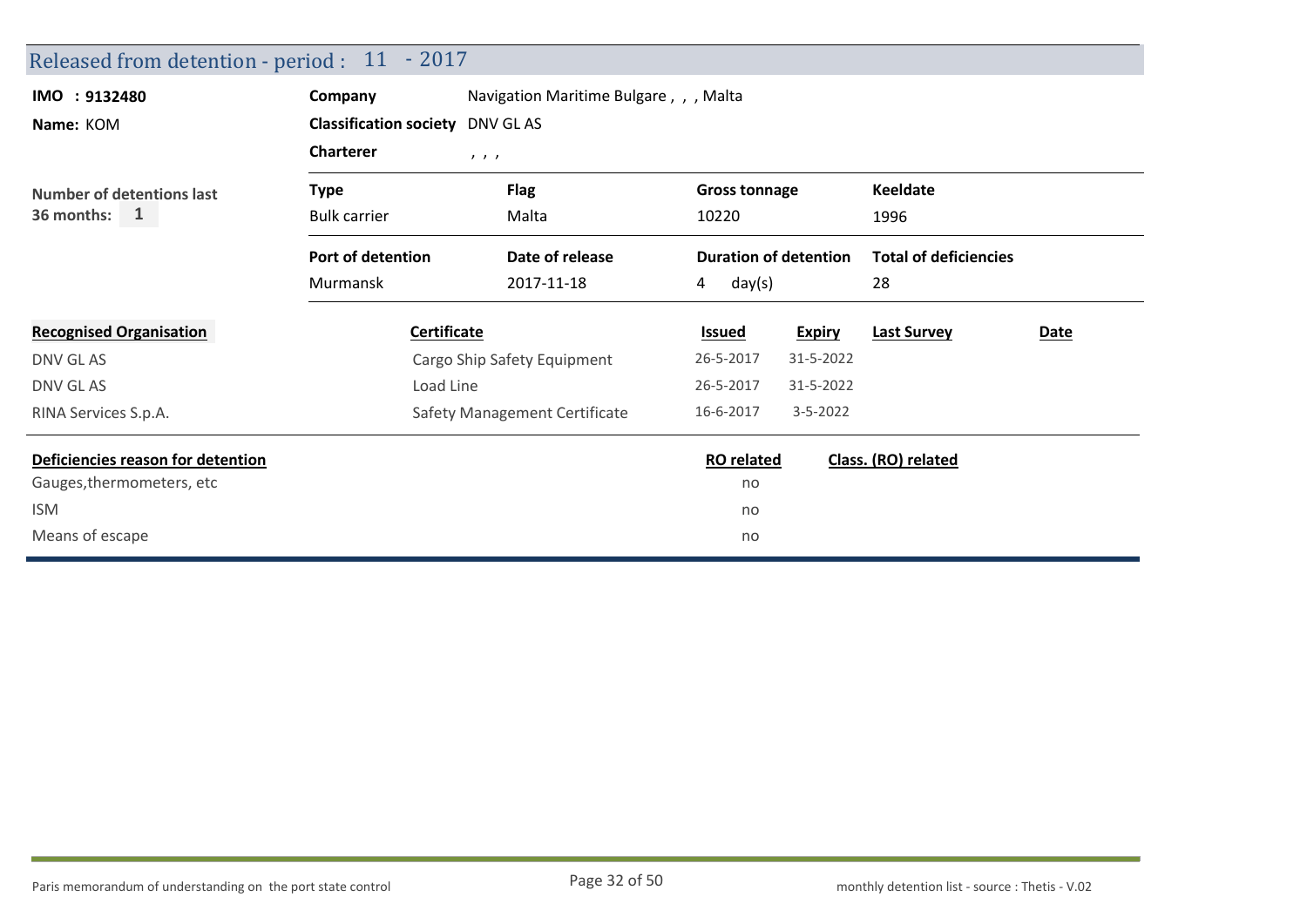| Released from detention - period : 11 - 2017                           |                                                                       |                                                                       |                                             |               |                                   |      |
|------------------------------------------------------------------------|-----------------------------------------------------------------------|-----------------------------------------------------------------------|---------------------------------------------|---------------|-----------------------------------|------|
| IMO : 9131589<br>Name: LISTERHAV                                       | Company<br><b>Classification society</b>                              | Bellevue Shipmanagement AB, , , Faroe Islands<br>RINA Services S.p.A. |                                             |               |                                   |      |
| Number of detentions last<br>$36$ months: 1                            | <b>Charterer</b><br>1, 1, 1<br><b>Type</b><br>General cargo/multipurp | <b>Flag</b><br>Faroe Islands                                          | <b>Gross tonnage</b><br>3323                |               | <b>Keeldate</b><br>1995           |      |
|                                                                        | Port of detention<br><b>Bremen</b>                                    | Date of release<br>2017-11-25                                         | <b>Duration of detention</b><br>day(s)<br>4 |               | <b>Total of deficiencies</b><br>6 |      |
| <b>Recognised Organisation</b>                                         | <b>Certificate</b>                                                    |                                                                       | <u>Issued</u>                               | <b>Expiry</b> | <b>Last Survey</b>                | Date |
| RINA Services S.p.A.                                                   |                                                                       | Cargo Ship Safety Equipment                                           | 21-11-2017                                  | 26-11-2017    |                                   |      |
| RINA Services S.p.A.                                                   | Load Line                                                             |                                                                       | 9-11-2016                                   | 29-8-2021     |                                   |      |
| RINA Services S.p.A.                                                   |                                                                       | Safety Management Certificate                                         | 20-2-2017                                   | 22-1-2022     |                                   |      |
| Deficiencies reason for detention<br>Emergency fire pump and its pipes |                                                                       |                                                                       | <b>RO</b> related<br>no                     |               | Class. (RO) related               |      |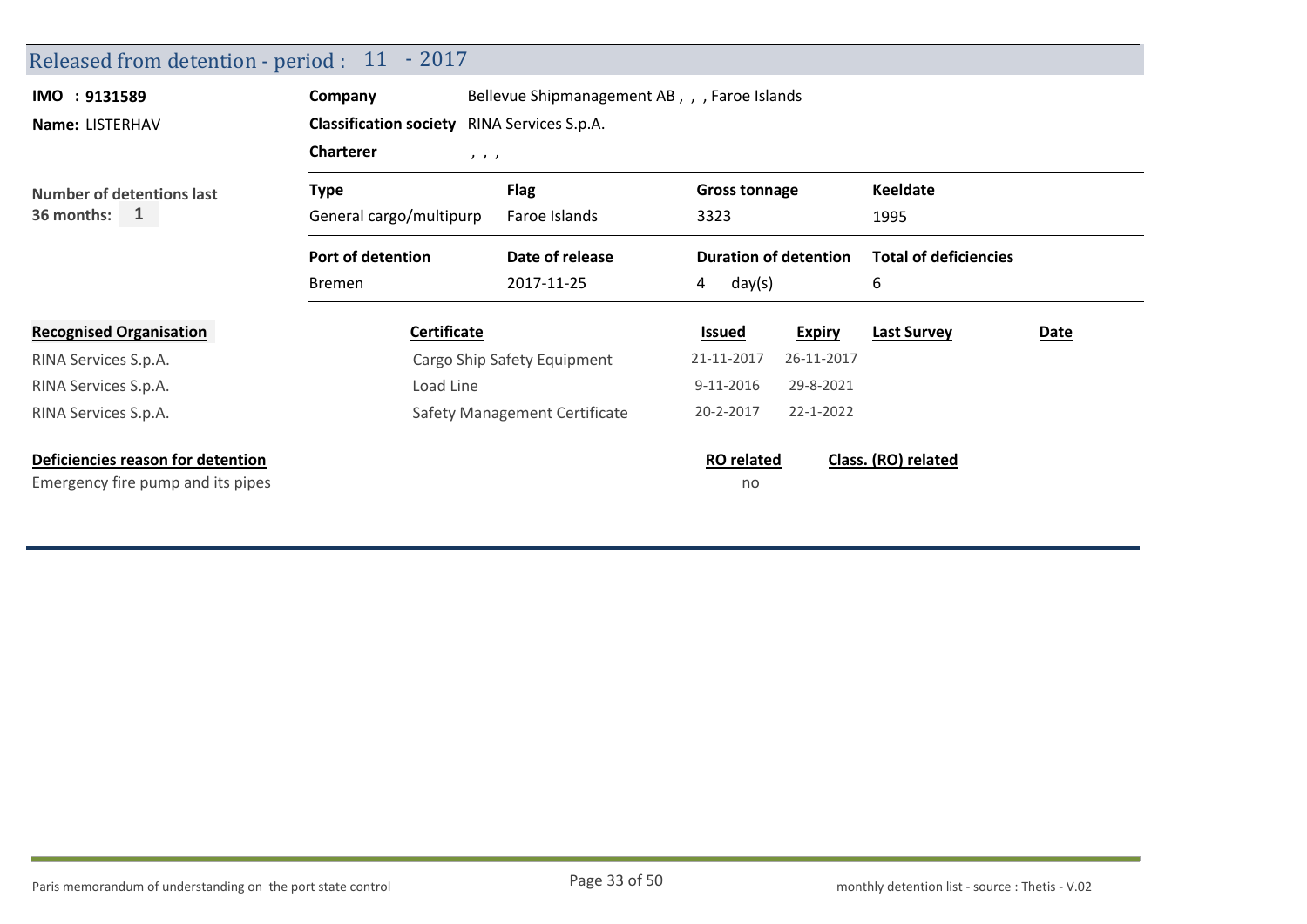| Released from detention - period : 11 - 2017 |                                        |                                      |                              |                |                              |      |
|----------------------------------------------|----------------------------------------|--------------------------------------|------------------------------|----------------|------------------------------|------|
| IMO : 9123506                                | Company                                | Navicor Ltd,, Saint Kitts and Nevis  |                              |                |                              |      |
| Name: NAVI STAR                              | <b>Classification society DNV GLAS</b> |                                      |                              |                |                              |      |
|                                              | <b>Charterer</b><br>1, 1, 1            |                                      |                              |                |                              |      |
| Number of detentions last                    | <b>Type</b>                            | <b>Flag</b><br>Saint Kitts and Nevis | <b>Gross tonnage</b>         |                | <b>Keeldate</b>              |      |
| $\mathbf{1}$<br>36 months:                   | General cargo/multipurp                |                                      | 4178                         |                | 1995                         |      |
|                                              | Port of detention                      | Date of release                      | <b>Duration of detention</b> |                | <b>Total of deficiencies</b> |      |
|                                              | Les Sables d'Olonne                    | 2017-11-28                           | $7^{\circ}$<br>day(s)        |                | 4                            |      |
| <b>Recognised Organisation</b>               | <b>Certificate</b>                     |                                      | <b>Issued</b>                | <b>Expiry</b>  | <b>Last Survey</b>           | Date |
| DNV GL AS                                    |                                        | Cargo Ship Safety Equipment          | 24-2-2017                    | 31-3-2021      |                              |      |
| DNV GL AS                                    | Load Line                              |                                      | 24-2-2017                    | 31-3-2021      |                              |      |
| Russian Maritime Register of Shipping        |                                        | Safety Management Certificate        | 19-2-2015                    | $9 - 2 - 2020$ |                              |      |
| Deficiencies reason for detention            |                                        |                                      | <b>RO</b> related            |                | Class. (RO) related          |      |
| ISM                                          |                                        |                                      | no                           |                |                              |      |
| Other (cargo)                                |                                        |                                      | no                           |                |                              |      |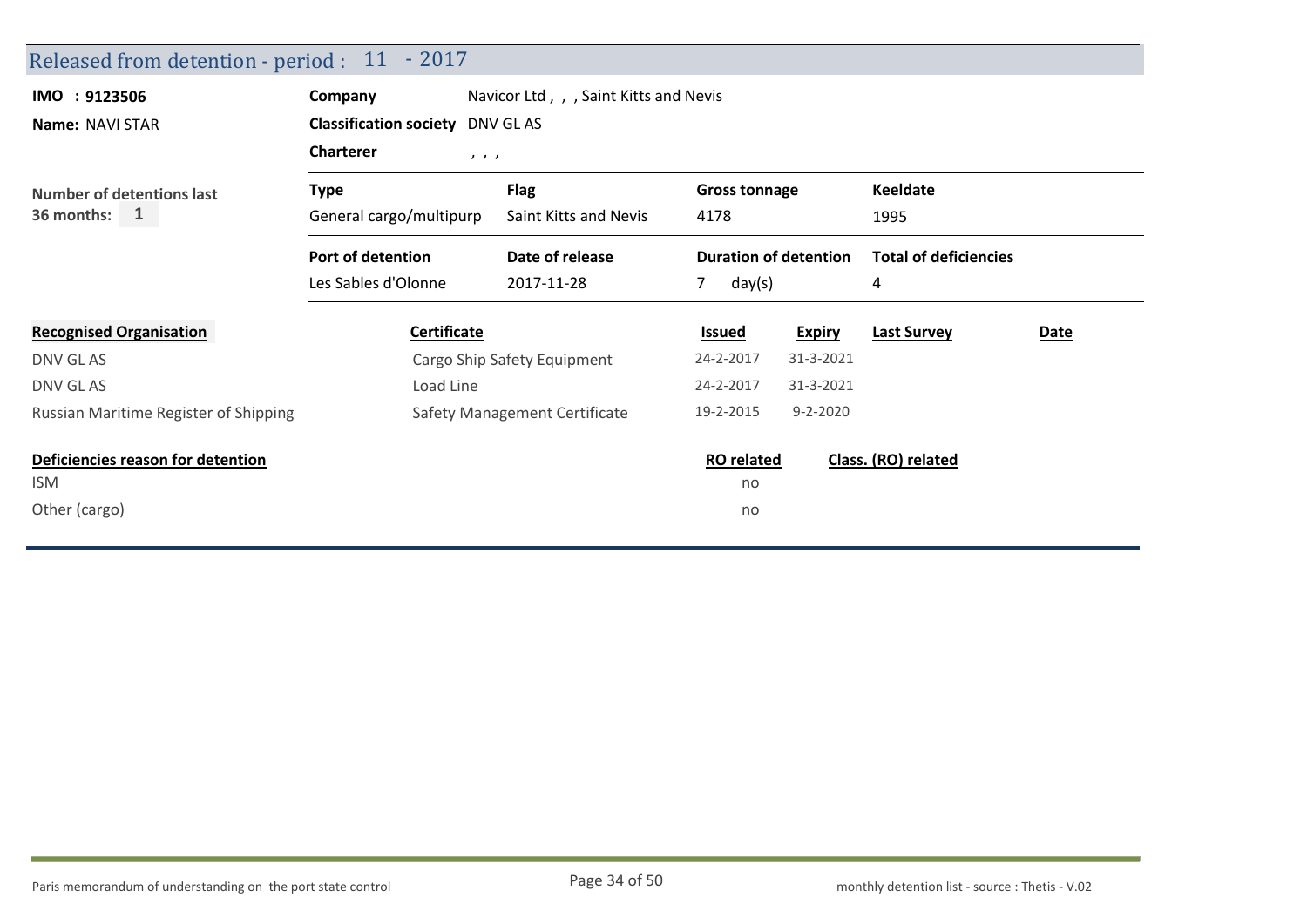| Released from detention - period : 11 - 2017  |                                        |                                                    |                      |                              |                              |             |  |  |
|-----------------------------------------------|----------------------------------------|----------------------------------------------------|----------------------|------------------------------|------------------------------|-------------|--|--|
| IMO : 9122227                                 | Company                                | USC Barnkrug GmbH & Co KG, , , Antigua and Barbuda |                      |                              |                              |             |  |  |
| Name: CONGER                                  | <b>Classification society DNV GLAS</b> |                                                    |                      |                              |                              |             |  |  |
|                                               | <b>Charterer</b>                       | 1, 1, 1                                            |                      |                              |                              |             |  |  |
| <b>Number of detentions last</b>              | <b>Type</b>                            | <b>Flag</b>                                        | <b>Gross tonnage</b> |                              | <b>Keeldate</b>              |             |  |  |
| 36 months:<br>$\mathbf{1}$                    | Container                              | Antigua and Barbuda                                | 3999                 |                              | 1994                         |             |  |  |
|                                               | Port of detention                      | Date of release                                    |                      | <b>Duration of detention</b> | <b>Total of deficiencies</b> |             |  |  |
|                                               | Kaliningrad                            | 2017-11-16                                         | 3<br>day(s)          |                              | 17                           |             |  |  |
| <b>Recognised Organisation</b>                | Certificate                            |                                                    | <b>Issued</b>        | <b>Expiry</b>                | <b>Last Survey</b>           | <b>Date</b> |  |  |
| DNV GL AS                                     |                                        | Cargo Ship Safety Equipment                        | 8-11-2017            | 31-10-2020                   | Poland                       | 8-11-2017   |  |  |
| DNV GL AS                                     | Load Line                              |                                                    | 8-11-2017            | 31-10-2020                   | Poland                       | 8-11-2017   |  |  |
| DNV GL AS                                     |                                        | Safety Management Certificate                      | 8-11-2017            | 19-5-2021                    |                              |             |  |  |
| Deficiencies reason for detention             |                                        |                                                    | <b>RO</b> related    |                              | Class. (RO) related          |             |  |  |
| Charts                                        |                                        |                                                    | no                   |                              |                              |             |  |  |
| Nautical publications                         |                                        |                                                    | no                   |                              |                              |             |  |  |
| Lifeboat inventory                            |                                        |                                                    | no                   |                              |                              |             |  |  |
| Rescue boat inventory                         |                                        |                                                    | no                   |                              |                              |             |  |  |
| Lifejackets incl.provision and disposition    |                                        |                                                    | no                   |                              |                              |             |  |  |
| Ready availability of fire fighting equipment |                                        |                                                    | no                   |                              |                              |             |  |  |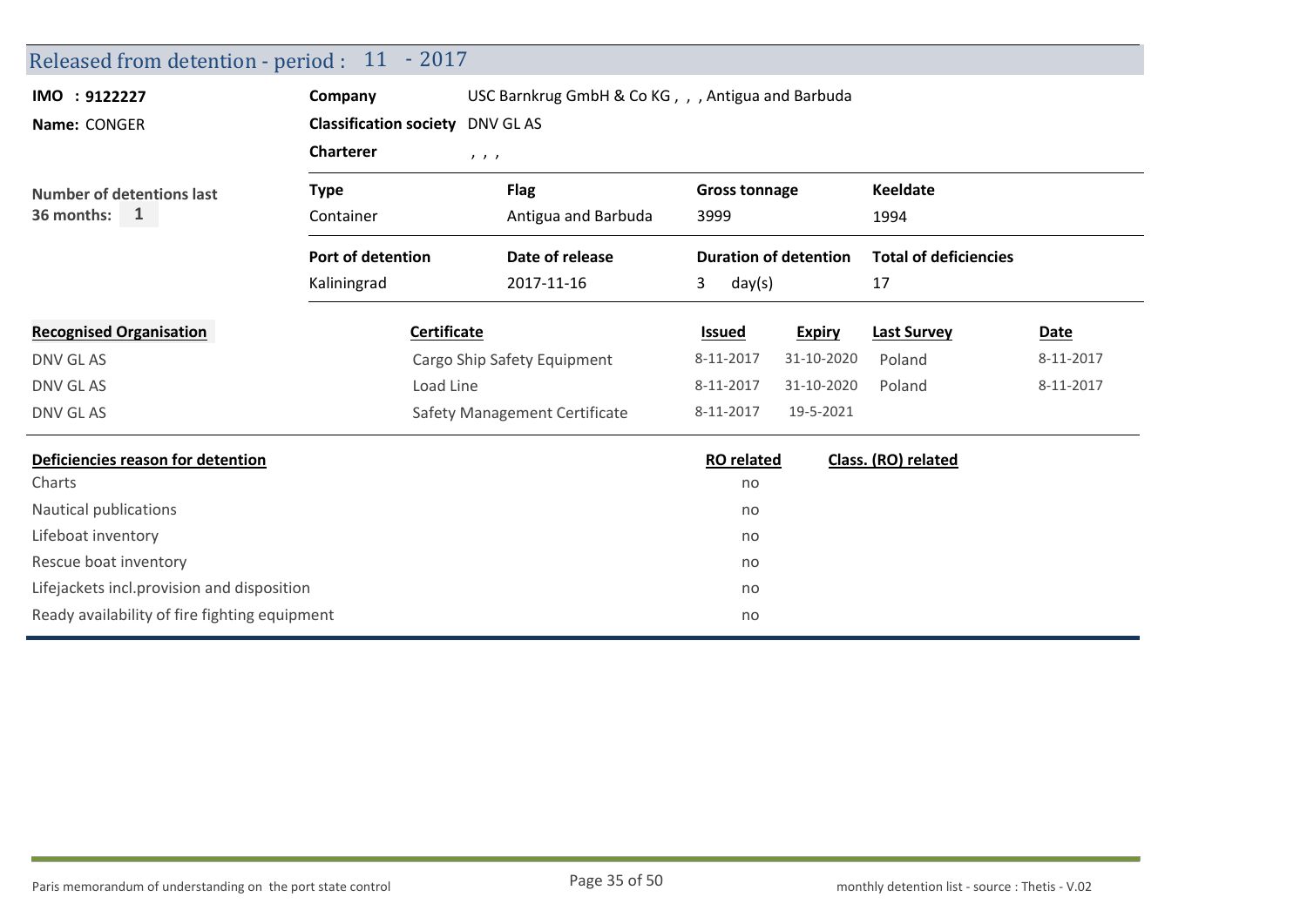| Released from detention - period : 11 - 2017    |                                        |                                             |                      |                              |                              |           |
|-------------------------------------------------|----------------------------------------|---------------------------------------------|----------------------|------------------------------|------------------------------|-----------|
| IMO : 9116187                                   | Company                                | Holwerda Shipmanagement BV, , , Netherlands |                      |                              |                              |           |
| Name: ANJA                                      | <b>Classification society DNV GLAS</b> |                                             |                      |                              |                              |           |
|                                                 | <b>Charterer</b><br>1, 1, 1            |                                             |                      |                              |                              |           |
| <b>Number of detentions last</b>                | <b>Type</b>                            | <b>Flag</b>                                 | <b>Gross tonnage</b> |                              | <b>Keeldate</b>              |           |
| 36 months:<br>$\mathbf{1}$                      | Container                              | Netherlands                                 | 2996                 |                              |                              |           |
|                                                 | Port of detention                      | Date of release                             |                      | <b>Duration of detention</b> | <b>Total of deficiencies</b> |           |
|                                                 | Immingham                              | 2017-11-11                                  | day(s)<br>4          |                              | 16                           |           |
| <b>Recognised Organisation</b>                  | Certificate                            |                                             | <b>Issued</b>        | <b>Expiry</b>                | <b>Last Survey</b>           | Date      |
| DNV GL AS                                       |                                        | Cargo Ship Safety                           | 24-8-2015            | 31-5-2020                    | Netherlands                  | 19-7-2017 |
| DNV GL AS                                       | Load Line                              |                                             | 12-8-2015            | 31-5-2020                    | Netherlands                  | 19-7-2017 |
| Germanischer Lloyd                              |                                        | Safety Management Certificate               | 22-10-2013           | 23-10-2018                   | Netherlands                  | 2-11-2015 |
| Deficiencies reason for detention               |                                        |                                             | <b>RO</b> related    |                              | Class. (RO) related          |           |
| Voyage or passage plan                          |                                        |                                             | no                   |                              |                              |           |
| <b>Bridge operation</b>                         |                                        |                                             | no                   |                              |                              |           |
| <b>ISM</b>                                      |                                        |                                             | no                   |                              |                              |           |
| Dangerous areas                                 |                                        |                                             | no                   |                              |                              |           |
| Muster list                                     |                                        |                                             | no                   |                              |                              |           |
| Fire drills                                     |                                        |                                             | no                   |                              |                              |           |
| Fire doors/openings in fire-resisting divisions |                                        |                                             | no                   |                              |                              |           |
| Fitness for duty - work and rest hours          |                                        |                                             | no                   |                              |                              |           |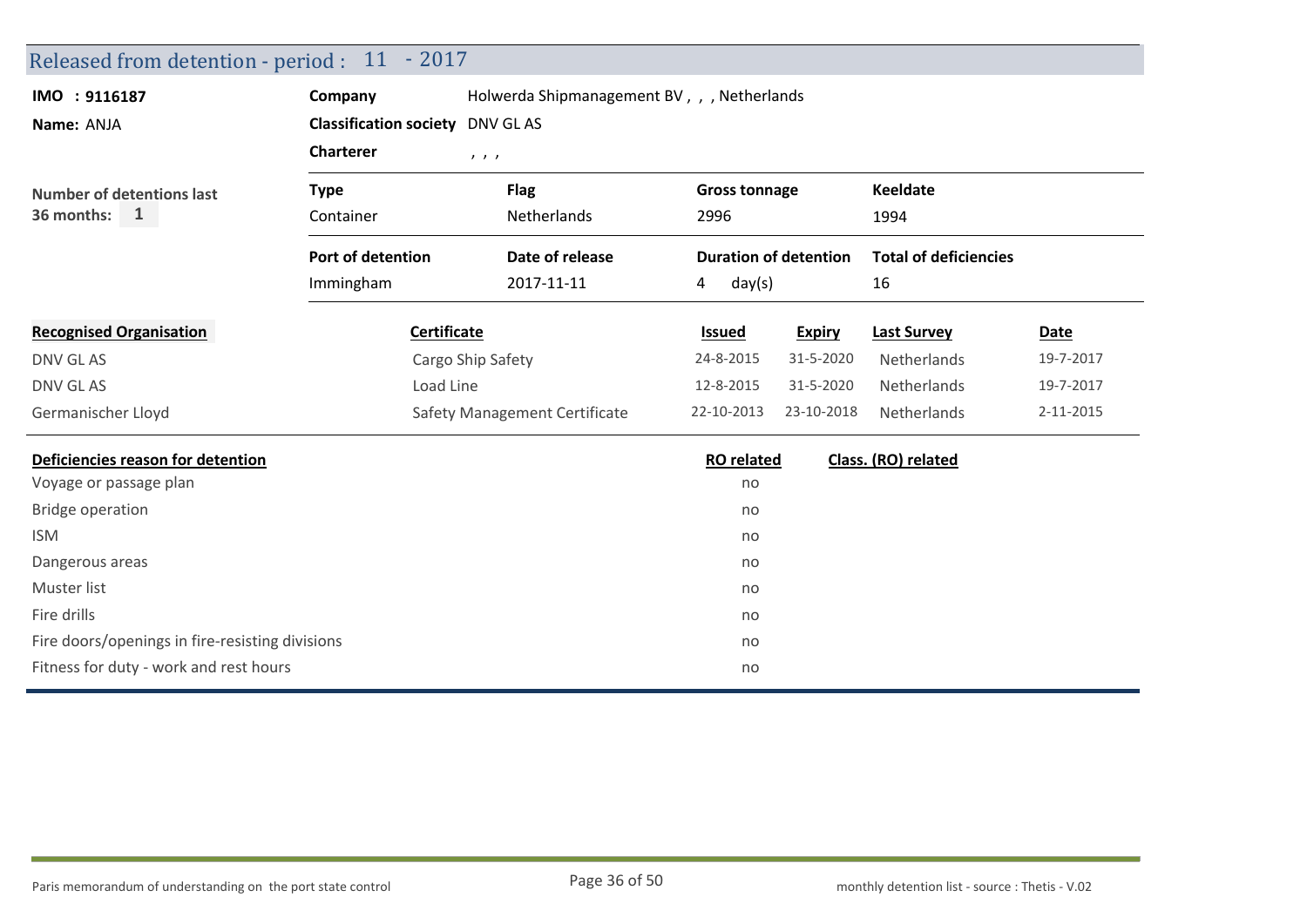| Released from detention - period : 11 - 2017    |                                            |                                           |                                                               |                |                                                         |      |  |  |
|-------------------------------------------------|--------------------------------------------|-------------------------------------------|---------------------------------------------------------------|----------------|---------------------------------------------------------|------|--|--|
| IMO : 9104158                                   | Company                                    | Aknur Denizcilik ve Dis, , , Cook Islands |                                                               |                |                                                         |      |  |  |
| Name: MARAKI K                                  | Classification society Nippon Kaiji Kyokai |                                           |                                                               |                |                                                         |      |  |  |
|                                                 | <b>Charterer</b>                           | FTNT COMMODITIES N.V., , AMSTERDAM, NL    |                                                               |                |                                                         |      |  |  |
| <b>Number of detentions last</b>                | Type                                       | <b>Flag</b>                               | <b>Gross tonnage</b><br>15950<br><b>Duration of detention</b> |                | <b>Keeldate</b><br>1994<br><b>Total of deficiencies</b> |      |  |  |
| $\mathbf{1}$<br>36 months:                      | <b>Bulk carrier</b>                        | Cook Islands                              |                                                               |                |                                                         |      |  |  |
|                                                 | Port of detention                          | Date of release                           |                                                               |                |                                                         |      |  |  |
|                                                 | Constanta                                  | 2017-11-4                                 | 3<br>day(s)                                                   |                | 14                                                      |      |  |  |
| <b>Recognised Organisation</b>                  | <b>Certificate</b>                         |                                           | <b>Issued</b>                                                 | <b>Expiry</b>  | <b>Last Survey</b>                                      | Date |  |  |
|                                                 |                                            | Cargo Ship Safety Equipment               | 16-10-2017                                                    | $5 - 7 - 2019$ |                                                         |      |  |  |
|                                                 | Load Line                                  |                                           | 16-10-2017                                                    | 5-7-2019       |                                                         |      |  |  |
|                                                 |                                            | Safety Management Certificate             | 29-3-2016                                                     | 2-3-2021       |                                                         |      |  |  |
| Deficiencies reason for detention               |                                            |                                           | <b>RO</b> related                                             |                | Class. (RO) related                                     |      |  |  |
| Charts                                          |                                            |                                           | no                                                            |                |                                                         |      |  |  |
| Certificate for rating for watchkeeping         |                                            |                                           | no                                                            |                |                                                         |      |  |  |
| <b>ISM</b>                                      |                                            |                                           | no                                                            |                |                                                         |      |  |  |
| Fire doors/openings in fire-resisting divisions |                                            |                                           | no                                                            |                |                                                         |      |  |  |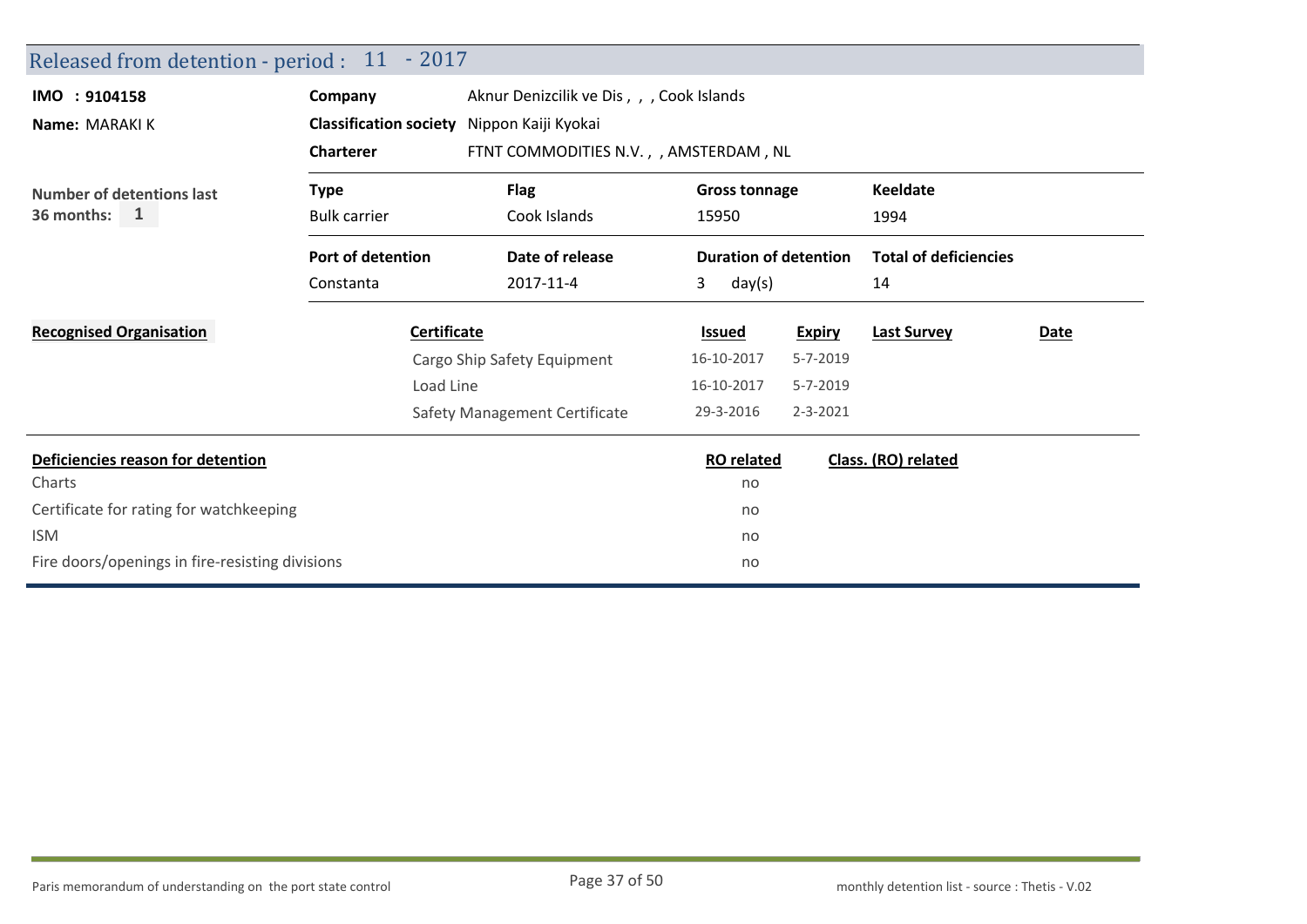| Released from detention - period : 11 - 2017 |                                   |                                                            |                              |               |                              |      |
|----------------------------------------------|-----------------------------------|------------------------------------------------------------|------------------------------|---------------|------------------------------|------|
| IMO : 9098696                                | Company                           | Safir Gemi Tasimacilik Sanayi, , , Panama                  |                              |               |                              |      |
| Name: ENVAR                                  |                                   | <b>Classification society</b> Phoenix Register of Shipping |                              |               |                              |      |
|                                              | <b>Charterer</b>                  | 1, 1, 1                                                    |                              |               |                              |      |
| <b>Number of detentions last</b>             | <b>Type</b>                       | <b>Flag</b>                                                | <b>Gross tonnage</b>         |               | <b>Keeldate</b>              |      |
| 36 months: 1                                 | General cargo/multipurp<br>Panama |                                                            | 2996                         |               | 2004                         |      |
|                                              | <b>Port of detention</b>          | Date of release                                            | <b>Duration of detention</b> |               | <b>Total of deficiencies</b> |      |
|                                              | Trapani                           | 2017-11-19                                                 | day(s)<br>4                  |               | 14                           |      |
| <b>Recognised Organisation</b>               | <b>Certificate</b>                |                                                            | <b>Issued</b>                | <b>Expiry</b> | <b>Last Survey</b>           | Date |
| Phoenix Register of Shipping                 |                                   | Cargo Ship Safety Equipment                                | 24-2-2017                    | 21-8-2021     |                              |      |
| Phoenix Register of Shipping                 | Load Line                         |                                                            | 24-2-2017                    | 21-8-2021     |                              |      |
| Phoenix Register of Shipping                 |                                   | Safety Management Certificate                              | 24-2-2017                    | 23-2-2022     |                              |      |
| Deficiencies reason for detention            |                                   |                                                            | <b>RO</b> related            |               | Class. (RO) related          |      |
| Voyage or passage plan                       |                                   |                                                            | no                           |               |                              |      |
| <b>Bridge operation</b>                      |                                   |                                                            | no                           |               |                              |      |
| <b>ISM</b>                                   |                                   |                                                            | no                           |               |                              |      |
| Enclosed space entry and rescue drills       |                                   |                                                            | no                           |               |                              |      |
| <b>VHF</b> radio installation                |                                   |                                                            | no                           |               |                              |      |
| Satellite EPIRB 406MHz/1.6GHz                |                                   |                                                            | no                           |               |                              |      |
| Fire detection and alarm system              |                                   |                                                            | no                           |               |                              |      |
| Evaluation of crew performance (fire drills) |                                   |                                                            | no                           |               |                              |      |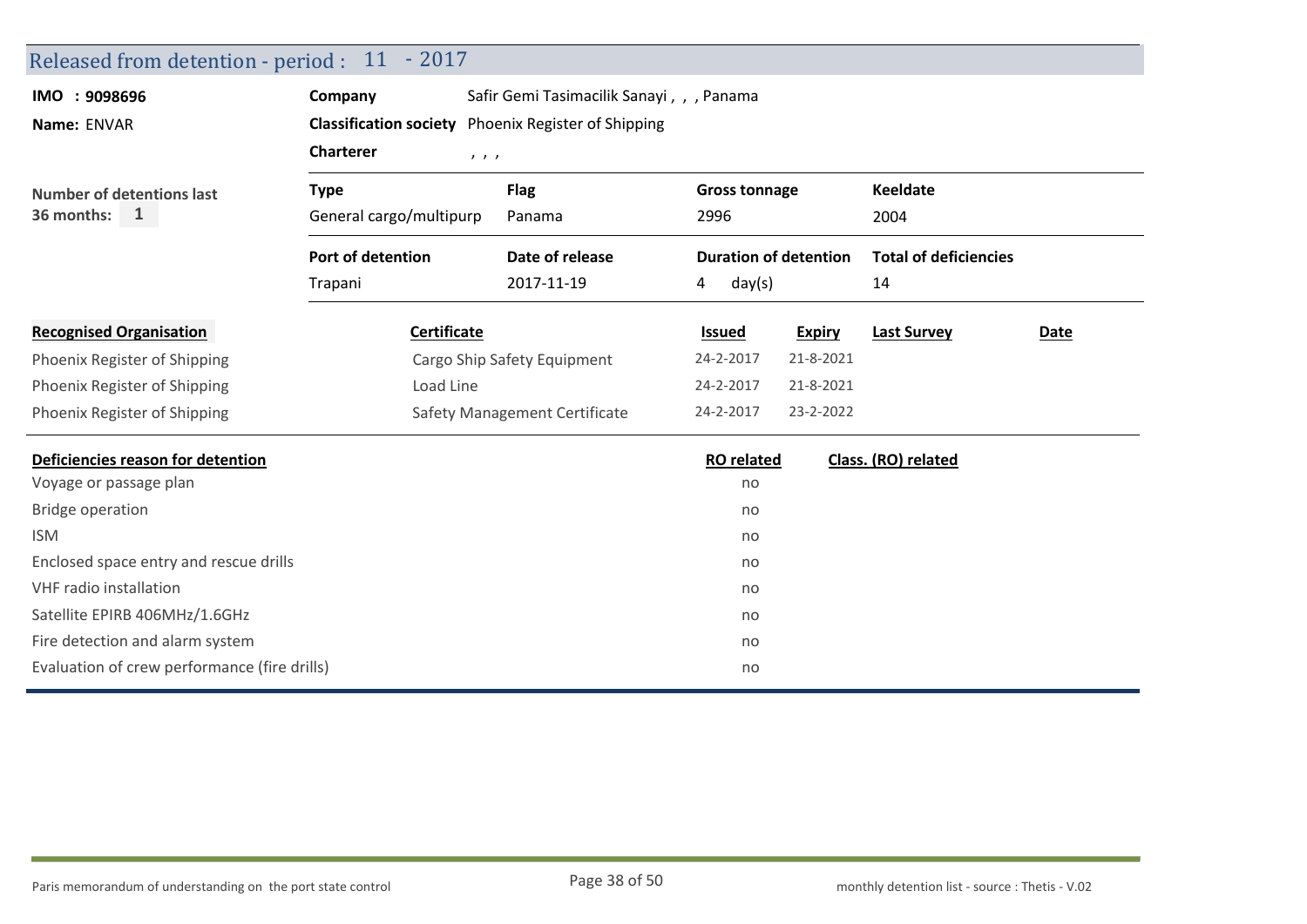| Released from detention - period : 11 - 2017    |                                          |                               |                                     |                      |                              |                              |            |
|-------------------------------------------------|------------------------------------------|-------------------------------|-------------------------------------|----------------------|------------------------------|------------------------------|------------|
| IMO : 9075450                                   | Company                                  |                               | GN Group Panama Istanbul, , , Malta |                      |                              |                              |            |
| Name: LADY HAYAT                                | <b>Classification society</b>            | <b>Bureau Veritas</b>         |                                     |                      |                              |                              |            |
|                                                 | <b>Charterer</b>                         | 1, 1, 1                       |                                     |                      |                              |                              |            |
| <b>Number of detentions last</b>                | <b>Type</b>                              | <b>Flag</b>                   |                                     | <b>Gross tonnage</b> |                              | <b>Keeldate</b>              |            |
| 36 months:<br>$\mathbf{1}$                      | General cargo/multipurp<br>Malta<br>3676 |                               |                                     | 1990                 |                              |                              |            |
|                                                 | Port of detention                        | Date of release               |                                     |                      | <b>Duration of detention</b> | <b>Total of deficiencies</b> |            |
|                                                 | <b>Brunsbuttel</b>                       | 2017-11-28                    |                                     | $11$ day(s)          |                              | 28                           |            |
| <b>Recognised Organisation</b>                  | Certificate                              |                               |                                     | <b>Issued</b>        | <b>Expiry</b>                | <b>Last Survey</b>           | Date       |
| <b>Bureau Veritas</b>                           |                                          | Cargo Ship Safety Equipment   |                                     | 28-7-2015            | $9 - 8 - 2020$               | Turkey                       | 15-9-2017  |
| <b>Bureau Veritas</b>                           | Load Line                                |                               |                                     | 28-7-2015            | $9 - 8 - 2020$               | Turkey                       | 15-9-2017  |
| <b>Bureau Veritas</b>                           |                                          | Safety Management Certificate |                                     | 18-12-2013           | 30-11-2018                   | Morocco                      | 22-11-2016 |
| Deficiencies reason for detention               |                                          |                               |                                     | <b>RO</b> related    |                              | Class. (RO) related          |            |
| <b>ISM</b>                                      |                                          |                               |                                     | no                   |                              |                              |            |
| Beams, frames, floors-corrosion                 |                                          |                               |                                     | yes                  | <b>Bureau Veritas</b>        |                              |            |
| Decks - corrosion                               |                                          |                               |                                     | yes                  | <b>Bureau Veritas</b>        |                              |            |
| Emergency source of power - Emergency generator |                                          |                               |                                     | no                   |                              |                              |            |
| Division - decks, bulkheads and penetrations    |                                          |                               |                                     | yes                  | <b>Bureau Veritas</b>        |                              |            |
| Fixed fire extinguishing installation           |                                          |                               |                                     | yes                  | <b>Bureau Veritas</b>        |                              |            |
| Fire pumps and its pipes                        |                                          |                               |                                     | no                   |                              |                              |            |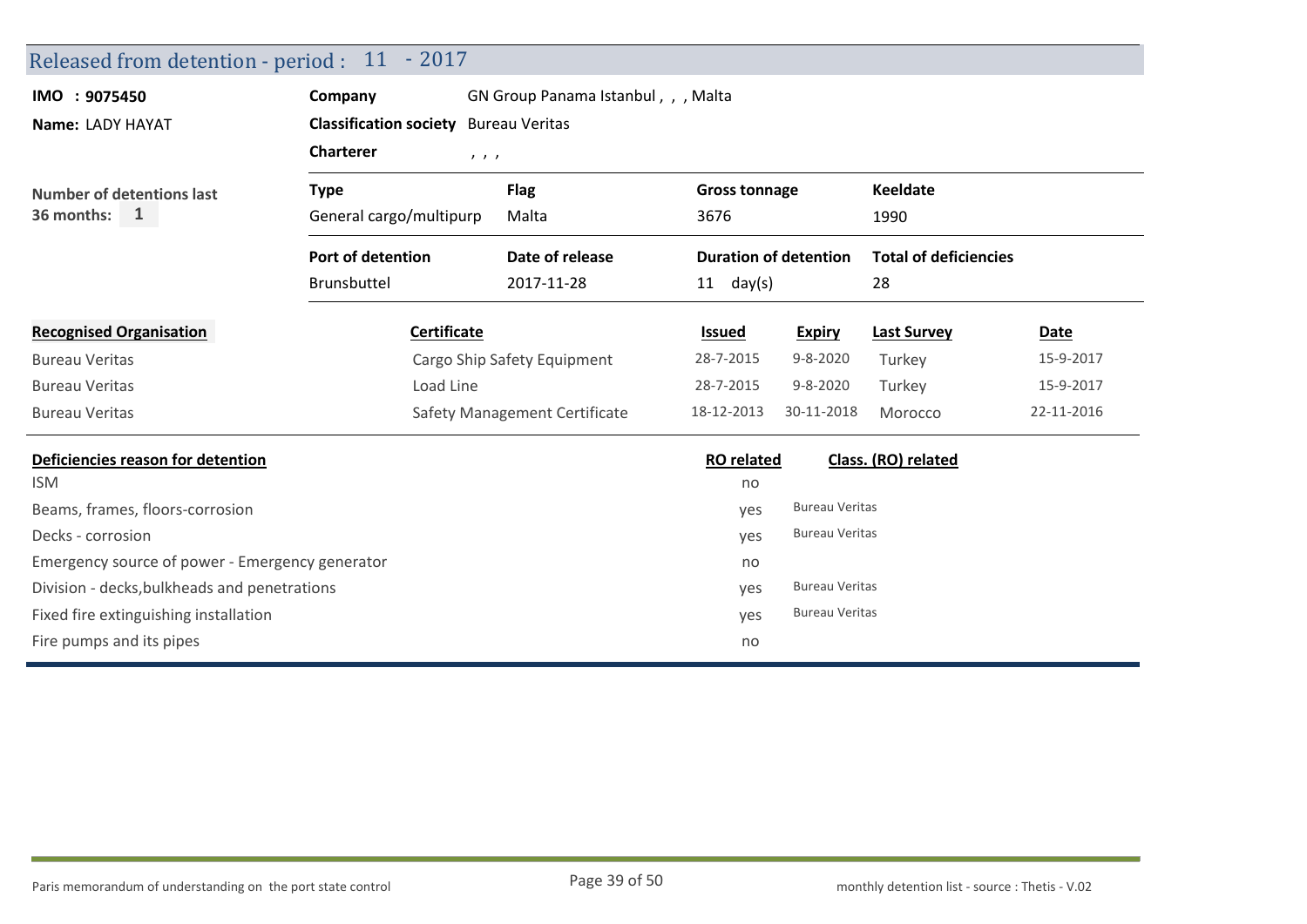| Released from detention - period : 11 - 2017 |                   |                                                           |                              |               |                              |      |
|----------------------------------------------|-------------------|-----------------------------------------------------------|------------------------------|---------------|------------------------------|------|
| IMO : 8996803                                | Company           | , , , Isle of Man (UK)                                    |                              |               |                              |      |
| Name: SILENCIO                               |                   | <b>Classification society</b> American Bureau of Shipping |                              |               |                              |      |
|                                              | <b>Charterer</b>  | $\qquad \qquad$                                           |                              |               |                              |      |
| Number of detentions last                    | <b>Type</b>       | <b>Flag</b>                                               | <b>Gross tonnage</b>         |               | <b>Keeldate</b>              |      |
| 36 months:<br><sup>1</sup>                   | Commercial yacht  | Isle of Man (UK)                                          | 422                          |               | 1999                         |      |
|                                              | Port of detention | Date of release                                           | <b>Duration of detention</b> |               | <b>Total of deficiencies</b> |      |
|                                              | La Spezia         | 2017-11-18                                                | 11<br>day(s)                 |               | 10                           |      |
| <b>Recognised Organisation</b>               | Certificate       |                                                           | <b>Issued</b>                | <b>Expiry</b> | <b>Last Survey</b>           | Date |
| American Bureau of Shipping                  | Load Line         |                                                           | $7 - 8 - 2017$               | 6-11-2017     |                              |      |
| Deficiencies reason for detention            |                   |                                                           | <b>RO</b> related            |               | Class. (RO) related          |      |
| Charts                                       |                   |                                                           | no                           |               |                              |      |
| <b>BNWAS</b>                                 |                   |                                                           | no                           |               |                              |      |
| Load Lines (including Exemption)             |                   |                                                           | no                           |               |                              |      |
| Other (certificates)                         |                   |                                                           | no                           |               |                              |      |
| AIS test report                              |                   |                                                           | no                           |               |                              |      |
|                                              |                   |                                                           |                              |               |                              |      |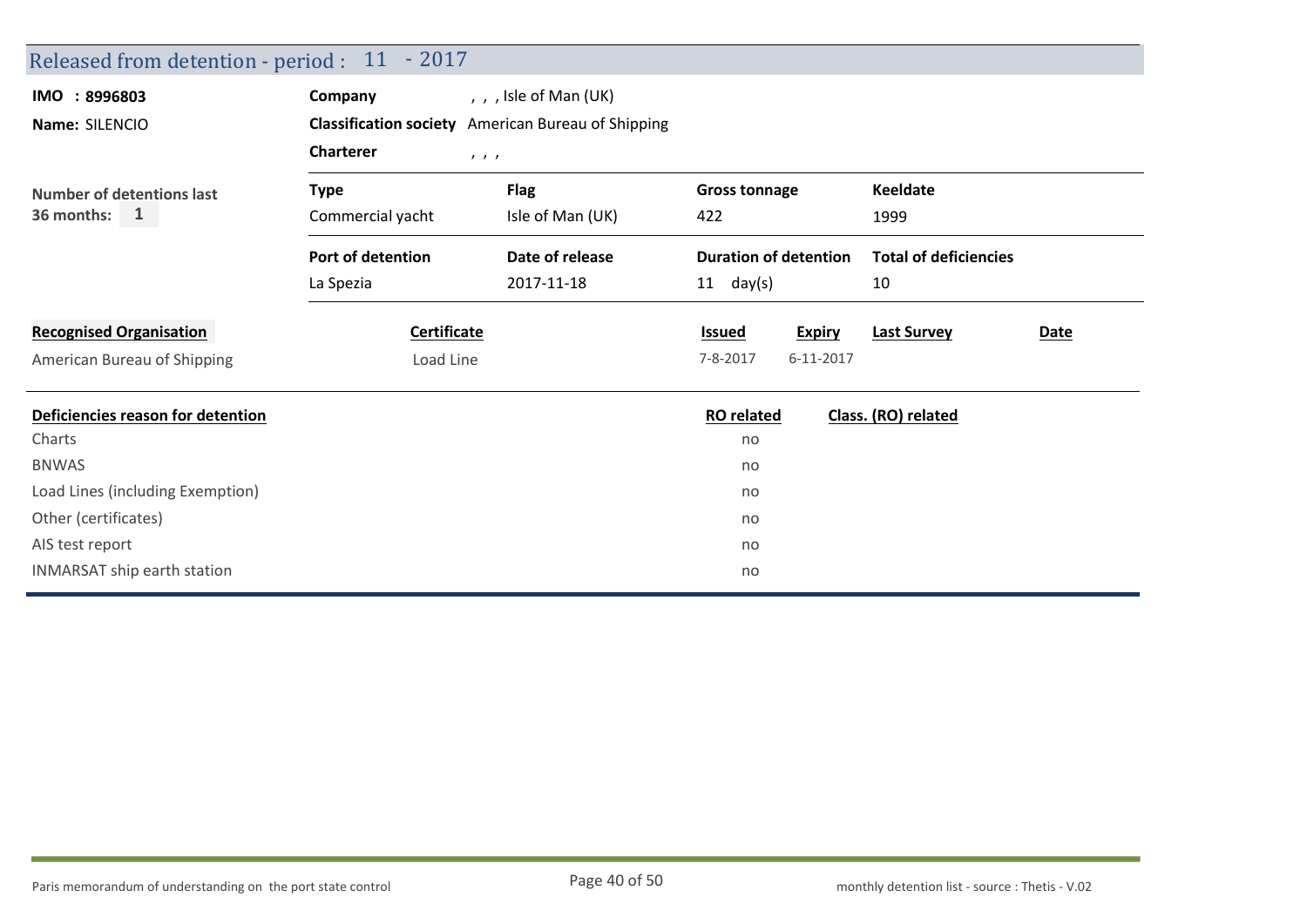| Released from detention - period : 11 - 2017    |                                                                                                                             |                               |                      |                              |                              |           |  |
|-------------------------------------------------|-----------------------------------------------------------------------------------------------------------------------------|-------------------------------|----------------------|------------------------------|------------------------------|-----------|--|
| IMO : 8919831<br>Name: KOMET III                | Planet Schiffahrtsgesellschaft, , , Antigua and Barbuda<br>Company<br><b>Classification society</b><br>RINA Services S.p.A. |                               |                      |                              |                              |           |  |
|                                                 | <b>Charterer</b><br>1, 1, 1                                                                                                 |                               |                      |                              |                              |           |  |
| <b>Number of detentions last</b>                | <b>Type</b>                                                                                                                 | <b>Flag</b>                   | <b>Gross tonnage</b> |                              | <b>Keeldate</b>              |           |  |
| 36 months: $1$                                  | General cargo/multipurp                                                                                                     | Antigua and Barbuda           | 4169                 |                              | 1989                         |           |  |
|                                                 | Port of detention                                                                                                           | Date of release               |                      | <b>Duration of detention</b> | <b>Total of deficiencies</b> |           |  |
|                                                 | Ipswich                                                                                                                     | 2017-11-9                     | day(s)<br>7.         |                              | 21                           |           |  |
| <b>Recognised Organisation</b>                  | Certificate                                                                                                                 |                               | <b>Issued</b>        | <b>Expiry</b>                | <b>Last Survey</b>           | Date      |  |
| <b>Bureau Veritas</b>                           |                                                                                                                             | Safety Management Certificate | $2 - 5 - 2016$       | 22-7-2018                    | Tunisia                      | 15-7-2016 |  |
| RINA Services S.p.A.                            |                                                                                                                             | Cargo Ship Safety Equipment   | 24-2-2017            | 31-12-2020                   |                              |           |  |
| RINA Services S.p.A.                            | Load Line                                                                                                                   |                               | 19-4-2016            | 31-12-2020                   | Poland                       | 14-2-2017 |  |
| Deficiencies reason for detention               |                                                                                                                             |                               | <b>RO</b> related    |                              | Class. (RO) related          |           |  |
| Charts                                          |                                                                                                                             |                               | no                   |                              |                              |           |  |
| Voyage or passage plan                          |                                                                                                                             |                               | no                   |                              |                              |           |  |
| Monitoring of voyage or passage plan            |                                                                                                                             |                               | no                   |                              |                              |           |  |
| Oil filtering equipment                         |                                                                                                                             |                               | no                   |                              |                              |           |  |
| <b>ISM</b>                                      |                                                                                                                             |                               | no                   |                              |                              |           |  |
| Fire doors/openings in fire-resisting divisions |                                                                                                                             |                               | no                   |                              |                              |           |  |
|                                                 |                                                                                                                             |                               |                      |                              |                              |           |  |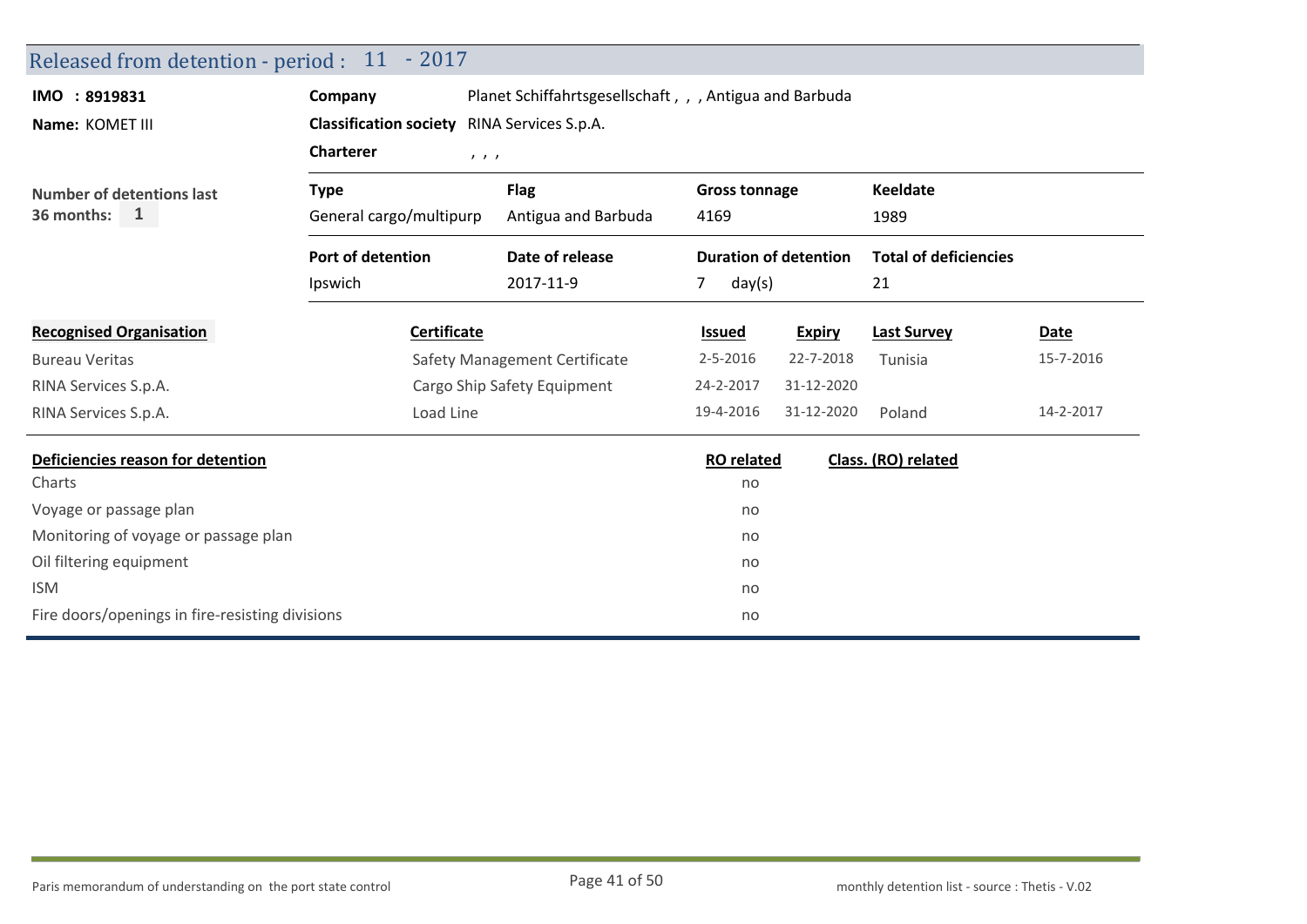|                                                                | Released from detention - period : 11 - 2017              |                                          |                              |               |                                    |      |
|----------------------------------------------------------------|-----------------------------------------------------------|------------------------------------------|------------------------------|---------------|------------------------------------|------|
| IMO : 8912792                                                  | Company                                                   | African Capital Logistics Ltd,, , Panama |                              |               |                                    |      |
| Name: L.T.W. EXPRESS                                           | Classification society International Register of Shipping |                                          |                              |               |                                    |      |
|                                                                | <b>Charterer</b><br>1, 1, 1                               |                                          |                              |               |                                    |      |
| <b>Number of detentions last</b>                               | <b>Type</b>                                               | <b>Flag</b>                              | <b>Gross tonnage</b>         |               | <b>Keeldate</b>                    |      |
| 36 months:<br>$\mathbf{1}$                                     | General cargo/multipurp                                   | Panama                                   | 3988                         |               | 1990                               |      |
|                                                                | Port of detention                                         | Date of release                          | <b>Duration of detention</b> |               | <b>Total of deficiencies</b>       |      |
|                                                                | Constanta                                                 | 2017-11-30                               | 56 $day(s)$                  |               | 48                                 |      |
| <b>Recognised Organisation</b>                                 | <b>Certificate</b>                                        |                                          | <b>Issued</b>                | <b>Expiry</b> | <b>Last Survey</b>                 | Date |
| International Register of Shipping                             |                                                           | Cargo Ship Safety Equipment              | 20-9-2017                    | 19-2-2018     |                                    |      |
| International Register of Shipping                             | Load Line                                                 |                                          | 20-9-2017                    | 19-2-2018     |                                    |      |
| International Register of Shipping                             |                                                           | Safety Management Certificate            | 20-9-2017                    | 19-2-2018     |                                    |      |
| Deficiencies reason for detention                              |                                                           |                                          | <b>RO</b> related            |               | Class. (RO) related                |      |
| Signalling lamp                                                |                                                           |                                          | no                           |               |                                    |      |
| Charts                                                         |                                                           |                                          |                              |               |                                    |      |
|                                                                |                                                           |                                          | no                           |               |                                    |      |
| Nautical publications                                          |                                                           |                                          | no                           |               |                                    |      |
| Navigation bridge visibility                                   |                                                           |                                          | no                           |               |                                    |      |
| Lifeboats                                                      |                                                           |                                          | yes                          |               | International Register of Shipping |      |
| Rescue boats                                                   |                                                           |                                          | yes                          |               | International Register of Shipping |      |
| Continuous synopsis record                                     |                                                           |                                          | no                           |               |                                    |      |
| Declaration of Maritime Labour Compliance (Part I and II)      |                                                           |                                          | no                           |               |                                    |      |
| Certificates for master and officers                           |                                                           |                                          | no                           |               |                                    |      |
| Endorsement by flagstate                                       |                                                           |                                          | no                           |               |                                    |      |
| Auxiliary engine                                               |                                                           |                                          | yes                          |               | International Register of Shipping |      |
| Ship specific plans for the recovery of persons from the water |                                                           |                                          | no                           |               |                                    |      |
| <b>ISM</b>                                                     |                                                           |                                          | yes                          |               | International Register of Shipping |      |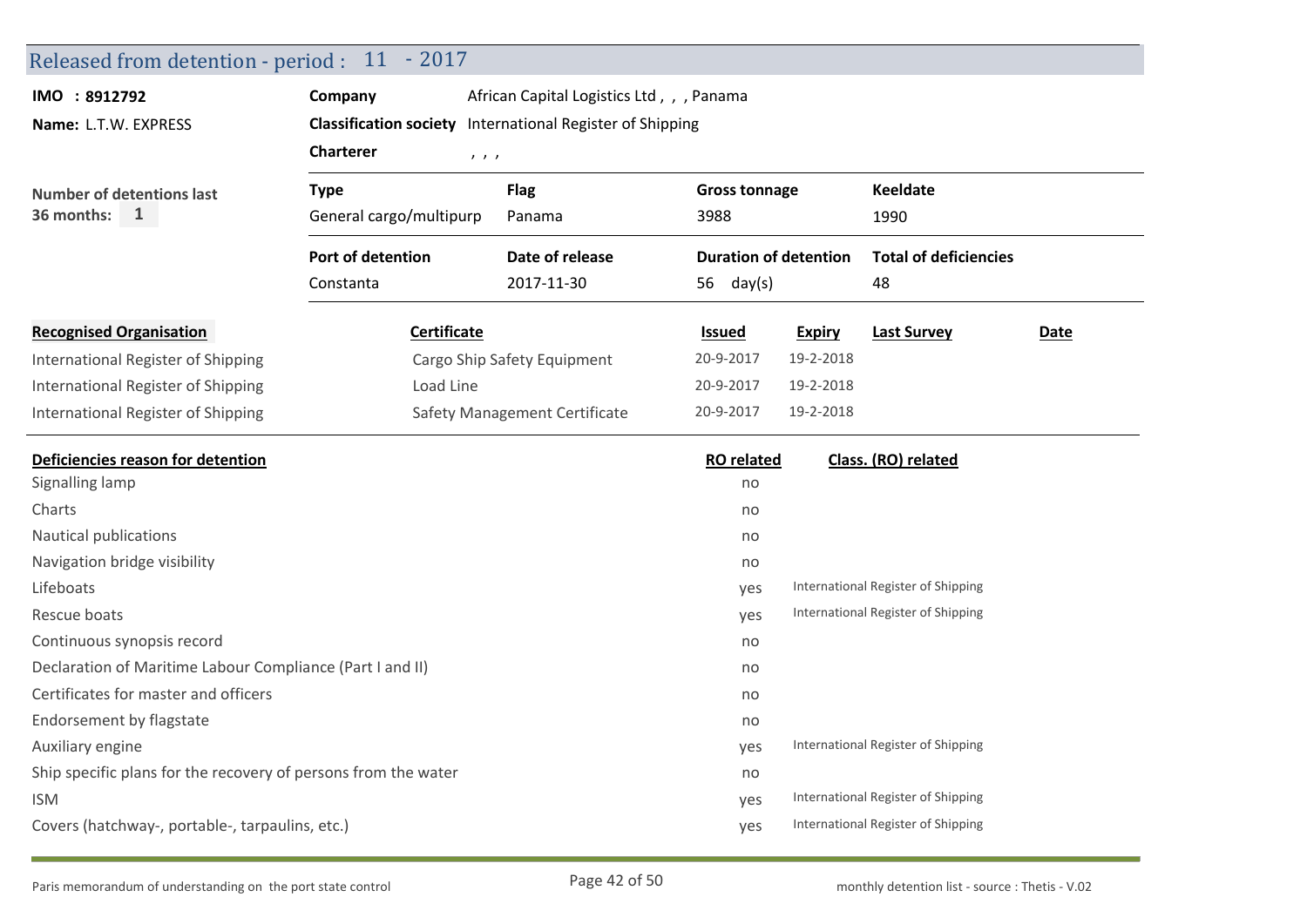| Released from detention - period : 11 - 2017    |                               |                                             |                                           |                              |                                       |      |  |
|-------------------------------------------------|-------------------------------|---------------------------------------------|-------------------------------------------|------------------------------|---------------------------------------|------|--|
| Fire drills                                     |                               |                                             | no                                        |                              |                                       |      |  |
| Enclosed space entry and rescue drills          |                               |                                             | no                                        |                              |                                       |      |  |
| Operation of GMDSS equipment                    |                               |                                             | no                                        |                              |                                       |      |  |
| Fire doors/openings in fire-resisting divisions |                               |                                             | International Register of Shipping<br>yes |                              |                                       |      |  |
| Fire detection and alarm system                 | no                            |                                             |                                           |                              |                                       |      |  |
| IMO : 8883290                                   | Company                       | Tecoil Shipping Ltd, , , Russian Federation |                                           |                              |                                       |      |  |
| Name: TECOIL POLARIS                            | <b>Classification society</b> | Russian Maritime Register of Shipping       |                                           |                              |                                       |      |  |
|                                                 | <b>Charterer</b>              | 1, 1, 1                                     |                                           |                              |                                       |      |  |
| <b>Number of detentions last</b>                | <b>Type</b>                   | <b>Flag</b>                                 | <b>Gross tonnage</b>                      |                              | <b>Keeldate</b>                       |      |  |
| 36 months:<br>$\mathbf{1}$                      | Oil tanker                    | <b>Russian Federation</b>                   | 1814                                      |                              | 1989                                  |      |  |
|                                                 | <b>Port of detention</b>      | Date of release                             |                                           | <b>Duration of detention</b> | <b>Total of deficiencies</b>          |      |  |
|                                                 | Kotka                         | 2017-11-27                                  | day(s)<br>1                               |                              | 8                                     |      |  |
| <b>Recognised Organisation</b>                  | Certificate                   |                                             | Issued                                    | <b>Expiry</b>                | <b>Last Survey</b>                    | Date |  |
| Russian Maritime Register of Shipping           |                               | Cargo Ship Safety Equipment                 | 29-9-2017                                 | 29-9-2022                    |                                       |      |  |
| Russian Maritime Register of Shipping           | Load Line                     |                                             | 29-9-2017                                 | 29-9-2022                    |                                       |      |  |
| Russian Maritime Register of Shipping           |                               | Safety Management Certificate               | 5-10-2017                                 | 4-4-2018                     |                                       |      |  |
| Deficiencies reason for detention               |                               |                                             | <b>RO</b> related                         |                              | Class. (RO) related                   |      |  |
| Closing devices/watertight doors                |                               |                                             | yes                                       |                              | Russian Maritime Register of Shipping |      |  |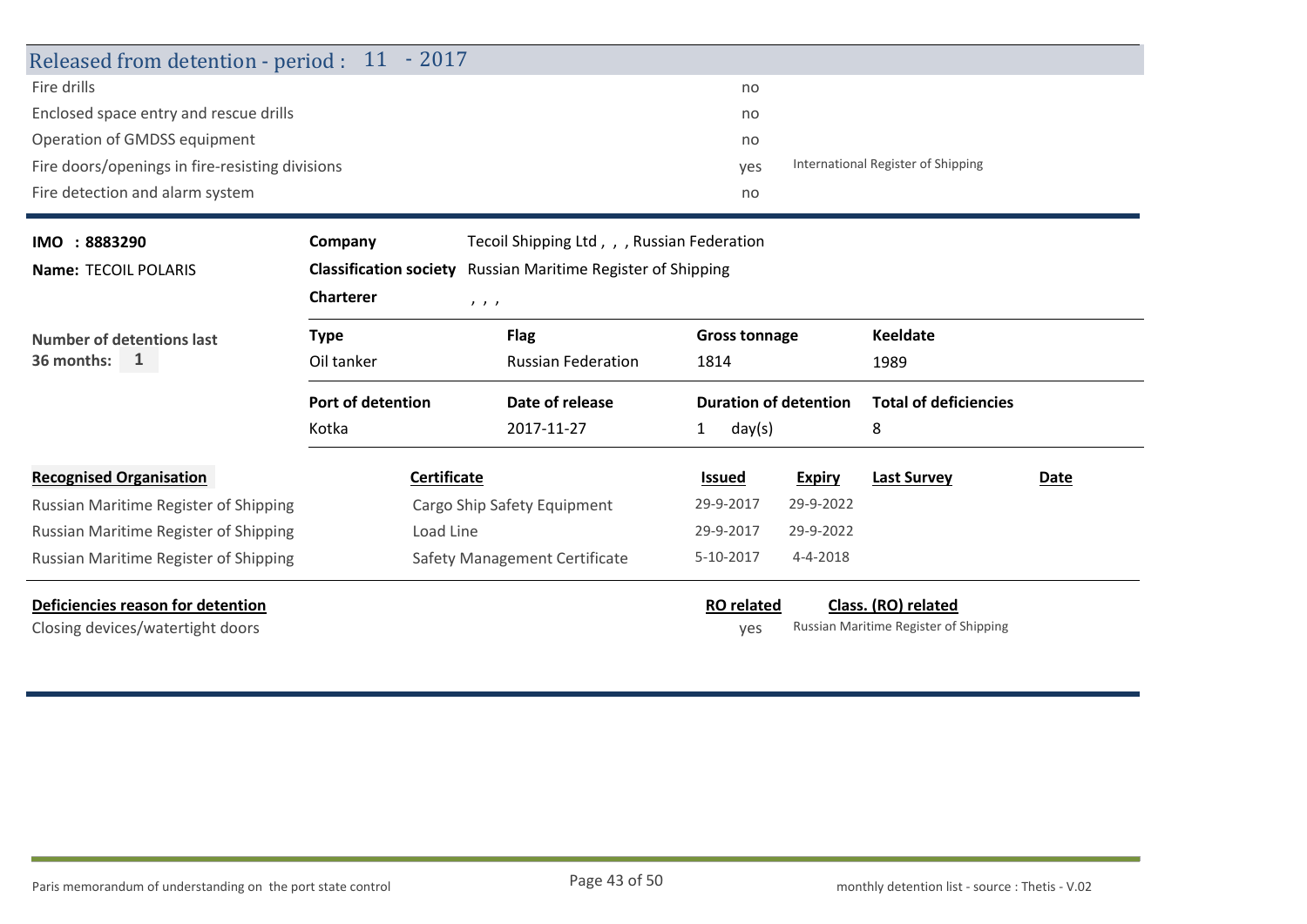| Released from detention - period : 11 - 2017                         |                                                      |                               |                   |                              |                              |            |  |  |
|----------------------------------------------------------------------|------------------------------------------------------|-------------------------------|-------------------|------------------------------|------------------------------|------------|--|--|
| IMO : 8325535                                                        | Company                                              | GMC Marine Co SA, , , Comoros |                   |                              |                              |            |  |  |
| Name: RAOUF-H                                                        | <b>Classification society</b><br>Nippon Kaiji Kyokai |                               |                   |                              |                              |            |  |  |
|                                                                      | <b>Charterer</b><br>1, 1, 1                          |                               |                   |                              |                              |            |  |  |
| <b>Number of detentions last</b>                                     | <b>Type</b>                                          | <b>Flag</b>                   |                   | <b>Gross tonnage</b>         |                              |            |  |  |
| 36 months:<br>1                                                      | General cargo/multipurp                              | Comoros                       | 4362              |                              | 1984                         |            |  |  |
|                                                                      | Port of detention                                    | Date of release               |                   | <b>Duration of detention</b> | <b>Total of deficiencies</b> |            |  |  |
|                                                                      | Constanta                                            | 2017-11-15                    | 8<br>day(s)       |                              | 29                           |            |  |  |
| <b>Recognised Organisation</b>                                       | Certificate                                          |                               | <b>Issued</b>     | <b>Expiry</b>                | <b>Last Survey</b>           | Date       |  |  |
| Nippon Kaiji Kyokai                                                  | Cargo Ship Safety Equipment                          |                               | 15-12-2015        | 17-8-2020                    | Romania                      | 26-10-2016 |  |  |
| Nippon Kaiji Kyokai                                                  | Load Line                                            |                               | 15-12-2015        | 17-8-2020                    | Romania                      | 26-10-2016 |  |  |
| Venezuelan Register of Shipping                                      |                                                      | Safety Management Certificate | 15-6-2015         | 29-1-2020                    |                              |            |  |  |
| Deficiencies reason for detention                                    |                                                      |                               | <b>RO</b> related |                              | Class. (RO) related          |            |  |  |
| Voyage data recorder (VDR) / Simplified Voyage data recorder (S-VDR) |                                                      |                               | no                |                              |                              |            |  |  |
| Nautical publications                                                |                                                      |                               | no                |                              |                              |            |  |  |
| Communication-SOLAS chap. 5                                          |                                                      |                               | no                |                              |                              |            |  |  |
| Lifeboat inventory                                                   |                                                      |                               | no                |                              |                              |            |  |  |
| Certificate for rating for watchkeeping                              |                                                      |                               | no                |                              |                              |            |  |  |
| Seafarers' employment agreement (SEA)                                |                                                      |                               | no                |                              |                              |            |  |  |
| <b>ISM</b>                                                           |                                                      |                               | no                |                              |                              |            |  |  |
| Night Working                                                        |                                                      |                               | no                |                              |                              |            |  |  |
| Wages                                                                |                                                      |                               | no                |                              |                              |            |  |  |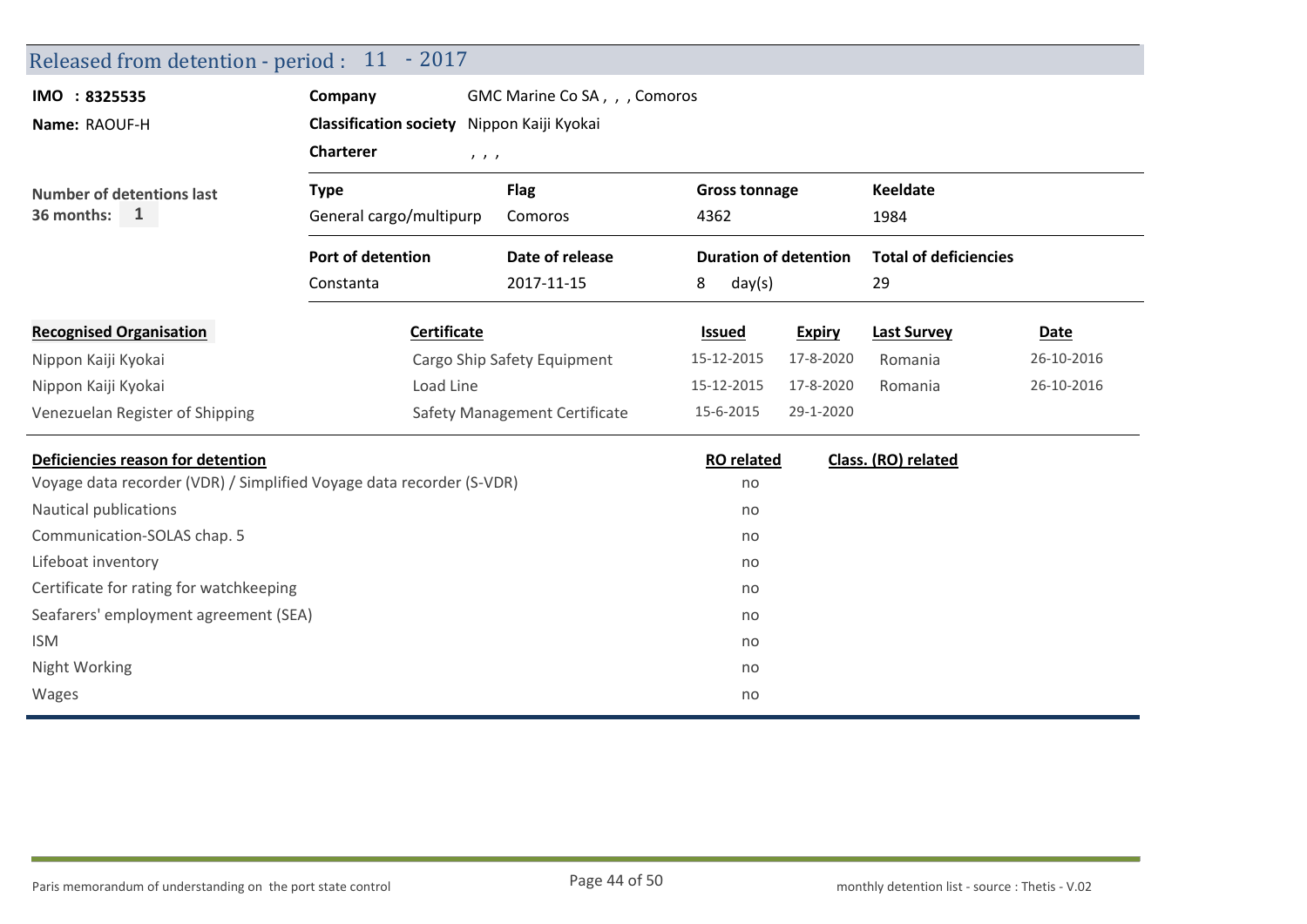| Released from detention - period : 11 - 2017 |                                                            |                                 |                                                              |               |                                                         |           |  |  |  |
|----------------------------------------------|------------------------------------------------------------|---------------------------------|--------------------------------------------------------------|---------------|---------------------------------------------------------|-----------|--|--|--|
| IMO : 8300169                                | Anship LLC, , , Tanzania, United Republic of<br>Company    |                                 |                                                              |               |                                                         |           |  |  |  |
| Name: SLAVYANIN                              | <b>Classification society</b> Shipping Register of Ukraine |                                 |                                                              |               |                                                         |           |  |  |  |
|                                              | <b>Charterer</b><br>1, 1, 1                                |                                 |                                                              |               |                                                         |           |  |  |  |
| <b>Number of detentions last</b>             | <b>Type</b>                                                | <b>Flag</b>                     | <b>Gross tonnage</b><br>6327<br><b>Duration of detention</b> |               | <b>Keeldate</b><br>2008<br><b>Total of deficiencies</b> |           |  |  |  |
| 36 months:<br>1                              | Ro-Ro cargo                                                | Tanzania, United<br>Republic of |                                                              |               |                                                         |           |  |  |  |
|                                              | Port of detention                                          | Date of release                 |                                                              |               |                                                         |           |  |  |  |
|                                              | Kavkaz                                                     | 2017-11-29                      | $\mathbf{2}$<br>day(s)                                       |               | 6                                                       |           |  |  |  |
| <b>Recognised Organisation</b>               | Certificate                                                |                                 | <b>Issued</b>                                                | <b>Expiry</b> | <b>Last Survey</b>                                      | Date      |  |  |  |
| Russian Maritime Register of Shipping        | Safety Management Certificate                              |                                 | $6 - 3 - 2016$                                               | 5-8-2017      |                                                         |           |  |  |  |
| Shipping Register of Ukraine                 | Cargo Ship Safety Equipment                                |                                 | 15-8-2015                                                    | 12-8-2020     | <b>Russian Federation</b>                               | 26-7-2017 |  |  |  |
| Shipping Register of Ukraine                 | Load Line                                                  |                                 | 15-8-2015                                                    | 12-8-2020     | <b>Russian Federation</b>                               | 26-7-2017 |  |  |  |
| Deficiencies reason for detention            |                                                            |                                 | <b>RO</b> related                                            |               | Class. (RO) related                                     |           |  |  |  |
| <b>ISM</b>                                   |                                                            |                                 | no                                                           |               |                                                         |           |  |  |  |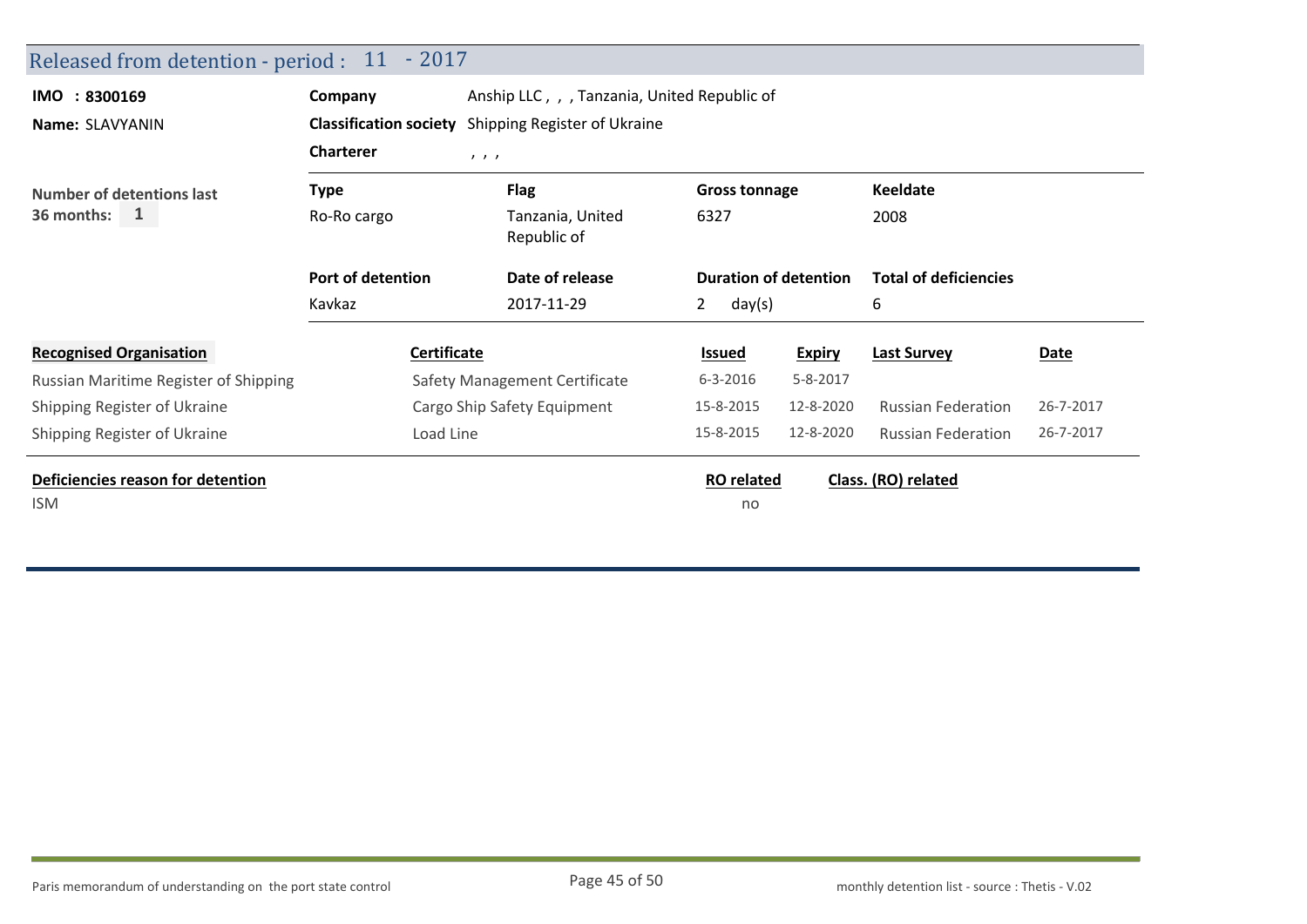| Released from detention - period : 11 - 2017       |                                                       |                        |                                                              |                     |                              |           |  |  |
|----------------------------------------------------|-------------------------------------------------------|------------------------|--------------------------------------------------------------|---------------------|------------------------------|-----------|--|--|
| IMO : 7921007                                      | Blue Star Line A/S, , , Denmark<br>Company            |                        |                                                              |                     |                              |           |  |  |
| Name: BLUE ALFA                                    | <b>Classification society</b><br>RINA Services S.p.A. |                        |                                                              |                     |                              |           |  |  |
|                                                    | <b>Charterer</b><br>111                               |                        |                                                              |                     |                              |           |  |  |
| <b>Number of detentions last</b>                   | <b>Type</b>                                           | <b>Flag</b><br>Denmark | <b>Gross tonnage</b><br>1887<br><b>Duration of detention</b> |                     | <b>Keeldate</b>              |           |  |  |
| 36 months: $1$                                     | Offshore supply                                       |                        |                                                              |                     | 1980                         |           |  |  |
|                                                    | Port of detention                                     | Date of release        |                                                              |                     | <b>Total of deficiencies</b> |           |  |  |
|                                                    | Aberdeen<br>2017-11-8<br>$10 \text{ day(s)}$          |                        |                                                              |                     | 28                           |           |  |  |
| <b>Recognised Organisation</b>                     | <b>Certificate</b>                                    |                        | <b>Issued</b>                                                | <b>Expiry</b>       | <b>Last Survey</b>           | Date      |  |  |
| DNV GL AS                                          | Safety Management Certificate                         |                        | 10-10-2017                                                   | 4-4-2018            |                              |           |  |  |
| RINA Services S.p.A.                               | Cargo Ship Safety Equipment                           |                        | 29-11-2016                                                   | 31-8-2021           | Denmark                      | 9-10-2017 |  |  |
| RINA Services S.p.A.                               | Load Line                                             |                        | 29-11-2016                                                   | 31-8-2021           | Denmark                      | 9-10-2017 |  |  |
| Deficiencies reason for detention                  |                                                       | <b>RO</b> related      |                                                              | Class. (RO) related |                              |           |  |  |
| <b>Bridge operation</b>                            |                                                       |                        | no                                                           |                     |                              |           |  |  |
| <b>ISM</b>                                         | yes                                                   | DNV GL AS              |                                                              |                     |                              |           |  |  |
| Evaluation of crew performance (fire drills)<br>no |                                                       |                        |                                                              |                     |                              |           |  |  |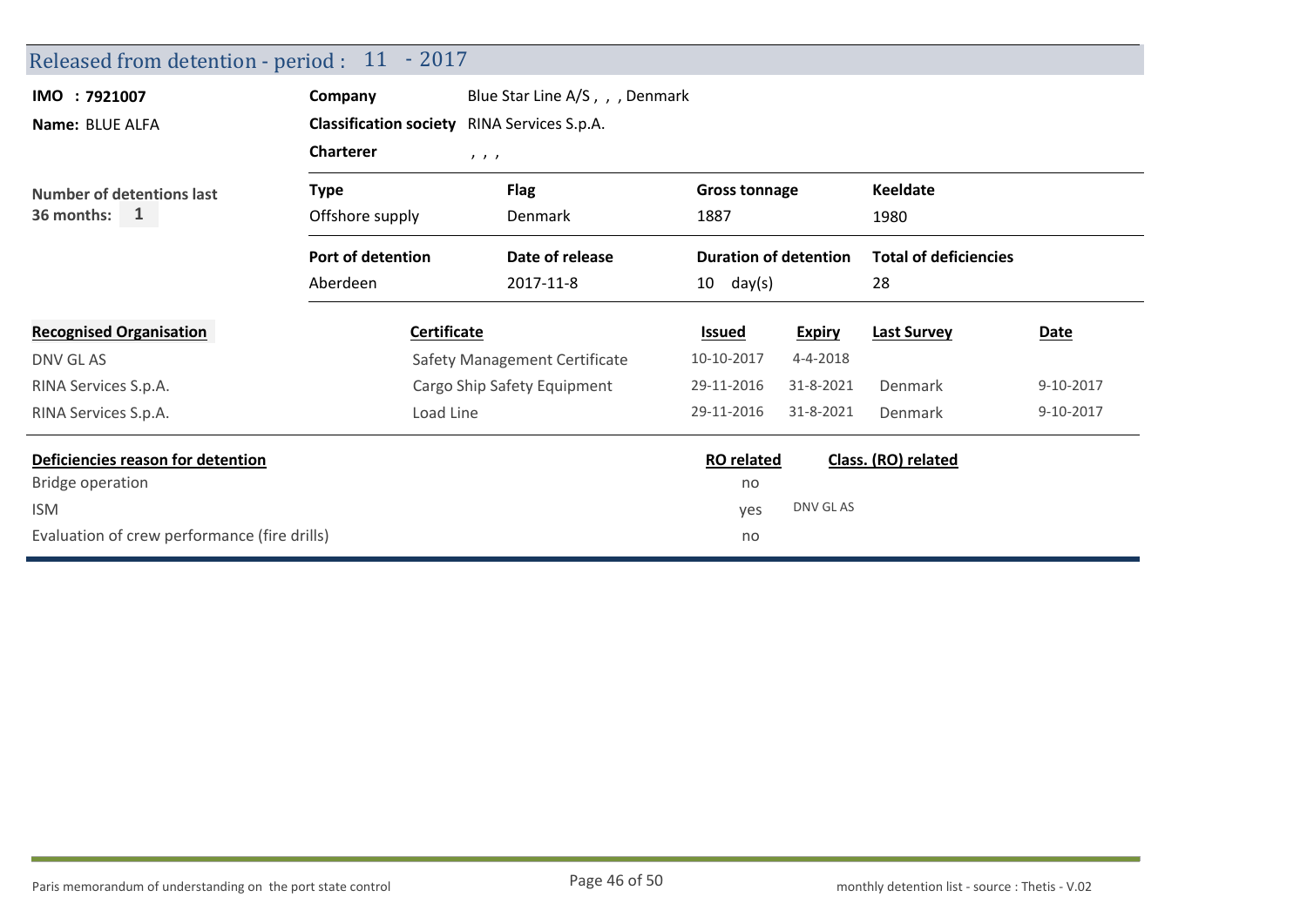| Released from detention - period : 11 - 2017      |                                                       |                                                  |                      |                              |                                |                              |  |  |  |
|---------------------------------------------------|-------------------------------------------------------|--------------------------------------------------|----------------------|------------------------------|--------------------------------|------------------------------|--|--|--|
| IMO : 7607613                                     | Company                                               | 4M Lojistik Hizmetleri Ltd Sti, , , Sierra Leone |                      |                              |                                |                              |  |  |  |
| Name: APELLA                                      | Classification society Panama Shipping Registrar Inc. |                                                  |                      |                              |                                |                              |  |  |  |
|                                                   | <b>Charterer</b><br>1, 1, 1                           |                                                  |                      |                              |                                |                              |  |  |  |
| <b>Number of detentions last</b>                  | <b>Type</b>                                           | <b>Flag</b>                                      | <b>Gross tonnage</b> |                              | <b>Keeldate</b>                |                              |  |  |  |
| 36 months:<br>$\mathbf{1}$                        | General cargo/multipurp                               | Sierra Leone                                     | 662                  |                              | 1977                           |                              |  |  |  |
|                                                   | Port of detention                                     | Date of release                                  |                      | <b>Duration of detention</b> |                                | <b>Total of deficiencies</b> |  |  |  |
|                                                   | Plymouth                                              | 2017-11-23                                       | $27 \text{ day(s)}$  |                              | 19                             |                              |  |  |  |
| <b>Recognised Organisation</b>                    | <b>Certificate</b>                                    |                                                  | <b>Issued</b>        | <b>Expiry</b>                | <b>Last Survey</b>             | <b>Date</b>                  |  |  |  |
| Panama Shipping Registrar Inc.                    |                                                       | Cargo Ship Safety Equipment                      | 14-10-2017           | 14-12-2017                   |                                |                              |  |  |  |
| Panama Shipping Registrar Inc.                    | Load Line                                             |                                                  | 14-10-2017           | 14-12-2017                   |                                |                              |  |  |  |
| Panama Shipping Registrar Inc.                    |                                                       | Safety Management Certificate                    | 15-10-2017           | 14-12-2017                   |                                |                              |  |  |  |
| Deficiencies reason for detention                 |                                                       |                                                  | <b>RO</b> related    |                              | Class. (RO) related            |                              |  |  |  |
| Electronic charts (ECDIS)                         |                                                       |                                                  | yes                  |                              | Panama Shipping Registrar Inc. |                              |  |  |  |
| Nautical publications                             |                                                       |                                                  | yes                  |                              | Panama Shipping Registrar Inc. |                              |  |  |  |
| Document of Compliance (DoC/ ISM)                 |                                                       |                                                  | no                   |                              |                                |                              |  |  |  |
| Rescue boats                                      |                                                       |                                                  | yes                  |                              | Panama Shipping Registrar Inc. |                              |  |  |  |
| <b>Distress flares</b>                            |                                                       |                                                  | yes                  |                              | Panama Shipping Registrar Inc. |                              |  |  |  |
| Minimum Safe Manning Document                     |                                                       |                                                  | no                   |                              |                                |                              |  |  |  |
| International ship security certificate           |                                                       |                                                  | no                   |                              |                                |                              |  |  |  |
| Maritime Labour Certificate                       |                                                       |                                                  | no                   |                              |                                |                              |  |  |  |
| Manning specified by the minimum safe manning doc | no                                                    |                                                  |                      |                              |                                |                              |  |  |  |
| Endorsement by flagstate                          |                                                       |                                                  | no                   |                              |                                |                              |  |  |  |
| Auxiliary engine                                  |                                                       |                                                  | yes                  |                              | Panama Shipping Registrar Inc. |                              |  |  |  |
| Oil record book                                   |                                                       |                                                  | no                   |                              |                                |                              |  |  |  |
| <b>Stability Information Booklet</b>              |                                                       |                                                  | yes                  |                              | Panama Shipping Registrar Inc. |                              |  |  |  |
| Fitness for duty - work and rest hours            |                                                       |                                                  | no                   |                              |                                |                              |  |  |  |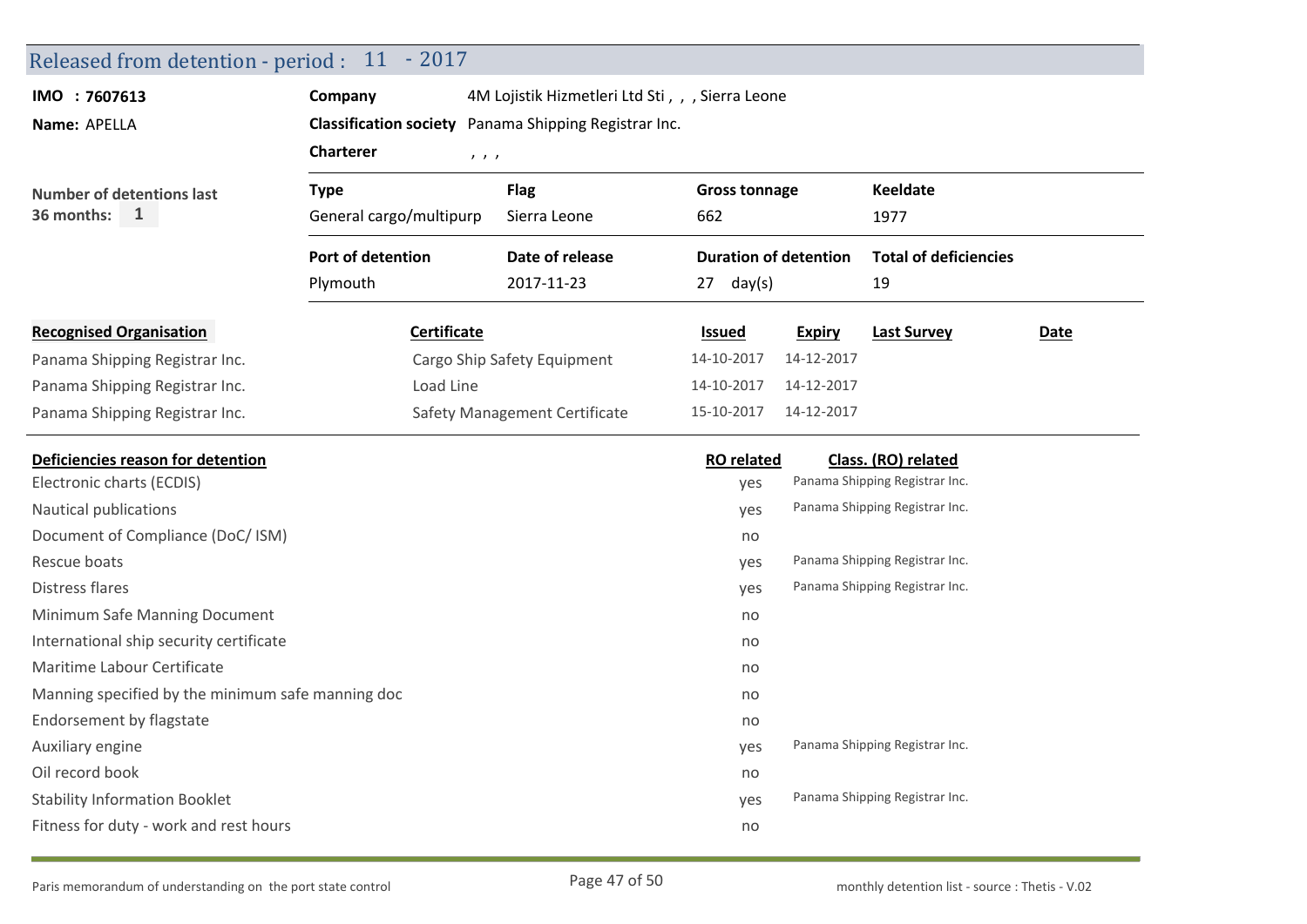| Released from detention - period : 11 - 2017    |     |                                |
|-------------------------------------------------|-----|--------------------------------|
| Muster list                                     | no  |                                |
| Operation of GMDSS equipment                    | ves | Panama Shipping Registrar Inc. |
| Fire doors/openings in fire-resisting divisions | ves | Panama Shipping Registrar Inc. |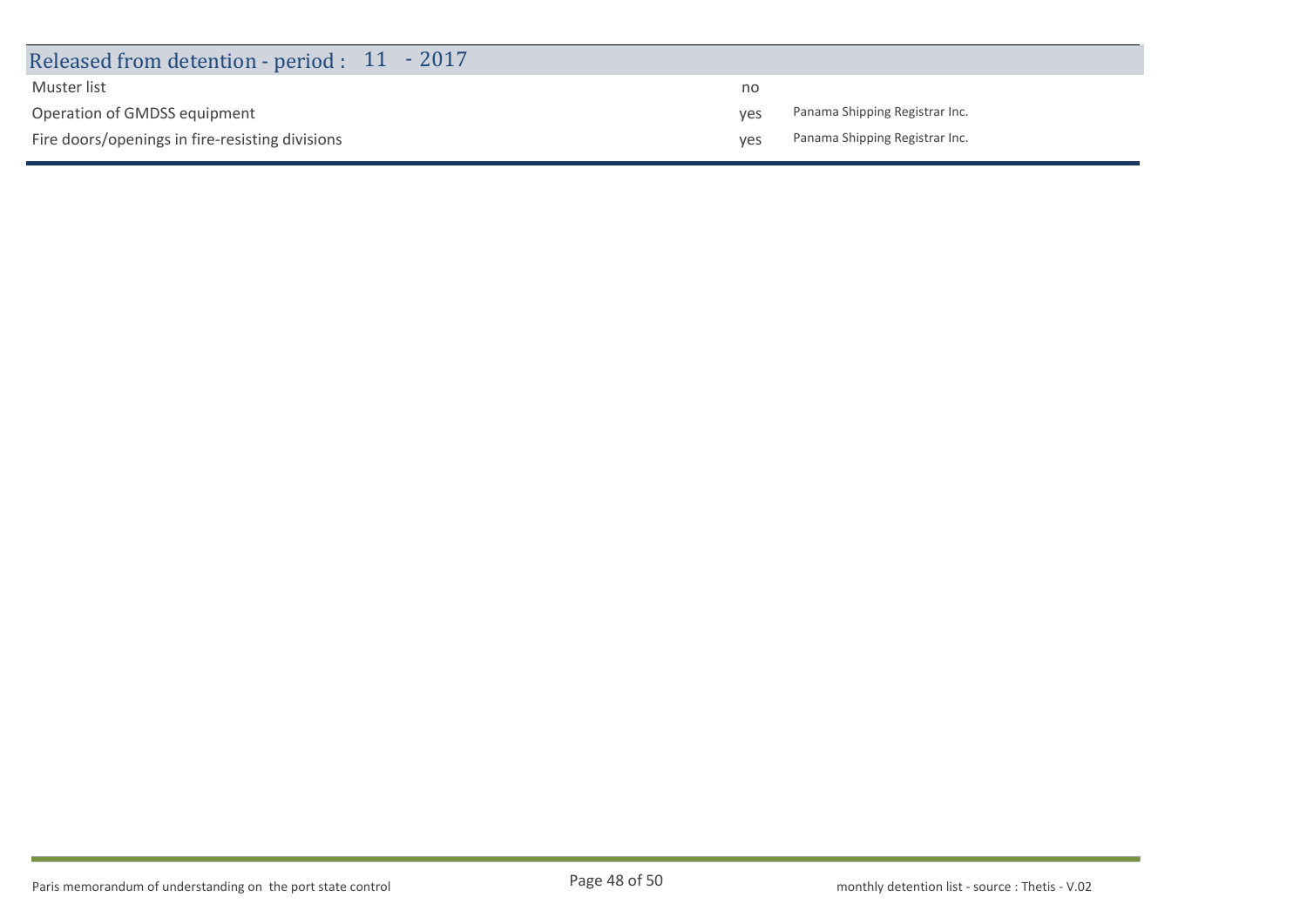| Released from detention - period : 11 - 2017                                  |                                                                             |                               |                 |             |                              |                    |                              |  |  |  |
|-------------------------------------------------------------------------------|-----------------------------------------------------------------------------|-------------------------------|-----------------|-------------|------------------------------|--------------------|------------------------------|--|--|--|
| IMO : 7516773                                                                 | Company<br>European Seaways Inc, , , Cyprus                                 |                               |                 |             |                              |                    |                              |  |  |  |
| Name: GALAXY                                                                  | Classification society Polski Rejestr Statkow (Polish Register of Shipping) |                               |                 |             |                              |                    |                              |  |  |  |
|                                                                               | <b>Charterer</b>                                                            | 1, 1, 1                       |                 |             |                              |                    |                              |  |  |  |
| <b>Number of detentions last</b>                                              | <b>Type</b>                                                                 |                               | <b>Flag</b>     |             | <b>Gross tonnage</b>         |                    | <b>Keeldate</b>              |  |  |  |
| $\mathbf{1}$<br>36 months:                                                    | Ro-Ro passenger ship                                                        |                               | Cyprus          | 10553       |                              |                    | 1977                         |  |  |  |
|                                                                               | Port of detention<br>Trapani                                                |                               | Date of release |             | <b>Duration of detention</b> |                    | <b>Total of deficiencies</b> |  |  |  |
|                                                                               |                                                                             |                               | 2017-11-26      | 6<br>day(s) |                              | 20                 |                              |  |  |  |
| <b>Recognised Organisation</b>                                                | Certificate                                                                 |                               | <b>Issued</b>   |             | <b>Expiry</b>                | <b>Last Survey</b> | <b>Date</b>                  |  |  |  |
| Polski Rejestr Statkow (Polish Register of Shipping)                          |                                                                             | Load Line                     |                 | 4-10-2017   |                              | 30-3-2022          |                              |  |  |  |
| Polski Rejestr Statkow (Polish Register of Shipping)<br>Passenger Ship Safety |                                                                             |                               |                 | 4-10-2017   |                              | 30-3-2018          |                              |  |  |  |
| Polski Rejestr Statkow (Polish Register of Shipping)                          |                                                                             | Safety Management Certificate | 26-10-2017      |             | 25-3-2018                    |                    |                              |  |  |  |
| Deficiencies reason for detention                                             |                                                                             |                               |                 |             | <b>RO</b> related            |                    | Class. (RO) related          |  |  |  |
| Certificate for personnel on fast rescue boats                                |                                                                             |                               |                 |             | no                           |                    |                              |  |  |  |
| Shipboard working arrangements                                                |                                                                             |                               |                 |             | no                           |                    |                              |  |  |  |
| <b>ISM</b>                                                                    |                                                                             |                               |                 |             | no                           |                    |                              |  |  |  |
| Cleanliness of engine room                                                    |                                                                             |                               |                 |             | no                           |                    |                              |  |  |  |
| Closing devices/watertight doors                                              |                                                                             |                               |                 |             | no                           |                    |                              |  |  |  |
| Public address system                                                         |                                                                             |                               |                 |             | no                           |                    |                              |  |  |  |
| Emergency, lighting, batteries and switches                                   |                                                                             |                               |                 |             | no                           |                    |                              |  |  |  |
| Muster list                                                                   |                                                                             |                               |                 |             | no                           |                    |                              |  |  |  |
| Fire doors/openings in fire-resisting divisions                               |                                                                             |                               |                 |             | no                           |                    |                              |  |  |  |
| Fire detection and alarm system                                               |                                                                             |                               |                 |             | no                           |                    |                              |  |  |  |
| Remote Means of control (opening, pumps, ventilation, etc.) Machinery spaces  |                                                                             |                               |                 |             | no                           |                    |                              |  |  |  |